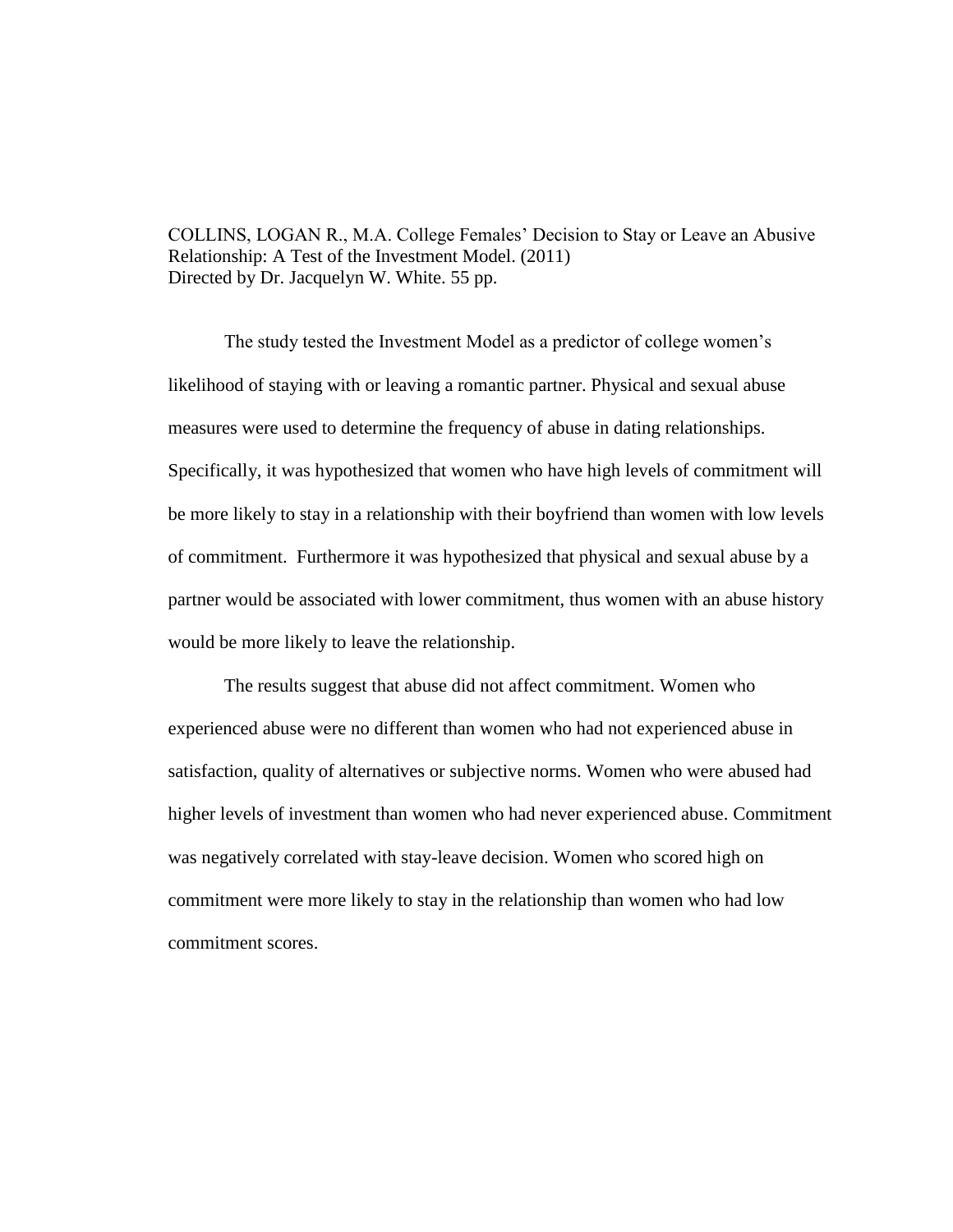# COLLEGE FEMALES" DECISION TO STAY OR LEAVE AN ABUSIVE

### RELATIONSHIP: A TEST OF THE

INVESTMENT MODEL

by

Logan R. Collins

A Thesis Submitted to The Faculty of The Graduate School at The University of North Carolina at Greensboro in Partial Fulfillment of the requirements for the Degree Master of Arts

> Greensboro 2011

> > Approved by

Committee Chair

\_\_\_\_\_\_\_\_\_\_\_\_\_\_\_\_\_\_\_\_\_\_\_\_\_\_\_\_\_\_\_\_\_\_\_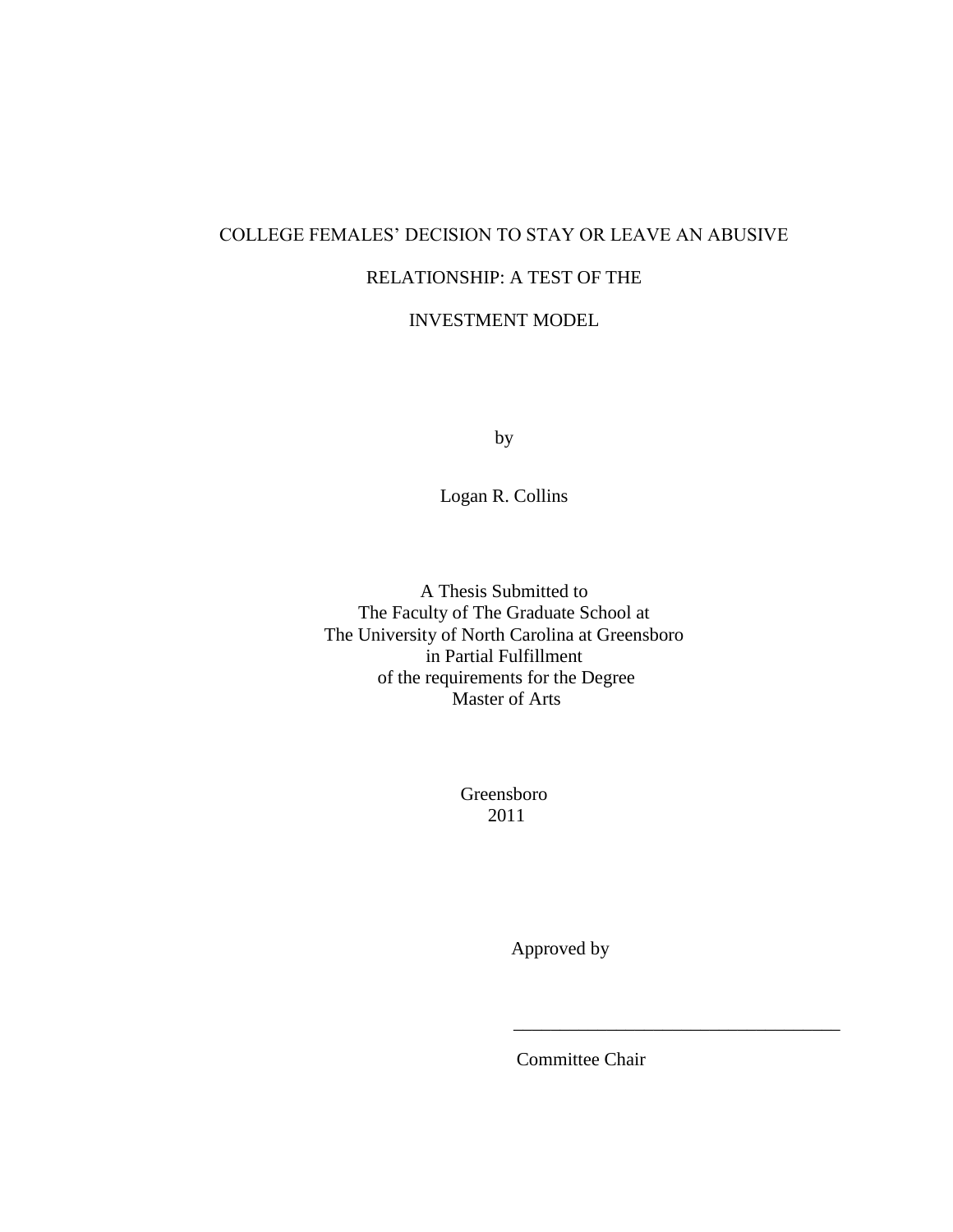### APPROVAL PAGE

This thesis has been approved by the following committee of the Faculty of The Graduate School at the University of North Carolina at Greensboro.

Committee Chair

Dr. Jacquelyn W. White

Committee Members \_\_\_\_\_\_\_\_\_\_\_\_\_\_\_\_\_\_\_\_\_\_\_\_\_\_\_\_\_

Dr. Christina M. Rodriguez

Dr. Paul J. Silvia

\_\_\_\_\_April, 28, 2010\_\_\_\_\_\_\_\_\_\_ Date of Acceptance by Committee

April 6, 2010 Date of Final Oral Examination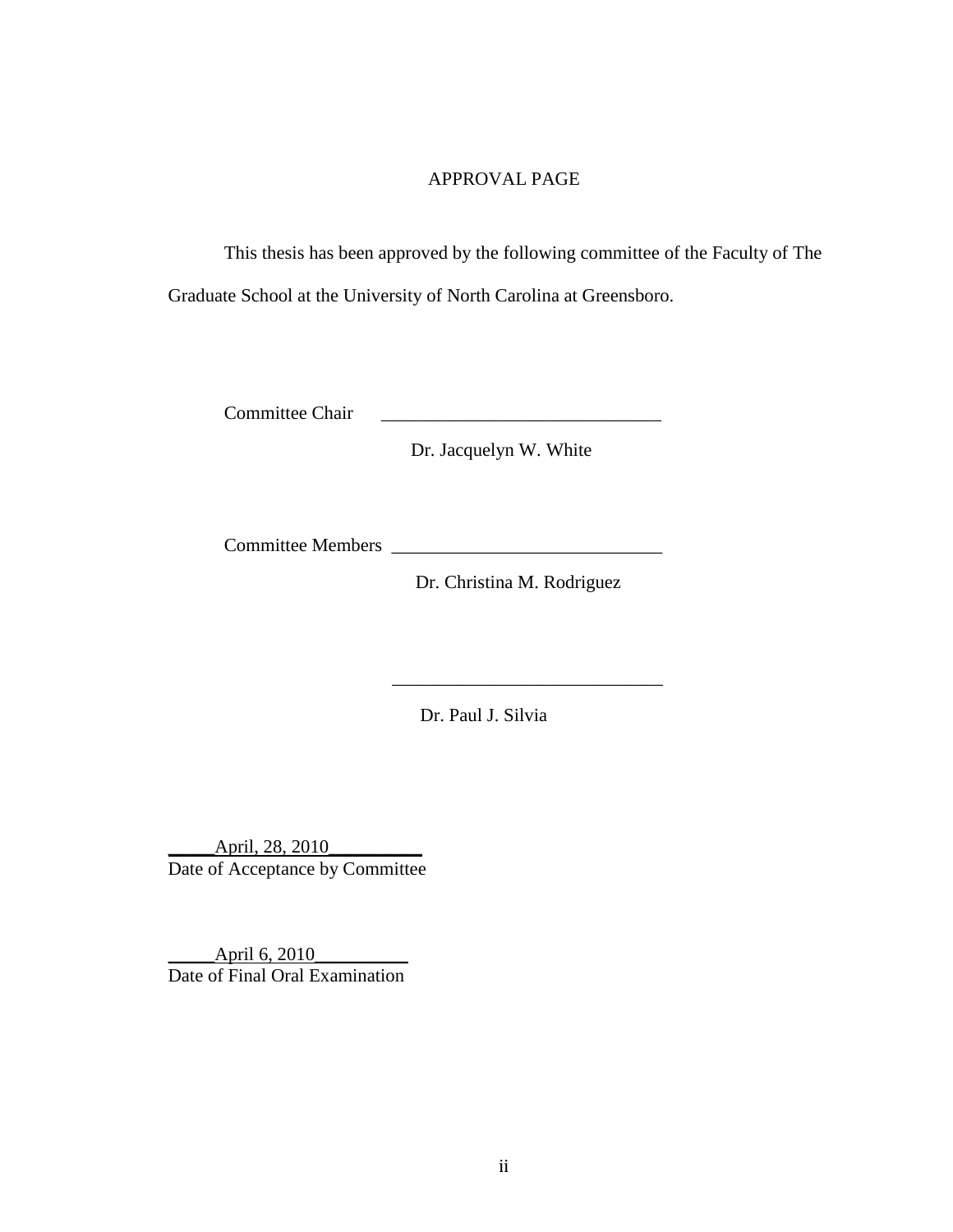### ACKNOWLEDGEMENT

My deepest heartfelt gratitude goes to Dr. Rupert Nacoste for believing in me before I believed in myself. Thank you for teaching me about Rusbult and about life. This thesis would not have been possible without the expertise of my adviser, Dr. Jacquelyn White. It is a pleasure to thank my professors, Dr. Lynne Baker-Ward, Dr. John Nietfeld and Dr. Tom Kwapil who have answered countless questions and encouraged me. Thank you to Dr. Christina Rodriguez and Dr. Paul Silvia for their critiques of this study and for agreeing to serve on my thesis committee.

I am very thankful to my colleagues for both their guidance and endless patience Beatrice Kuhlmann M.A., Kevin Swartout M.A.. & Ashlyn Swartout, M.A. I am grateful to my family for making a higher education possible. I am forever indebted to Kristle Vogler, Eileen Mullen, Margaret Long, Ashley Cline and Jeremy Hicks for their love and most importantly their understanding through all that has ensued in writing this paper.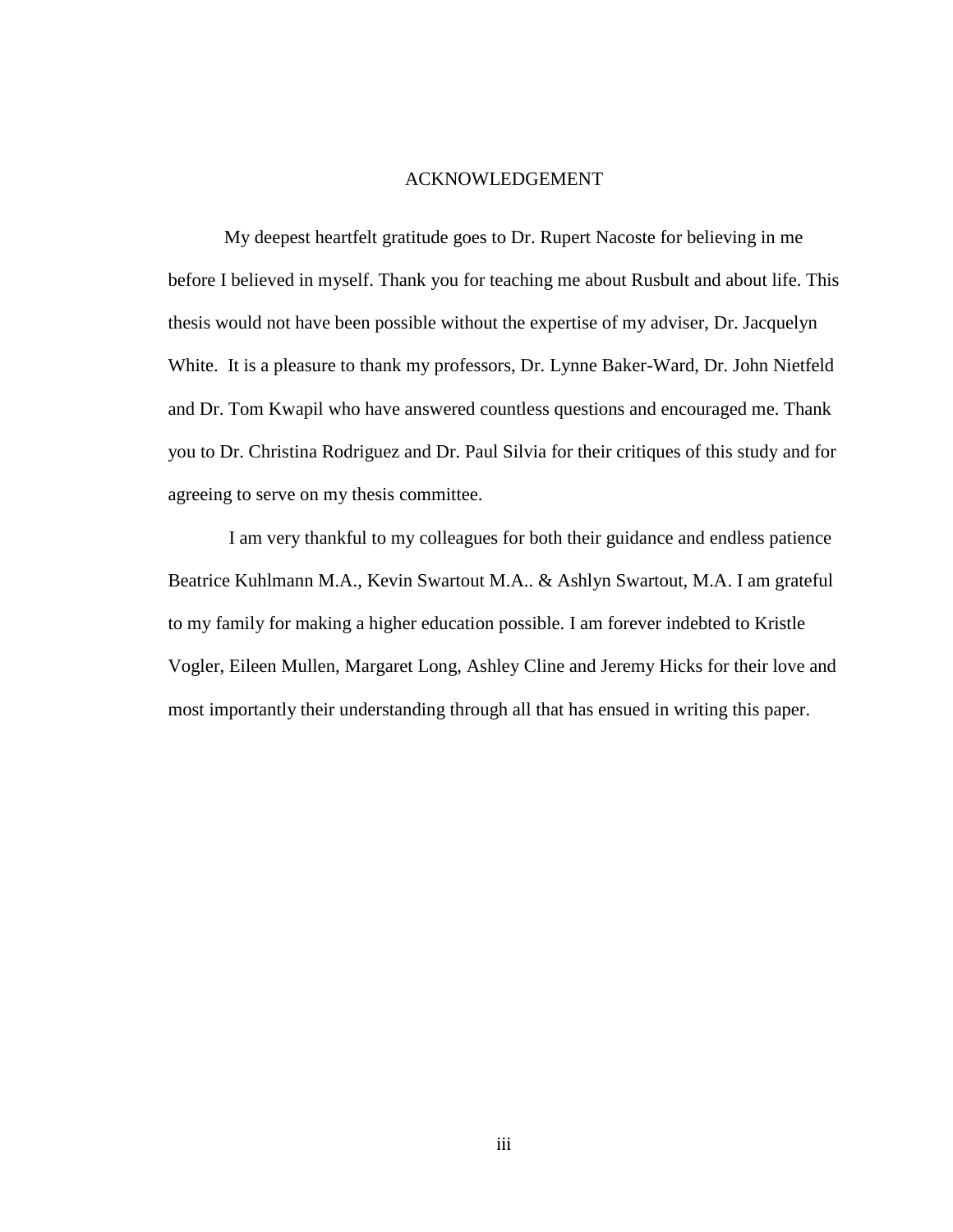# TABLE OF CONTENTS

| Page                                                                                                          |
|---------------------------------------------------------------------------------------------------------------|
|                                                                                                               |
|                                                                                                               |
| <b>CHAPTER</b>                                                                                                |
|                                                                                                               |
| Testing the Investment Model in Abusive Relationships 7<br>Extending the Investment Model: Subjective Norms 9 |
|                                                                                                               |
|                                                                                                               |
|                                                                                                               |
|                                                                                                               |
|                                                                                                               |
|                                                                                                               |
|                                                                                                               |
|                                                                                                               |
|                                                                                                               |
|                                                                                                               |
|                                                                                                               |
| APPENDIX F. RUSBULT QUALITY OF ALTERNATIVES SCALE47                                                           |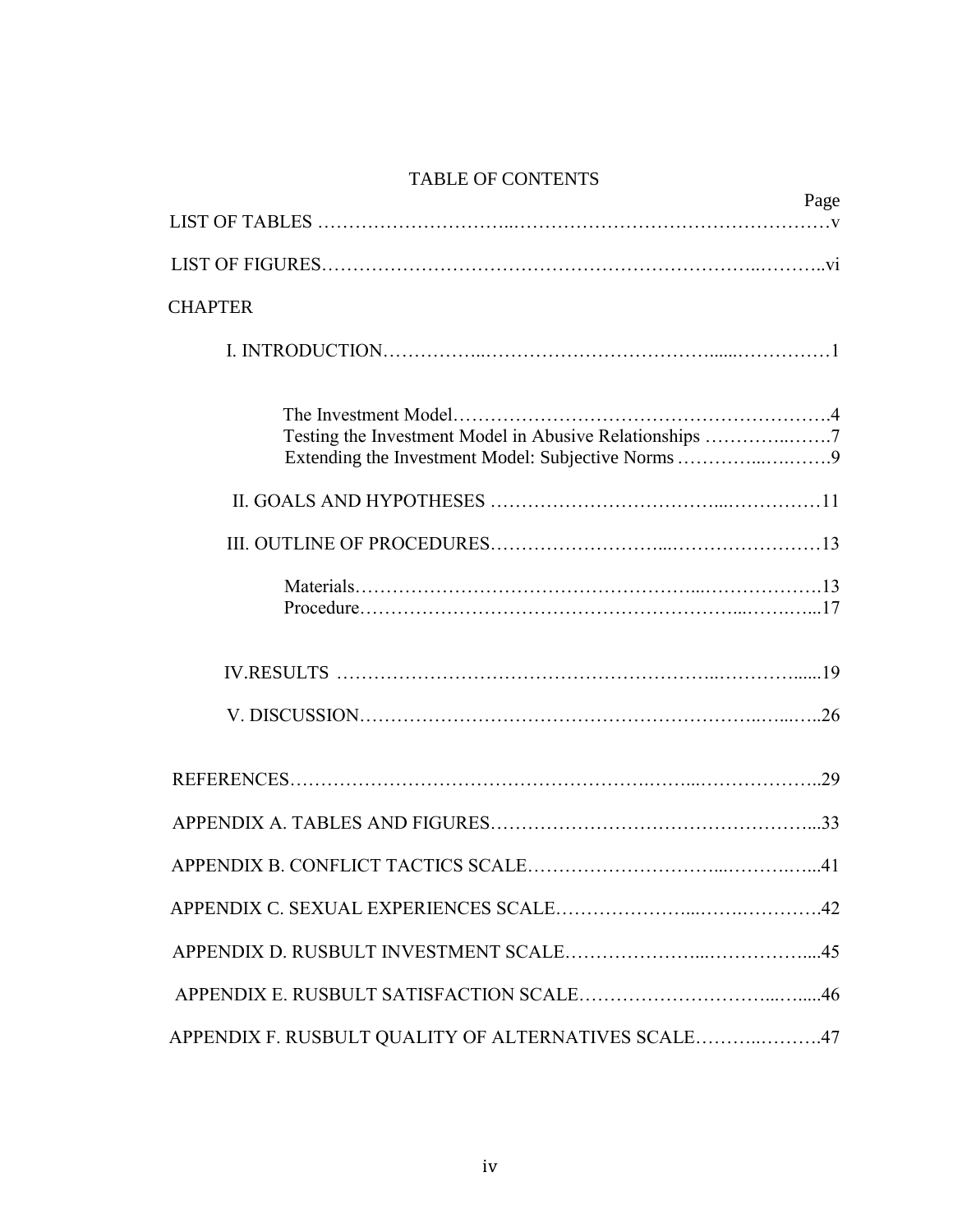# LIST OF TABLES

Page

| Table 2. Correlations between indicators of commitment, abuse and stay-leave34   |  |
|----------------------------------------------------------------------------------|--|
| Table 3. Confirmatory Factor Analysis of the latent variable commitment with and |  |
| Table 4. Means for abuse status groups, standard deviations in parentheses36     |  |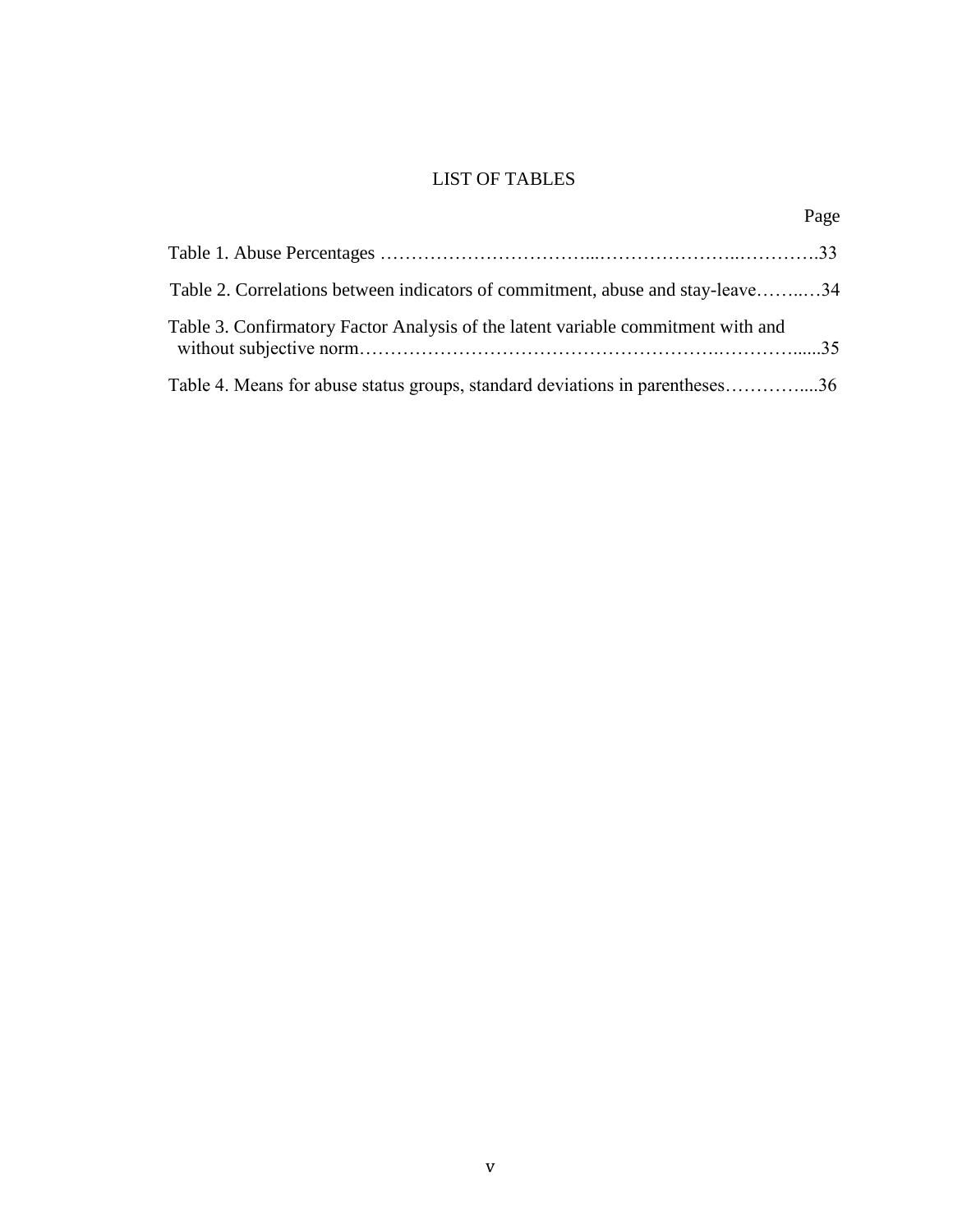# LIST OF FIGURES

Page

| Figure 4. Final Model: Stay –Leave as a Function of Commitment and Abuse40 |  |
|----------------------------------------------------------------------------|--|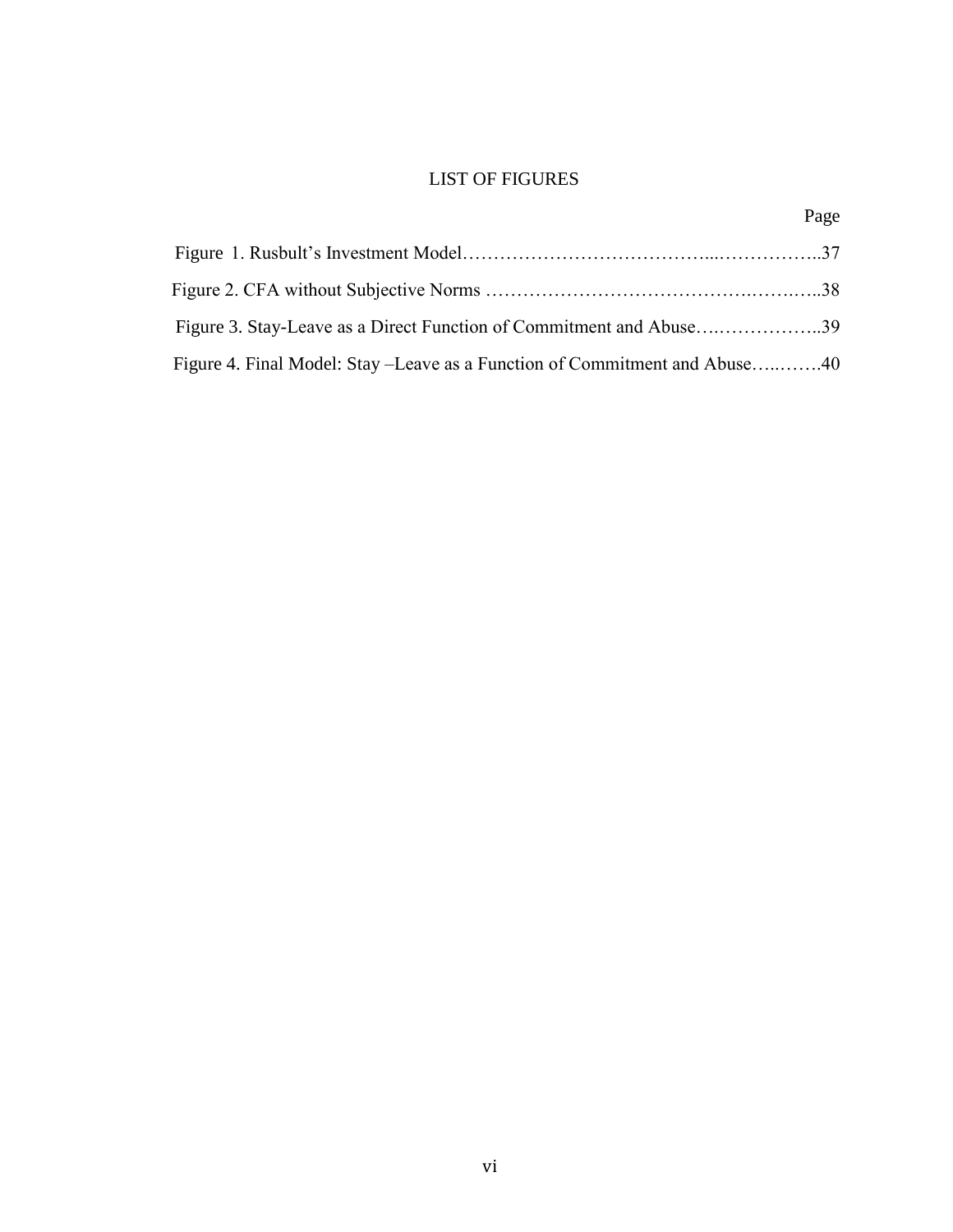### CHAPTER I

## INTRODUCTION

A study by the Department of Justice found that eighteen million women and three million men have been raped during their lifetimes (Tjaden & Thoennes, 2006). Eightyeight percent of women report becoming victims of either sexual or physical violence by the time they have finished their fourth year in college (Smith, White & Holland, 2003). Twenty-five percent of women and 7.6 percent of men report having experienced abuse within the context of a romantic relationship (Tjaden & Thoennes, 2006). Researchers need to determine factors that make it difficult for some women to successfully leave an abusive partner because this puts them at risk for later re-victimization (Bell, Goodman & Dutton, 2007). Some studies have shown that most physically abused women at least attempt to leave a relationship. A study by Goodman, Dutton, Weifnfurtt and Cook (2003) found that 87% of their participants attempted to end their relationship at least once during the previous year. Seventy percent of women in another sample attempted to leave their abusive partners (Gondolf & Fisher, 1988). The current study examined college women"s decision to stay with or leave a boyfriend based on the Investment Model (Rusbult, 1980).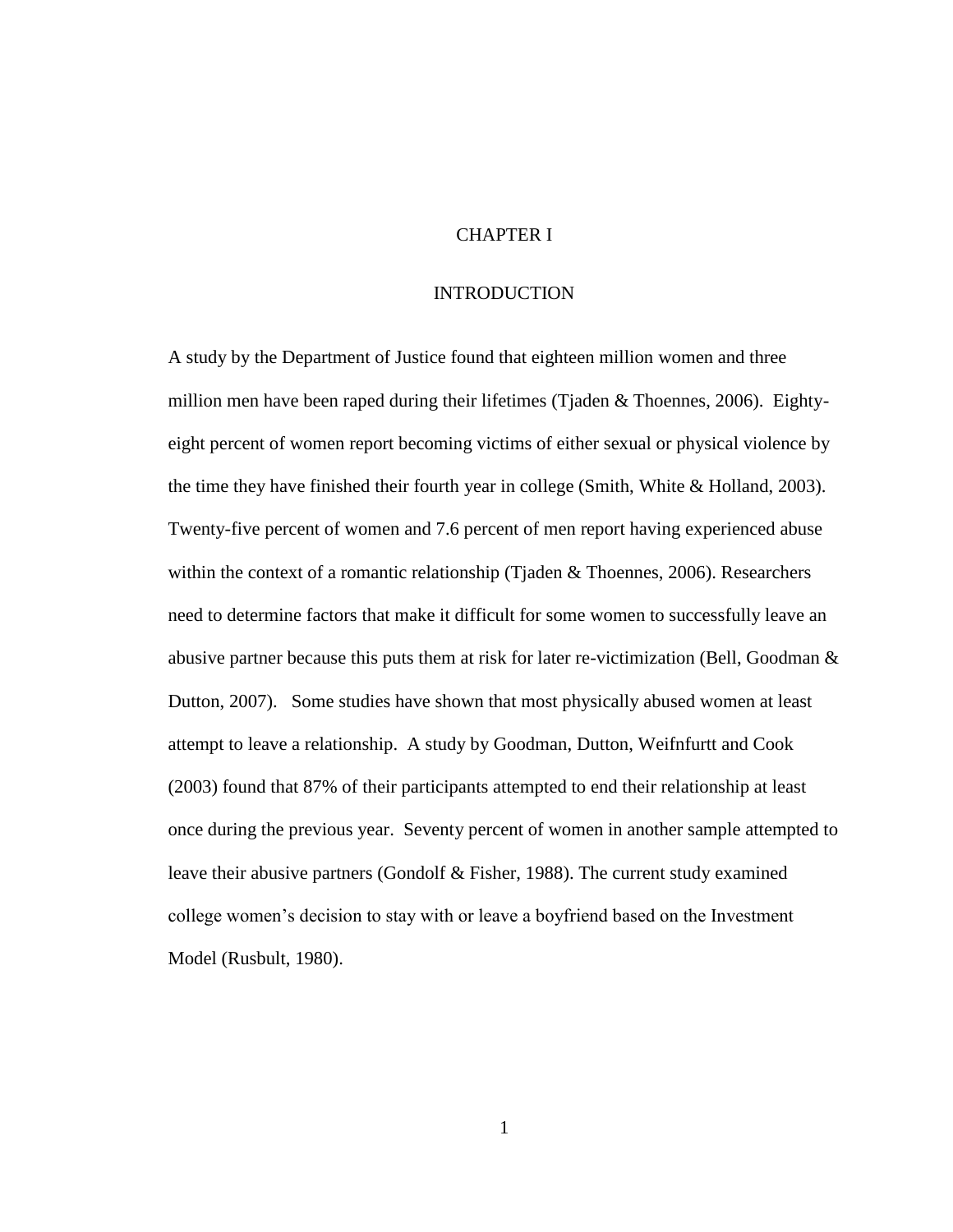Abuse is defined in different ways by various researchers. Physical abuse is any physical act in which a person intends to harm another person (Straus, 1979). In the present study, the Conflict Tactics Scale (Straus, 1979) was used to assess physical abuse, which includes being hit, grabbed, shoved or having something thrown at a victim. If a person"s partner attempted these behaviors they would also be considered victims of physical abuse (Straus, 1979). Sexual abuse is classified in four groups of unwanted sexual contact. Unwanted touch, such as kissing, is the mildest type of behaviors, as assessed by the Sexual Experiences Survey (Koss, 1985). Verbal coercion occurs when a person pressures another person into sexual intercourse without using force. Attempted rape is when a person uses force or threat of force but no penetration occurs. Rape is using force or threat of force to penetrate someone with a finger, penis, or other object in the mouth, vagina or anus (Koss, 1985). Psychological abuse is classified as an attempt to control another person or decrease their self-worth by using personal information against them, which can be assessed by the Marshall"s (1999) Subtle and Overt Scale of Psychological Abuse. Previous research has shown that women may report just as much harm from psychological abuse as physical abuse (Walker, 1979). This may be due to the fact that a boyfriend has "intimate knowledge" surrounding his partner"s unique vulnerabilities (Marshall, 1999).

Due to the high rates of sexual and physical abuse that occur during the college years, females aged 18-24 are a population of great interest for studying dating violence. Previous research has shown that women are particularly vulnerable in the context of a romantic relationship (Tjaden & Thoennes, 2006). Men are more likely to use

2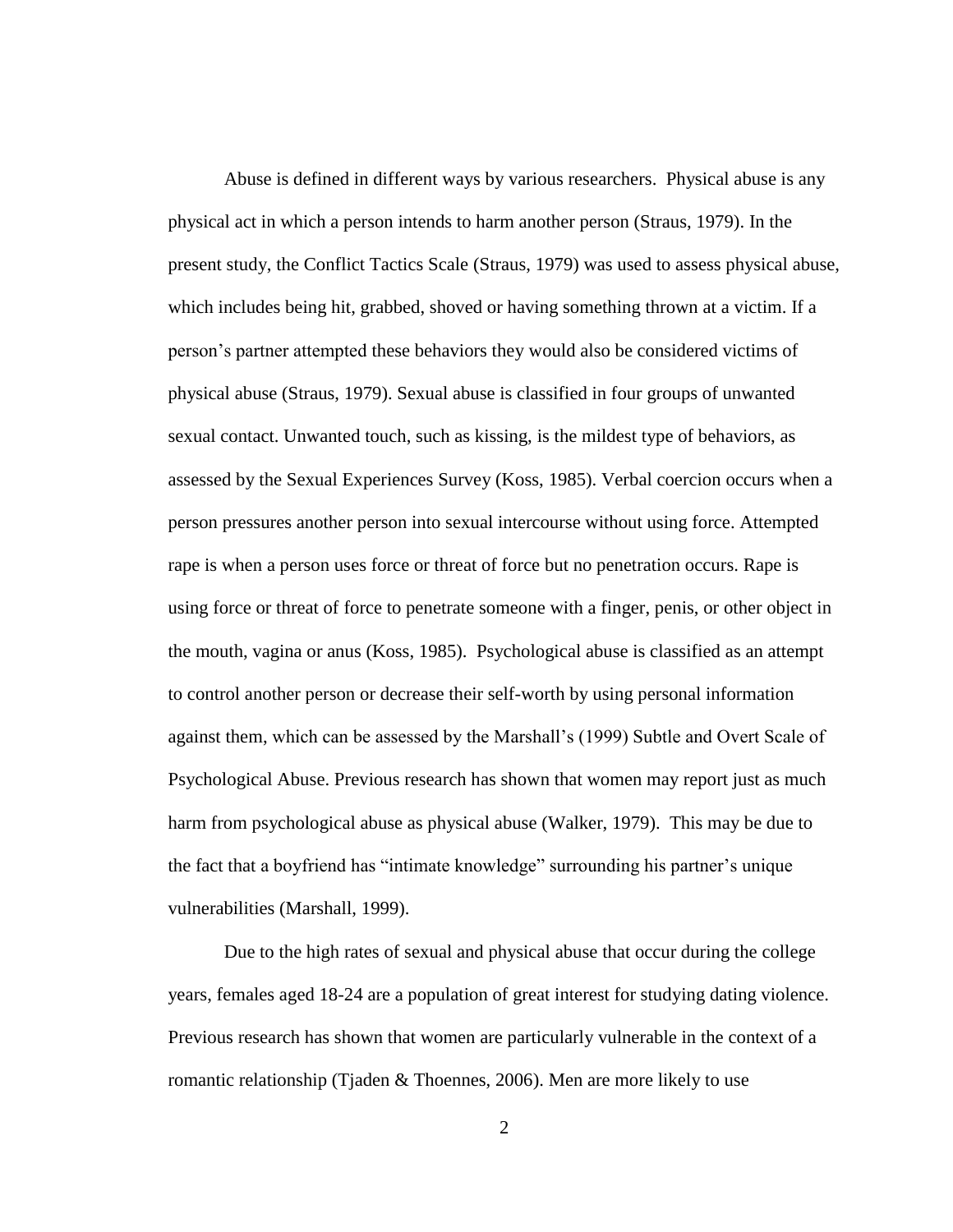manipulative tactics such as verbal or psychological pressure in a romantic relationship to obtain sex especially if they have already had previous sexual contact (Lyndon, White, & Kadlec, 2007). Men who perpetrate rape using force are more likely to do so to a stranger or acquaintance than a girlfriend (Lyndon et al., 2007).

Bell, Goodman, and Dutton, (2007) conducted a study on battered women's decisions to stay with or leave an abusive partner. Briefly, the authors found that women who have been victimized by a boyfriend or husband often find it very difficult to leave. Women who choose to leave an abusive partner return to him on average five times before ending contact permanently. Factors that make leaving difficult for women include being emotionally attached, economic dependence, worry regarding more interpersonal violence, and lack of family or community support. The safest option for a woman is to stay with an abusive partner if she will not be able to stay apart indefinitely because she is likely to suffer less violence by remaining in the relationship than attempting to leave and subsequently returning.

Women experience many negative outcomes in the short-term due to leaving an abusive relationship including posttraumatic stress disorder, problems with dissociation, sleep and lower self-efficacy. These mental health outcomes are significantly worse in women who leave an abusive partner compared to those who stay with an abusive partner. Bell et al. (2007) hypothesize that these poor mental health outcomes may be due to a loss of emotional support for the women who choose to leave, even if they were experiencing only a low level of support from their abusive partners. In their recent study, women in the completely apart group, who had left their abusive partner within 3 months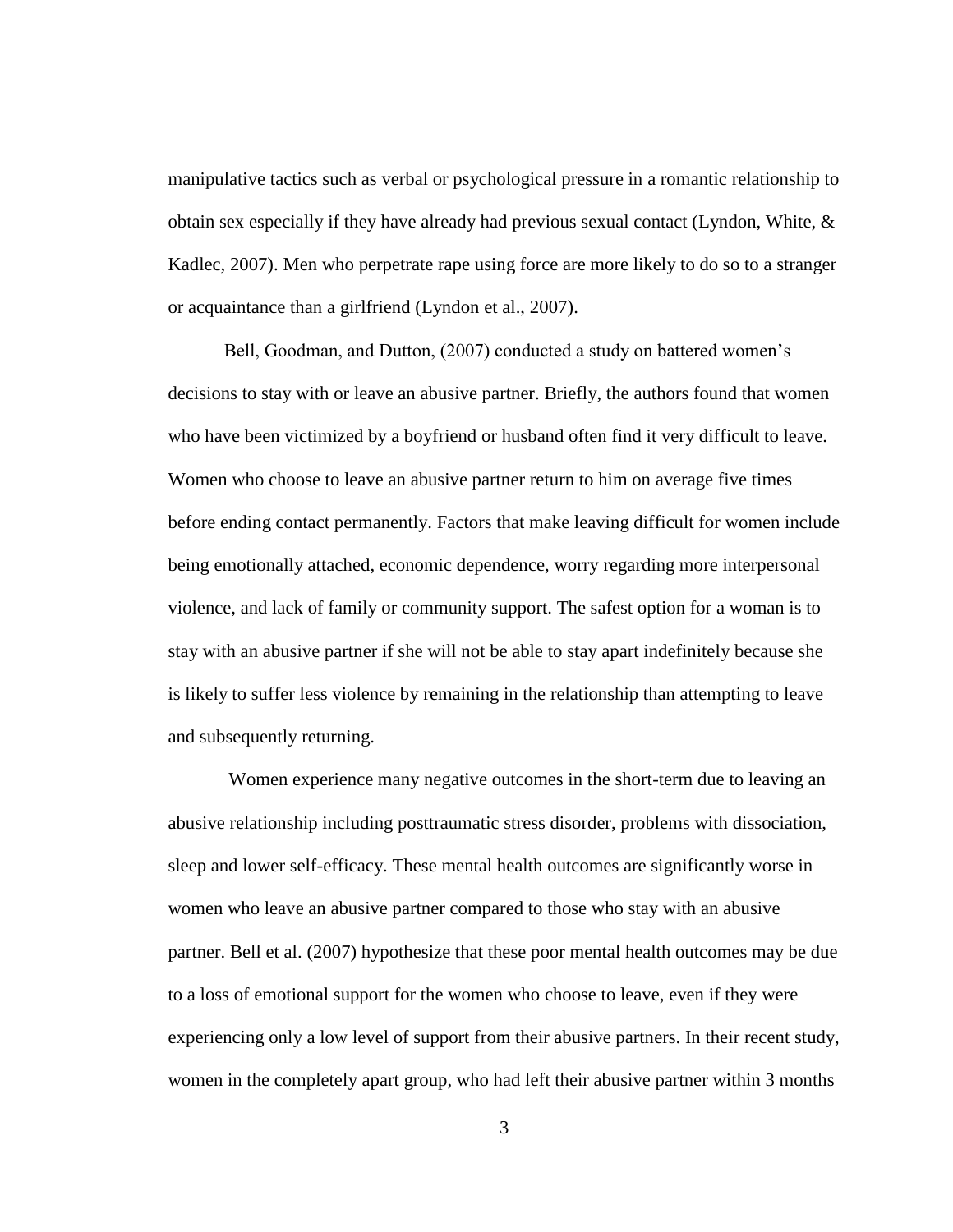of the abuse and continued to have no contact throughout the year-long study, had the best outcomes. They experienced the lowest rates of stalking, physical and psychological abuse. Women who stayed in the relationship had the next best outcomes, followed by women who left the partner but returned over the course of a year.

#### The Investment Model

People sometimes choose to stay in relationships that are not satisfying because they perceive that costs of leaving are high. Research on women"s decisions to stay or leave an abusive relationship is vital to providing effective services to them. Rusbult's (1980) Investment model is one way of conceptualizing the decision-making process. The model builds on Kelley and Thibaut"s Interdependence theory, which states that people use a comparison level and a comparison level for alternatives to determine whether they should stay in or leave a relationship (Thibaut & Kelley, 1959). Comparison level is the level of reward a person believes he or she should obtain in a relationship. If the level of reward in a given relationship is above their comparison level, then the person will be satisfied in the relationship. If the level falls beneath the comparison level, the person will not be satisfied in that relationship. Comparison level for alternatives is the lowest level of satisfaction a person is willing to endure in light of other alternative relationships that are available to them. If a person's comparison level falls below the comparison level for alternatives, they will likely leave the relationship. If a person"s comparison level rises above his or her comparison level of alternatives, the person will feel an increased dependence on the relationship to obtain good outcomes. Thibaut and Kelley classify people who stay in relationships in which their current outcomes are lower than their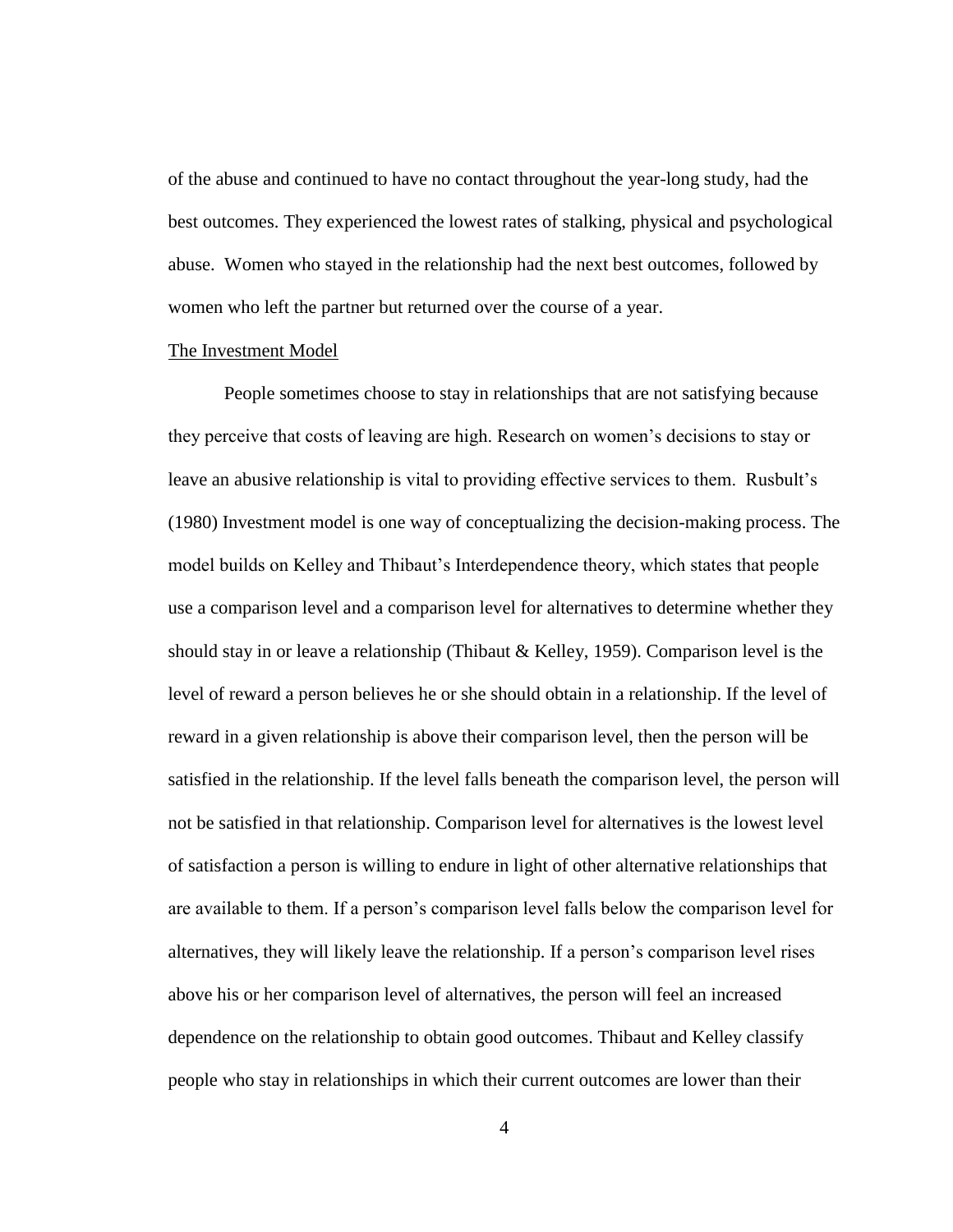comparison level and/or lower than their comparison level of alternatives as being in a non-voluntary relationship. Rusbult's model was originally posited to study commitment in voluntary relationships but has been used in many types of research including nonvoluntary abusive relationships (Le & Agnew, 2003).

Rusbult's model is a way of conceptualizing a person's commitment to a voluntary relationship, which facilitates a decision to stay or leave a relationship. It has also been applied to a variety of domains, such as non-voluntary relationships, jobs, sports and education (Le  $\&$  Agnew, 2003). Commitment is a person's choice to remain in a relationship for a long period of time and is associated with a person"s satisfaction, investment and quality of alternatives to the relationship (Rusbult, 1980). Commitment is the construct that is associated with a person"s decision to stay in or leave a romantic relationship (Rusbult, 1980) (see *Figure 1*).

A meta-analysis of the Investment Model was conducted using fifty-two studies with 11,582 participants. The results of the meta-analysis indicated that satisfaction, quality of alternatives and investment level significantly predicted an individual"s commitment level (Le & Agnew, 2003). Satisfaction level measures the difference between rewards and costs in a given relationship. One will think about what one deserves in a given relationship and compare this to the level of reward he or she is obtaining in their current relationship (Thibaut & Kelley, 1959). Satisfaction is positively associated with a person's commitment level (Le  $\&$  Agnew, 2003). As the level of satisfaction increases a person will be more likely to be committed to their partner and stay in the relationship. However, satisfaction is only one component of commitment. A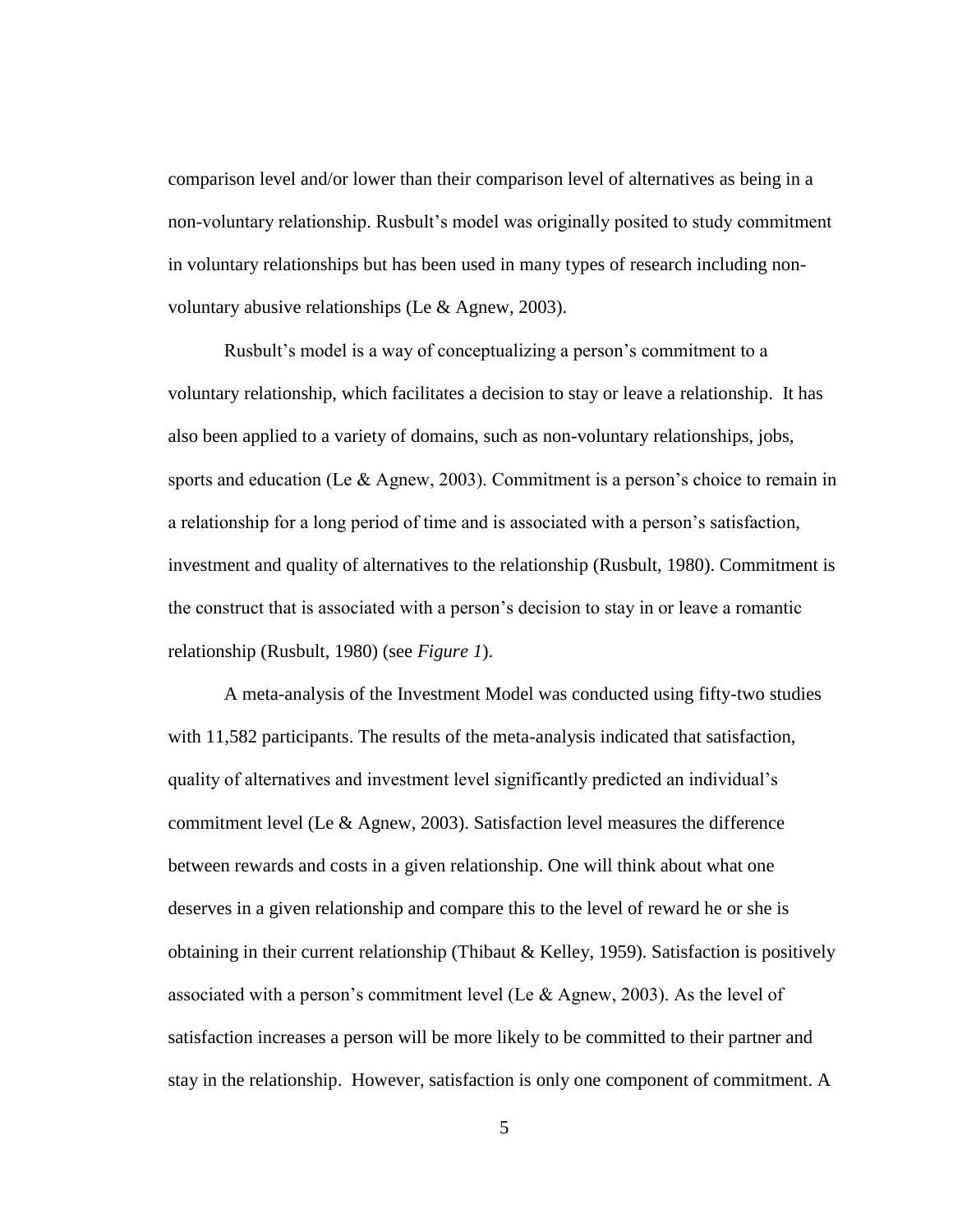person can be highly satisfied in a relationship but still not be committed because they have high quality alternatives. Quality of alternatives, comparable to previously referred comparison level for alternatives, represents a person"s perception of other realistically available alternative relationships, including being single. Quality of alternatives is negatively associated with commitment level such that people who perceive good quality alternatives to their present relationship will have lower commitment and are more likely to leave their partner (Le & Agnew, 2003). Investment level corresponds to the degree that a person has spent time, effort, emotions and self-disclosure for the benefit of the relationship. It also includes friendships with mutual friends, social standing and shared material possessions that will be lost if the relationship dissolves. An increase in a person"s investment level is correlated with an increase in commitment and a decision to remain in the relationship (Le & Agnew, 2003). High levels of investment, satisfaction and lower quality of alternatives define commitment and make it difficult for women to leave a relationship.

A woman may have low satisfaction and low investment but still stay in the relationship because her quality of alternatives is sufficiently low that she believes this relationship is her best option (Le & Agnew, 2003). Alternatively, a person may choose to leave a partner without a single best alternative relationship due to decreased satisfaction. Drigotas and Rusbult (1992) stated that, "the vitality and viability of an ongoing relationship may be threatened not so much by the presence of an irresistible alternative but rather by the fact that the individual no longer needs the relationshipbecause it no longer "does" for the individual what it once "did"" (p.83). The three factors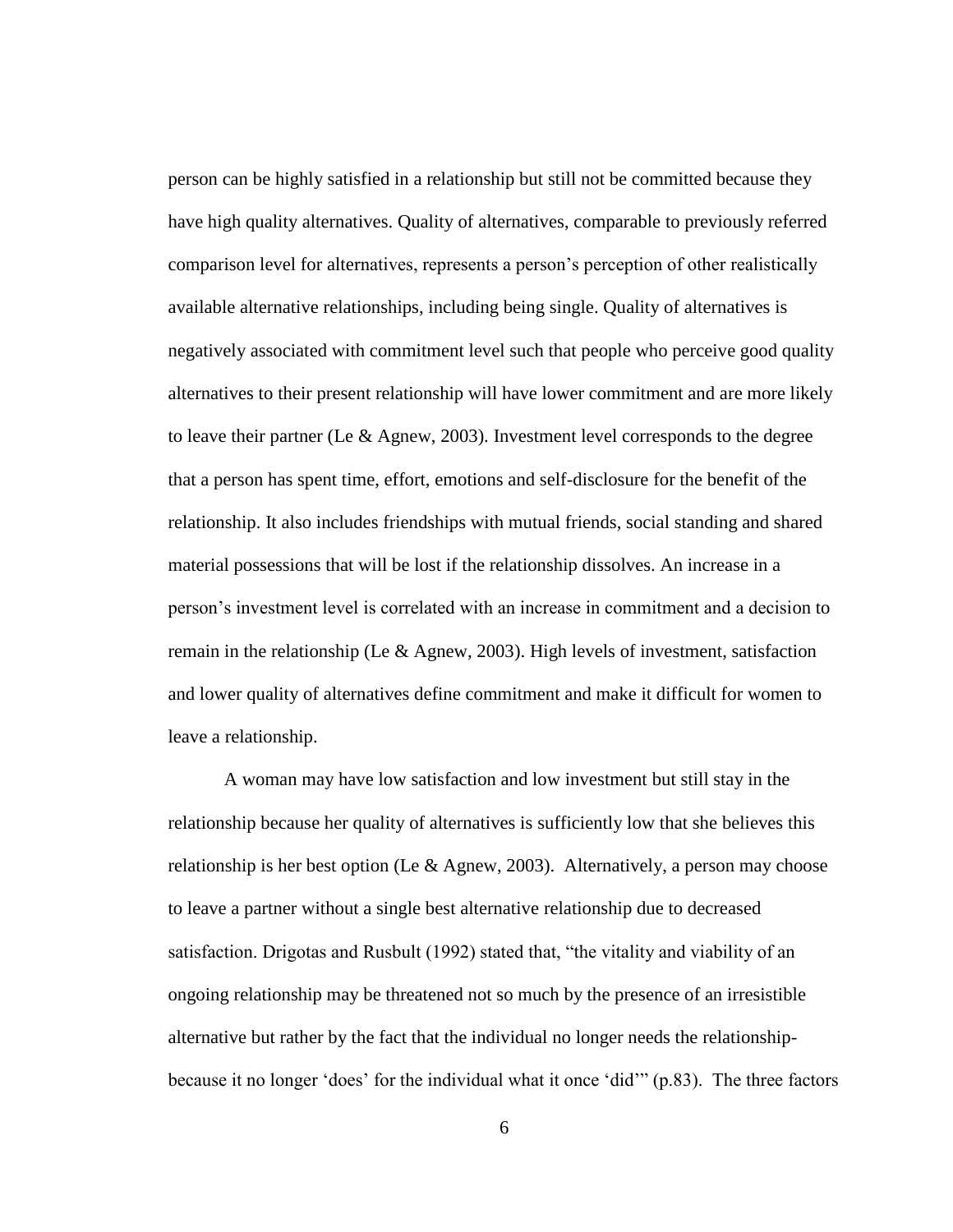of the Investment Model interact to influence a person"s decision to stay or leave a romantic partner.

#### Testing the Investment Model in Abusive Relationships

Only two previous studies have looked at abusive relationships through the lens of the Investment Model. Rusbult and Martz (1995) found that commitment predicted stayleave decisions in battered women currently residing in a domestic violence shelter. Archival data were analyzed using available variables from intake information to form the constructs relevant to the Investment Model. They found that commitment was a proxy for satisfaction, such that women who experienced less severe abuse or those who had positive feelings toward the perpetrator were more committed. Women had higher commitment if they had low quality of alternatives due to poor education, financial situation or no transportation. Commitment was also related to investment such that women who were married, had children, or were in a relationship of long duration with the partner felt more committed. Quality of alternatives and investment predicted women"s decision to return to their partner.

One recent study analyzed college women"s stay-leave decisions as a function of previous abuse (Collins, Swartout, & White, 2009). College women were asked to report retrospectively about any sexually abusive episodes that occurred during adolescence. The stay or leave question was asked at the same time as the reports on sexual abuse, but was phrased to ask about their current relationship status with the perpetrator. Participants indicated whether the relationship with the perpetrator "got better", "stayed the same", "got worse" or "ended". Variables were selected from archival data as stand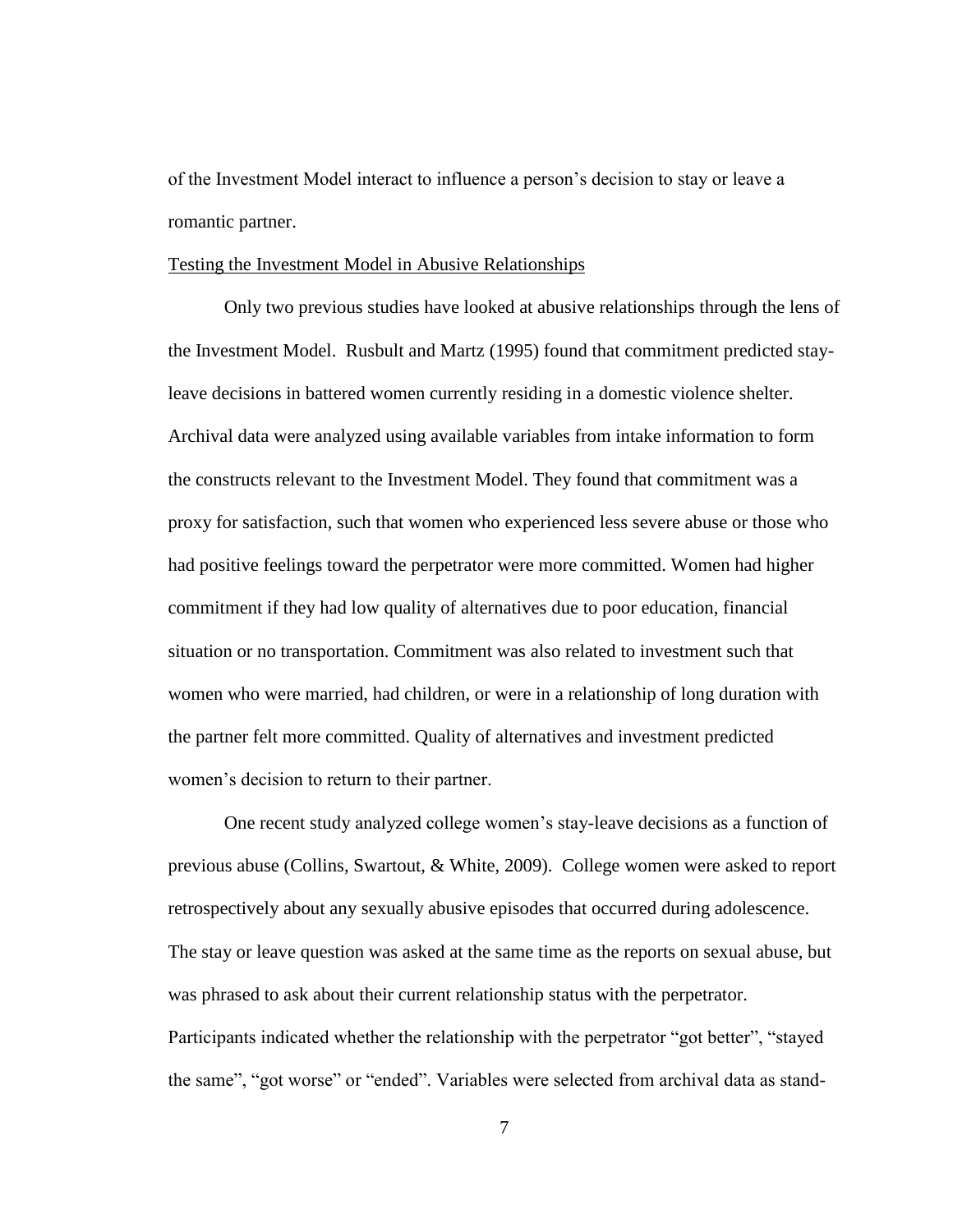ins for the key constructs of the Investment Model and therefore the study was not a direct test of the model. Comparison level for alternatives was assessed through the number of dating partners in high school. Investment was measured by the type of relationship victims had with the perpetrator (family member, stranger acquaintance or friend) and whether there had been previous sexual contact. Women who had sexual contact with a partner were deemed more invested in the relationship. Satisfaction level was a trichotomized variable regarding abuse.

Based on the findings of Rusbult and Martz reported above (1995), it was hypothesized that a woman"s satisfaction would be lower in a relationship in which she suffered severe abuse compared to a woman who suffered mild or no abuse. Participants in the "none" category were not victimized, those in the mild group had experienced unwanted physical touch or verbal coercion, and those in the severe group experienced rape or attempted rape. Analyses showed that the Investment Model predicted women"s choice to continue or end their relationship with a perpetrator of sexual assault. Women who stayed in a relationship with the perpetrator were most often victimized by a boyfriend, rather than a family member, acquaintance or another person. Women were more likely to stay in relationships with a boyfriend in contrast to a family member, acquaintance or another person, regardless of the degree of victimization. Women with no previous sexual contact were more likely to report ending the relationship than women with prior contact. Women who had more dating partners in high school, an indicator of comparison-level for alternatives, were more likely to leave if they experienced mild victimization but comparison level for alternatives did not influence decision-making for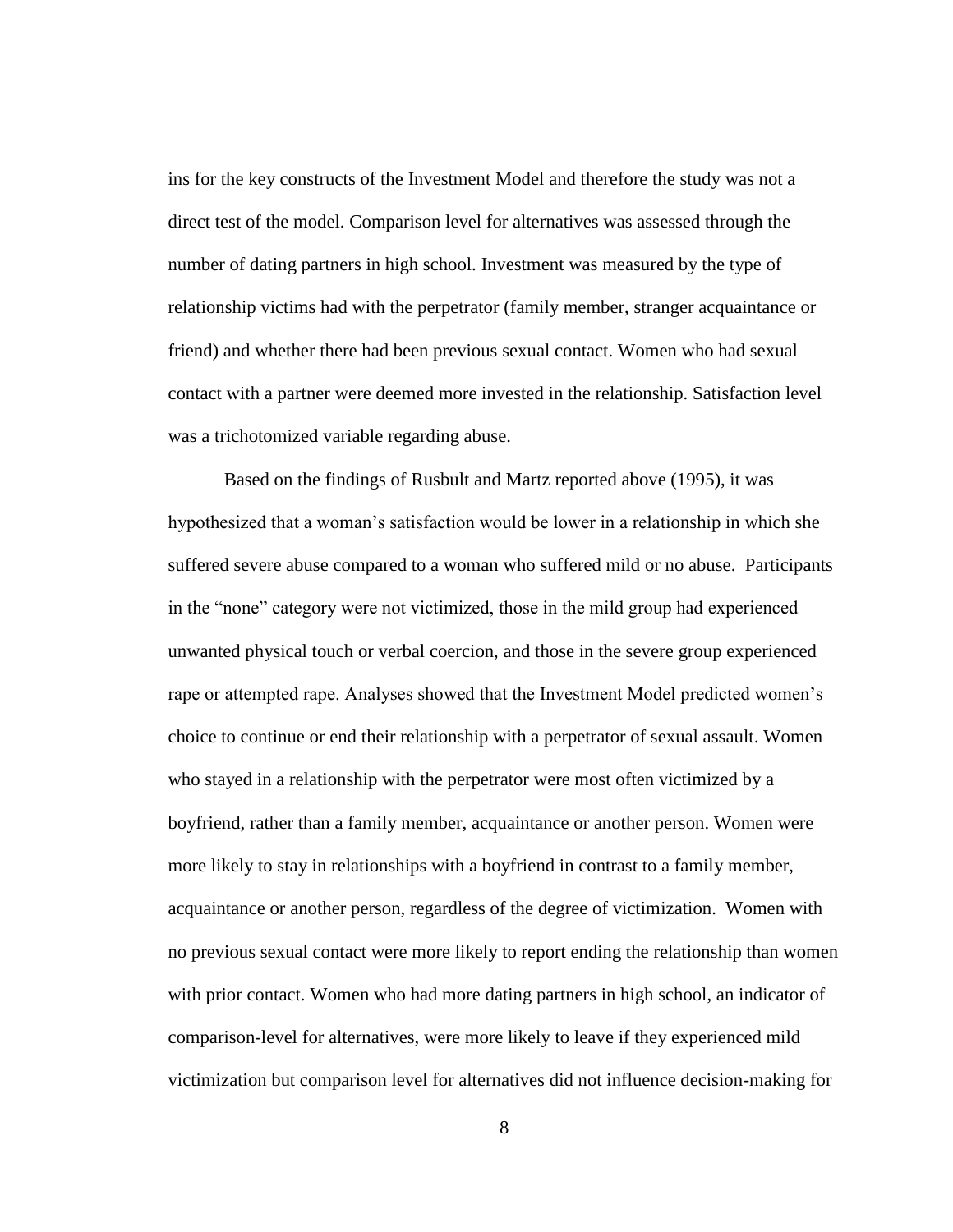those severely victimized. The three independent variables were put in to a binary logistic regression analysis to predict the stay-leave decision. Relationship termination following a sexual assault was associated with the severity of the assault as well as with investment in the relationship. Women who perceived that they had more alternatives were more likely to terminate a mildly abusive relationship compared to women who had fewer options. Relationship termination was less likely in mild victimization than severe, but was influenced by the quality of alternatives.

#### Extending the Investment Model: Subjective Norms

Choice and Lamke (1999) were interested in the way two questions captured college women"s decisions to stay or leave an abusive relationship. "Will I be better off?" and "Can I do it?" were predicted using measures of relationship satisfaction, alternatives, investment, subjective norms, personal resources and barriers, and structural resources and barriers. Subjective norms measured a participant"s perception of close friends and family"s opinion of their relationship with the abusive partner (Madden, Ellen & Ajzen, 1992). Specific questions from the Investment Model regarding investment, quality of alternatives and satisfaction were used along with subjective norms to compose the "Will I be better off?" pathway. These combined variables accounted for 87% of the variance in the decision to stay or leave. However, the data were cross-sectional and measured intentions to leave rather than the actual behavior.

Based on the findings by Choice and Lamke (1999) subjective norms in conjunction with the Investment Model may best predict a woman"s decision to stay or leave an abusive partner. Friends and family of victims can assert a great deal of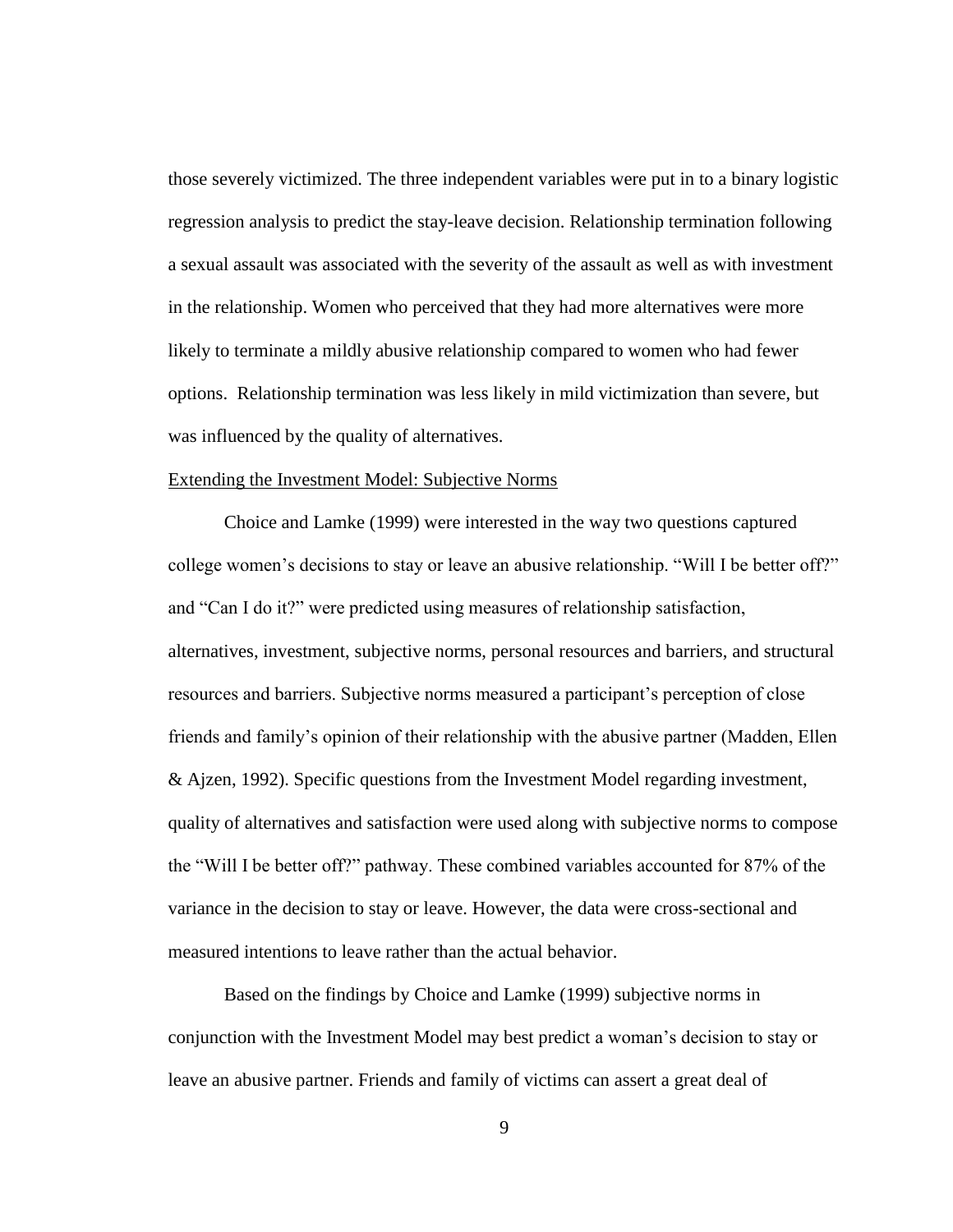influence over a woman to leave her abusive partner once she has self-disclosed the abusive event. The impact of their opinions has an even greater effect when a woman values their opinions and wants to please them. The two statements regarding subjective norms were: (1) most people who are important to me think I should leave my boyfriend and (2) when it comes to leaving my boyfriend I want to do what most people who are important to me want me to do. These statements, rated on a five-point scale, appear to enhance their predictive power for stay-leave decisions.

Physical abuse victims were the target of research by Rusbult and Martz (1995) and Choice and Lamke (1999). Victims of sexual abuse were studied by Collins et. al (2009). Psychological abuse has not been studied using the Investment Model. Very little is known about the impact of experiencing multiple types of abuse, termed covictimization, during the college years. One study by Smith et. al (2003) found that 62.5% of women reported being co-victimized by the end of their fourth year in college. They also showed an increase in the odds of being co-victimized once a woman was exposed to one type of violence. Co-victimization is often a neglected consideration in the study of abusive relationships that would be useful to study using the Investment Model.

10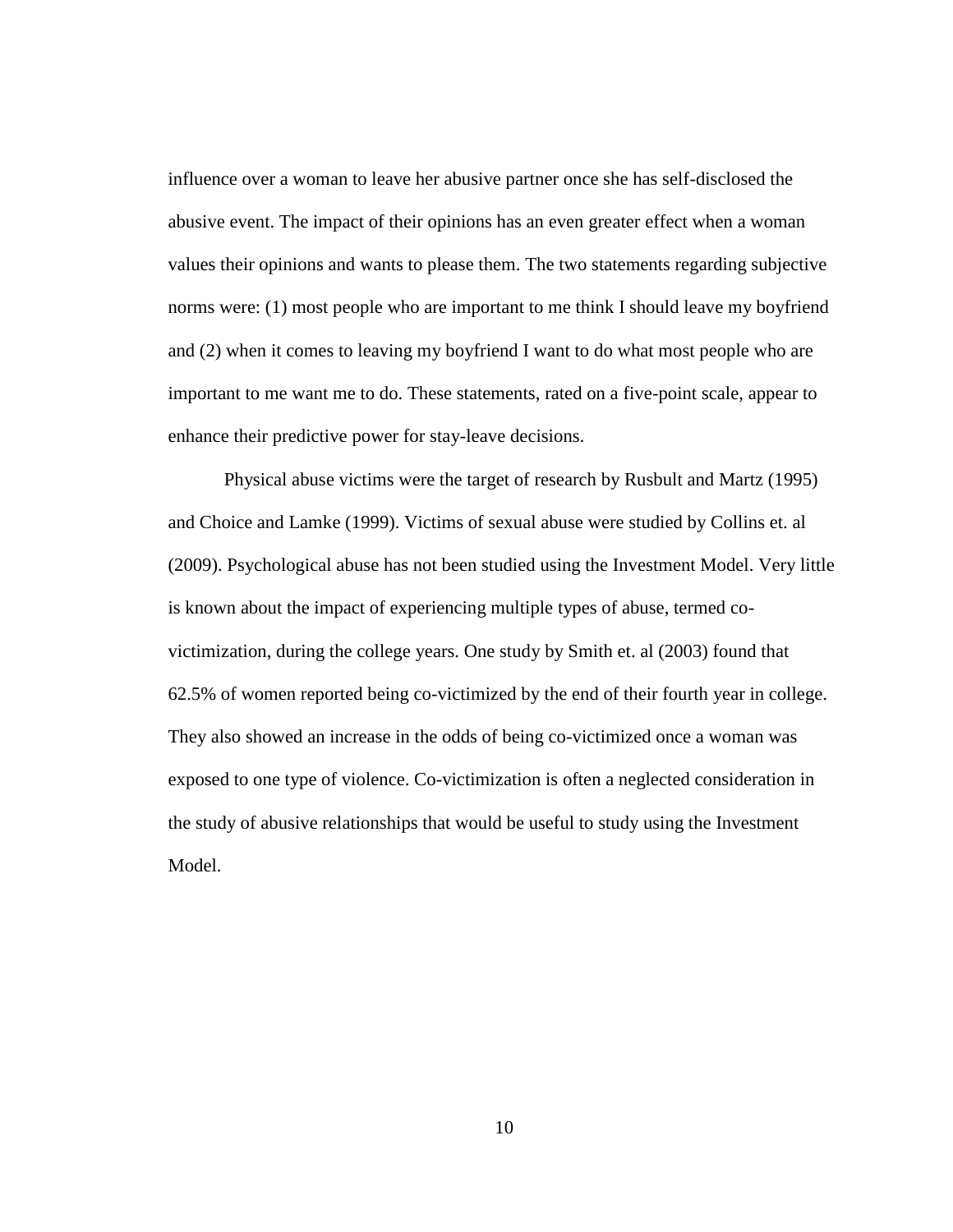### CHAPTER II

### GOALS AND HYPOTHESES

The goals of the present study were to extend the findings of the only previous published study that has used the Investment Model to investigate abused women"s decision to stay in or leave a romantic relationship with their perpetrator. First, it was hypothesized that investment, satisfaction and quality of alternatives form a latent commitment construct, as found in previous research. Second, it was hypothesized that the Investment Model would predict women"s stay or leave decisions. Furthermore, the model was tested in abused and non-abused women. It was hypothesized that the relation between frequency of abuse and stay-leave decision is mediated by commitment. More specifically, it was hypothesized that abused women would be more likely to leave the relationship because of less commitment. Those who have not experienced abuse would have higher levels of commitment and would be more likely to stay in the relationship. Finally, the subjective norm construct was added to the model to provide better prediction of staying versus leaving a relationship.

It was hypothesized that the Investment Model would predict stay-leave decisions for college females who have been victims of physical, sexual or psychological abuse. The decision to stay or leave would be best predicted by using all three constructs of the Investment Model. Investment, quality of alternatives and satisfaction should be modestly correlated with each other, because they form commitment. More specifically

11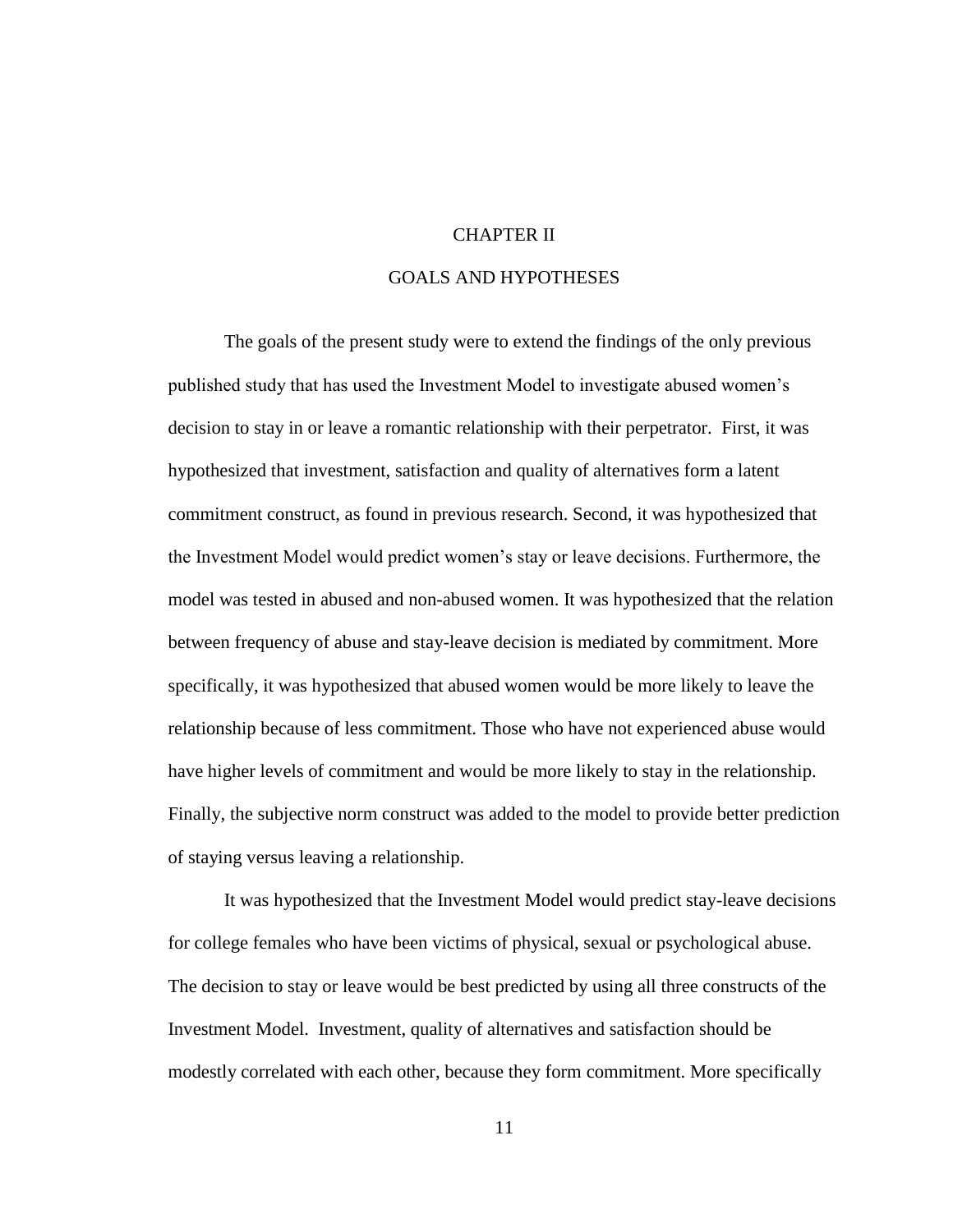higher levels of investment would indicate higher commitment and a tendency to maintain the relationship. High quality of alternatives would indicate low commitment and a tendency to leave the relationship. Females with low levels of satisfaction would be more likely to terminate the relationship. If a woman has high satisfaction and investment but also has high quality of alternatives she would be likely to leave. If a woman has low investment and low satisfaction but also has low quality of alternatives she would stay. It was hypothesized that there would be lower levels of satisfaction for women who were assaulted than those who were not assaulted.

This study overcomes limitations of previous studies because the data were collected using questions derived specifically from the Investment Model rather than choosing variables that resemble the constructs from archival data. The majority of research has focused on women from battered women"s shelters and this study extended the findings to college women. These participants should have lower levels of abuse than women in battered women's shelters. This study also examined the way physical, sexual and emotional abuse or a combination of types of abuse may contribute to a decision to stay or leave an abusive partner.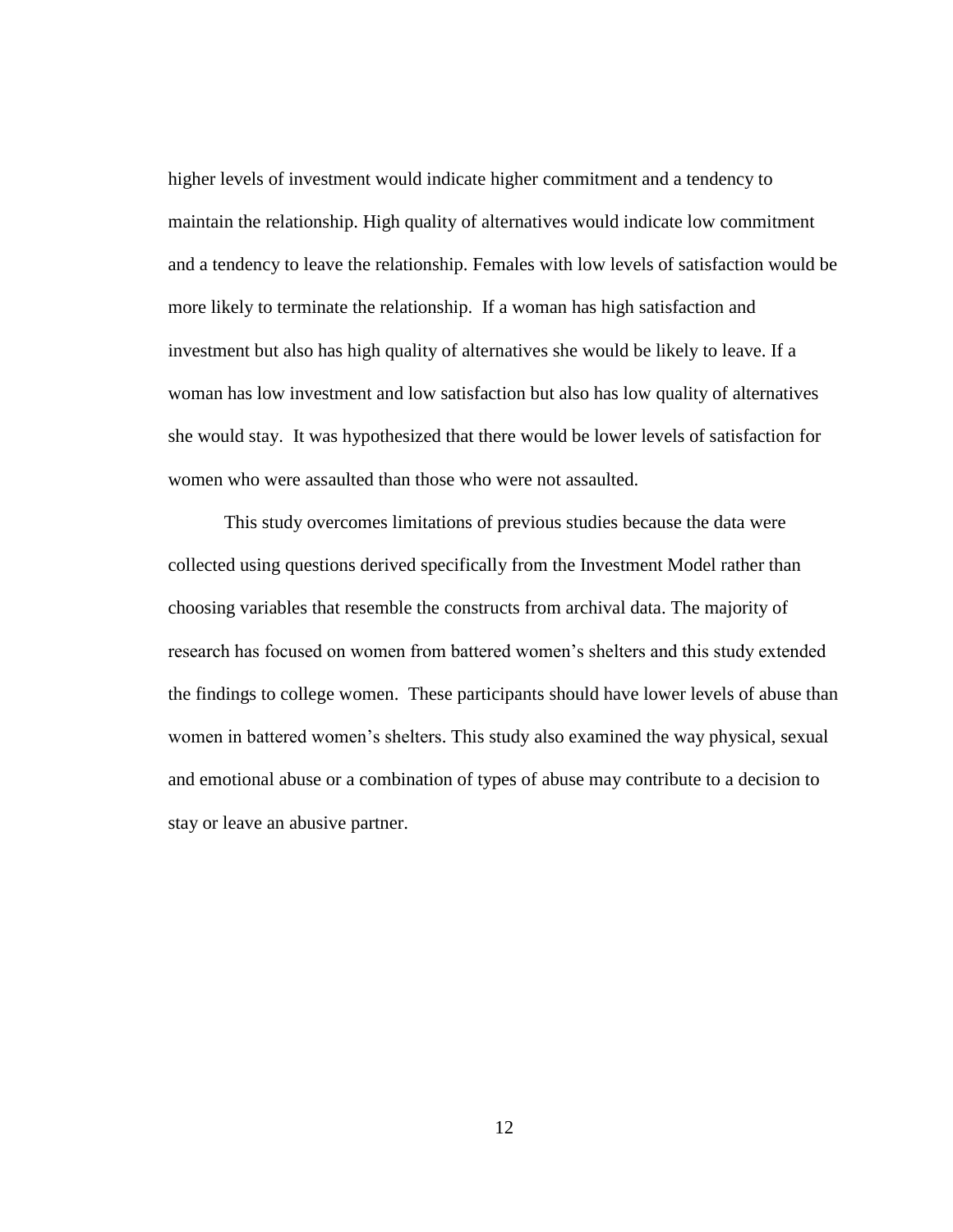## CHAPTER III

# OUTLINE OF PROCEDURES

All young adult women participating in the psychology department mass screening  $(N=$ 478) completed the Conflict Tactics Scale, Sexual Experiences Survey and Marshall"s Subtle and Overt Psychological Abuse at the University of North Carolina at Greensboro. All participants were asked to return to the lab via multiple emails and telephone calls. One hundred and eighty-five participants (38.7%) returned to the lab to complete the Investment Model questionnaires. Participants who completed all the scales and were ultimately used in the SEM model did not differ from those who did not return for the Investment questionnaires in the mean number of physical abuse acts reported  $(M_{\text{included}} =$ 4.2, s.e.=.31; Mnot included=3.5, s.e. =.21, *t*(476)=.99, *p*=.32). They also did not differ in the mean number of sexual abuse acts reported  $(M_{\text{included}}= 4.1, s.e.=0.58; M_{\text{notincluded}}= 3.3,$ s.e.=.37., *t*(476)=1.11, *p*=.27).

#### Materials

The White adaptation of the Sexual Experiences Scale (SES; Koss et al., 1987) was used to assess whether a participant has experienced sexual abuse since the age of fourteen (Kosson, Kelly, & White, 1997). The scale inquires about eleven sexually coercive behaviors such as unwanted touch, verbal coercion, attempted rape and rape. Respondents indicated the frequency with which each behavior occurred from 1= never,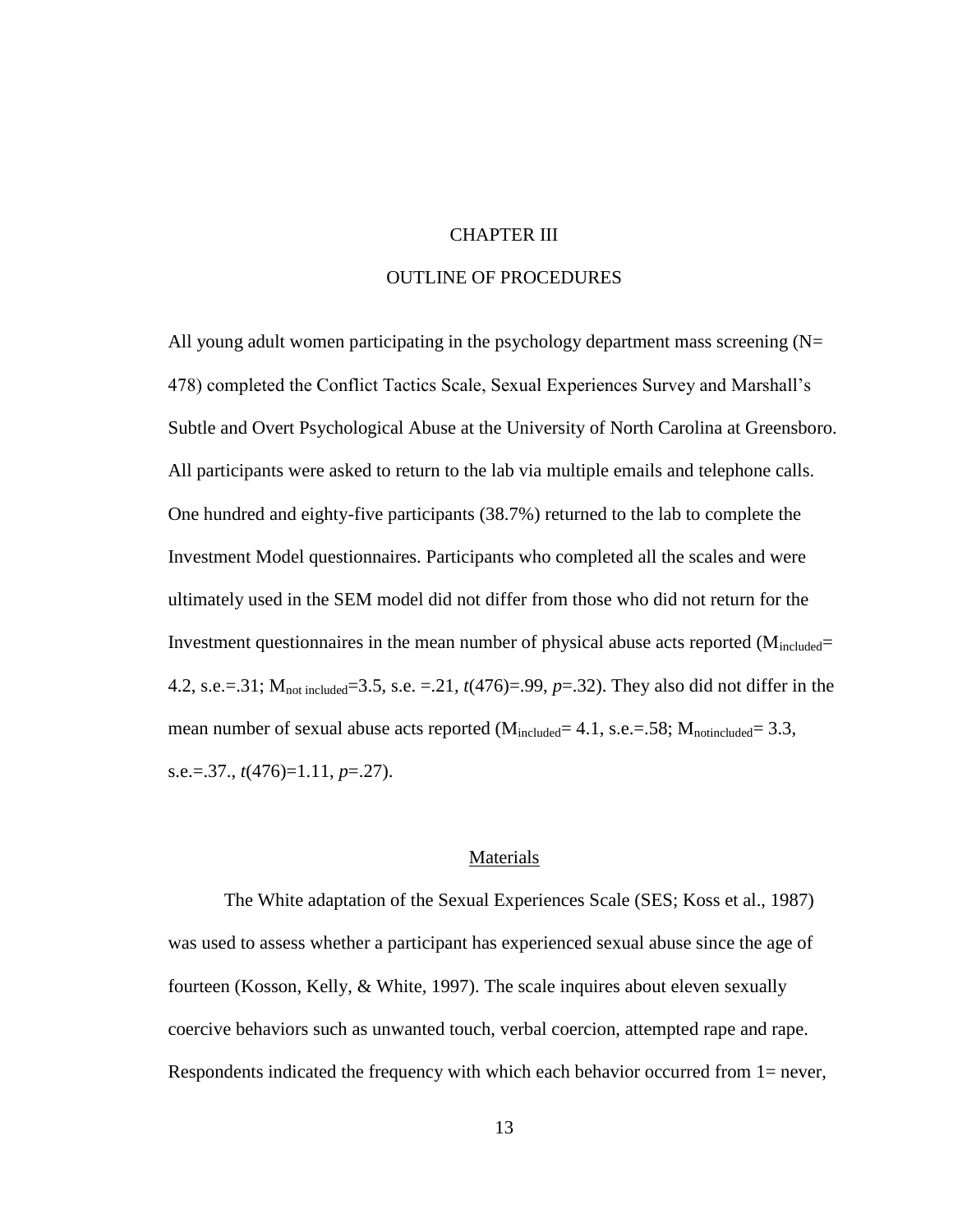2=one time,  $3$  = two times,  $4$  = three to five times, and  $5$  = more than five times since childhood. They indicated how many times these behaviors occurred since the age of fourteen in all of their romantic relationships. To calculate the frequency of sexual abuse experiences responses to each item were recoded so that  $1=0$ ,  $2=1$ ,  $3=3.5$ ,  $4=8$ , and  $5=12$ . These were then summed. This measure has an acceptable test-retest reliability over the span of two weeks ( $r = .61$ ,  $p < .001$ ) and good internal consistency of .93 (Koss & Gidycz, 1985). A study has shown the validity of the Sexual Experiences Survey for selfreporting four areas of sexual abuse including unwanted touch, verbal coercion, attempted rape, and rape (Koss & Gidycz, 1985).

The Conflict Tactics Scale (CTS) was used to determine whether the respondent has experienced physical abuse in the context of a romantic relationship since the age of fourteen (Straus, 1979). The CTS asks about the frequency a person"s partner has hit them, attempted to hit them; hit them with something hard; pushed, grabbed or shoved them; threatened to hit or throw something at them; threw something at them; and threw something but not at them. Participants rated the frequency of these behaviors ever occurring within a relationship from  $1=$  never,  $2=$  one time,  $3=$  two to five times,  $4=$  six to ten times, and 5= more than ten. To calculate the frequency of physical abuse experiences responses to each item were recoded so that  $1=0$ ,  $2=1$  3=3.5, 4=8, and 5=12. These were then summed. The modified version of the scale was normed on a nationally representative sample and has good internal consistency ( $\alpha$ =.88,  $p$ <.05). Self-reporting of physical aggression using the Conflict Tactics scale (Straus, 1979) has been validated in married and dating couples.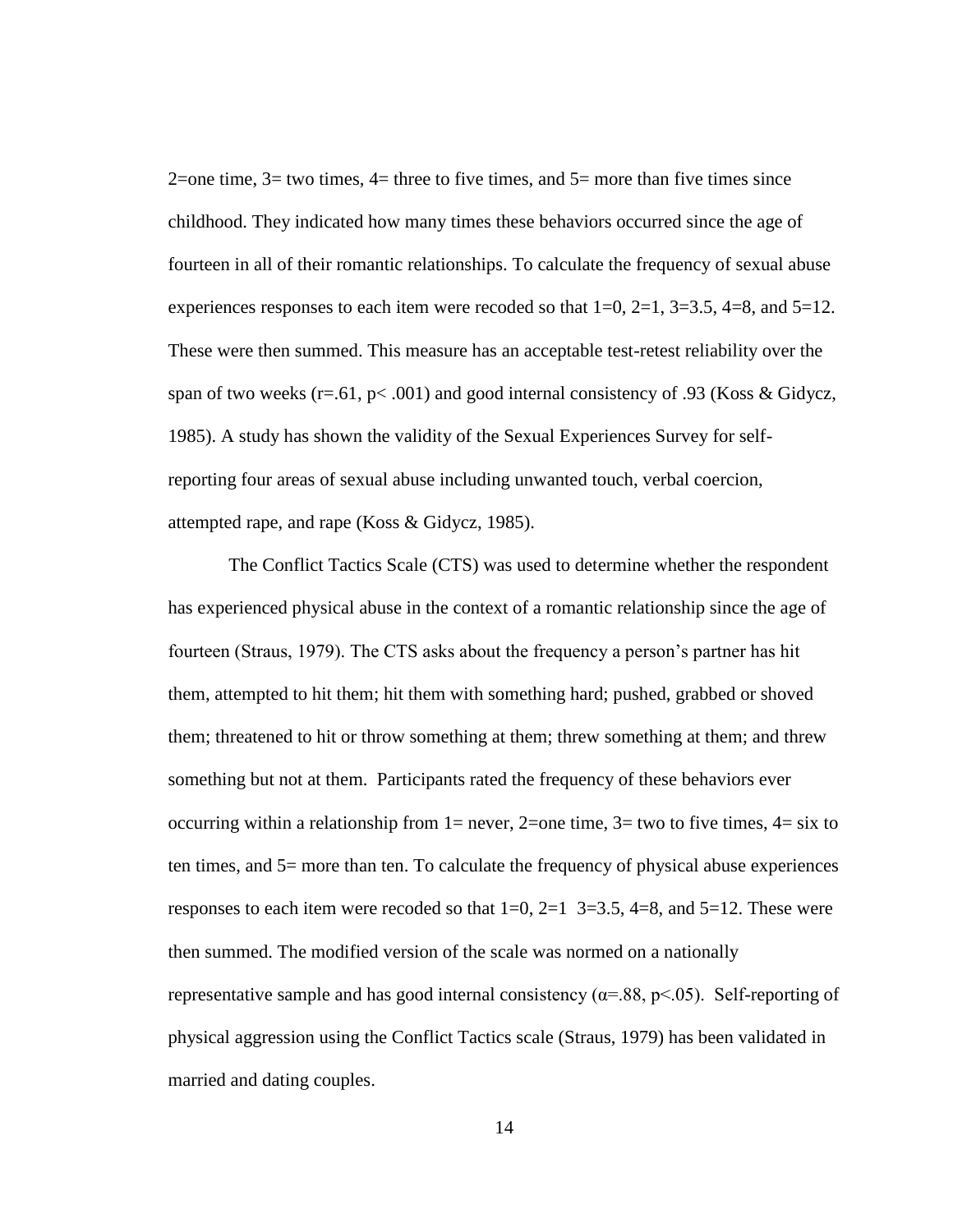Marshall"s Subtle and Overt Scale of Psychological Abuse (Marshall, 1999) contains 65 items and was used to determine any type of non-physical abuse a female may have experienced in the context of a romantic relationship. Overt abuse was a category that included behaviors that would be easy for the girlfriend as well as a third party to classify as abuse such as controlling her finances. The subtle abuse category encompasses acts that are more difficult to categorize such as decreasing a woman"s selfesteem and making her question her ability to make wise decisions. A validation study conducted by Jones and colleagues (2005) found that the Overt Abuse scale has three factors including domination ( $\alpha$ =.97), indifference ( $\alpha$ =.87), and monitoring ( $\alpha$ =.80). The Subtle Abuse scale has three factors which are undermining ( $\alpha$ =.96), discrediting ( $\alpha$ =.93) and isolating ( $\alpha$ =.89). Participants rated the frequency of these behaviors within a relationship from age fourteen,  $0=$  never,  $1=$  once,  $2=$  only a couple of times,  $3=$  every few months, and 4= about every other month, 5=about once a month, 6=about twice a month, 7=about every week, 8=a few times a week and 9=almost daily. These scores were summed for each individual to estimate her frequency of emotional victimization.

For each of these measures, the SES, CTS, and MSOSPA, respondents also indicated whether they were experiencing any of the behaviors in their current relationships. This allowed for classification of women as never abused, abused in past but not currently, currently being abuse but not in the past, and abuse both in the past and currently.

The questionnaire has three subscales: investments, alternatives and satisfaction in the relationship. Investment is measured by twelve questions ( $\alpha$ =.76) such as "my sense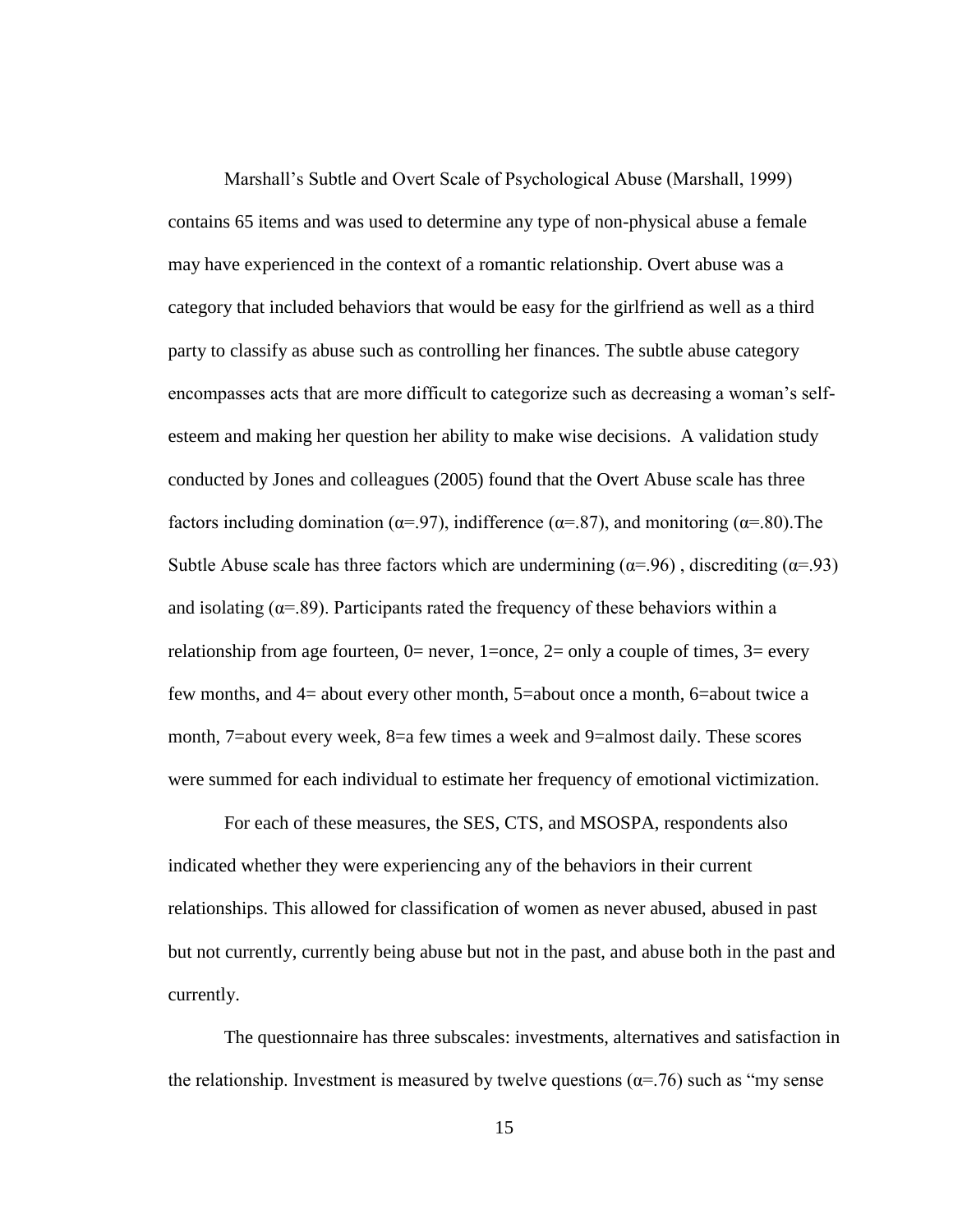of personal identity (who I was) was linked to him and the relationship." Satisfaction includes fifteen questions ( $\alpha$ =.49) including "how much did you love him." An alternative to the relationship is characterized by thirteen questions ( $\alpha$ =.78) such as "how attractive were people other than your partner with whom you could have become involved?" All questions are rated on an eight point Likert scale. At the top of the questionnaire the directions read: "If you answered that you experienced any of the behaviors listed on the previous three abuse scales please think about your most recent relationship (or current relationship if behaviors occurred in this relationship) *before* these behaviors occurred. If you have not experienced any of the behaviors please fill out the questionnaire based on your current romantic relationship."

Following the same procedure of Choice and Lamke (1999) participants' Subjective Norms were tested based on two modified items from the subjective norm scale. The original ten items ( $\alpha$ = .82) ask about subjective norms for items such as sleeping, doing laundry, and shopping. They were rated on a seven point Likert scale, from strongly agree to strongly disagree, the statement "most people who are important to me think I should do in the next two weeks" for each of the ten items. The second item of the subjective norm scale rated in the same manner is "When it comes to \_\_\_\_\_, I want to do what most people who are important to me want me to do." Based on the work by Choice and Lamke, the behavior inserted in the sentence was "leaving my boyfriend" and the two-week period was dropped since leaving a significant other may take more social pressure than doing laundry.

Copies of all survey instruments can be found in the Appendix.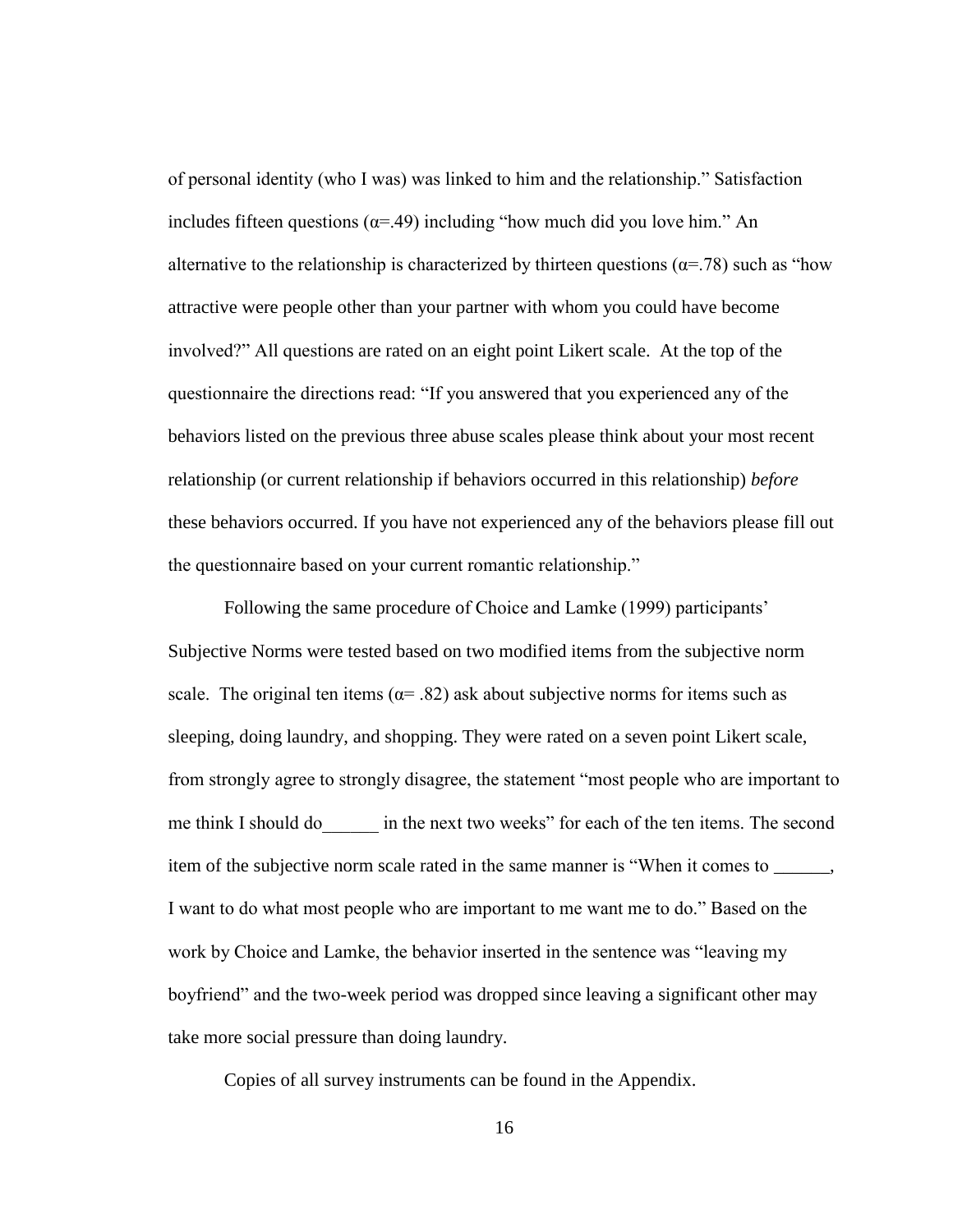#### Procedures

Upon entering the mass screening, a participant was given a copy of the informed consent. Participants were required to have had a romantic relationship, either currently or at some point in the past, in order to participate in the study. If participants had never had a romantic relationship then they were told to skip these questionnaires and continue the mass screening packet. Eligible participants were given a packet, which included the Conflict Tactics Scale, Sexual Experiences Scale and Marshall"s Subtle and Overt Scale of Psychological Abuse to assess abuse in the current and/or past relationships. The surveys were in random order within a larger packet.

Each participant was called back to the lab four to eight weeks following mass screening to fill out the Investment Model survey items about her current or past relationship. Those who have been abused filled out the questionnaire based on how they felt before the abuse occurred. Those who had not been abused filled out the questionnaire based on how they feel about their partner now. The last page of the packet included questions on demographic information and contact information. It also asked for the initials of the person she thought about while completing the Investment questionnaire. To create the stay versus leave variable, participants were asked if they are currently involved with the person they thought about while completing the measures. For some analyses, participants were classified into four groups based on their sexual and physical abuse status. For each type of abuse, those who only experienced abuse in the past were in the "past only" group. Those who experience abuse in their present relationship were in the "current only" group. Those who reported both past and present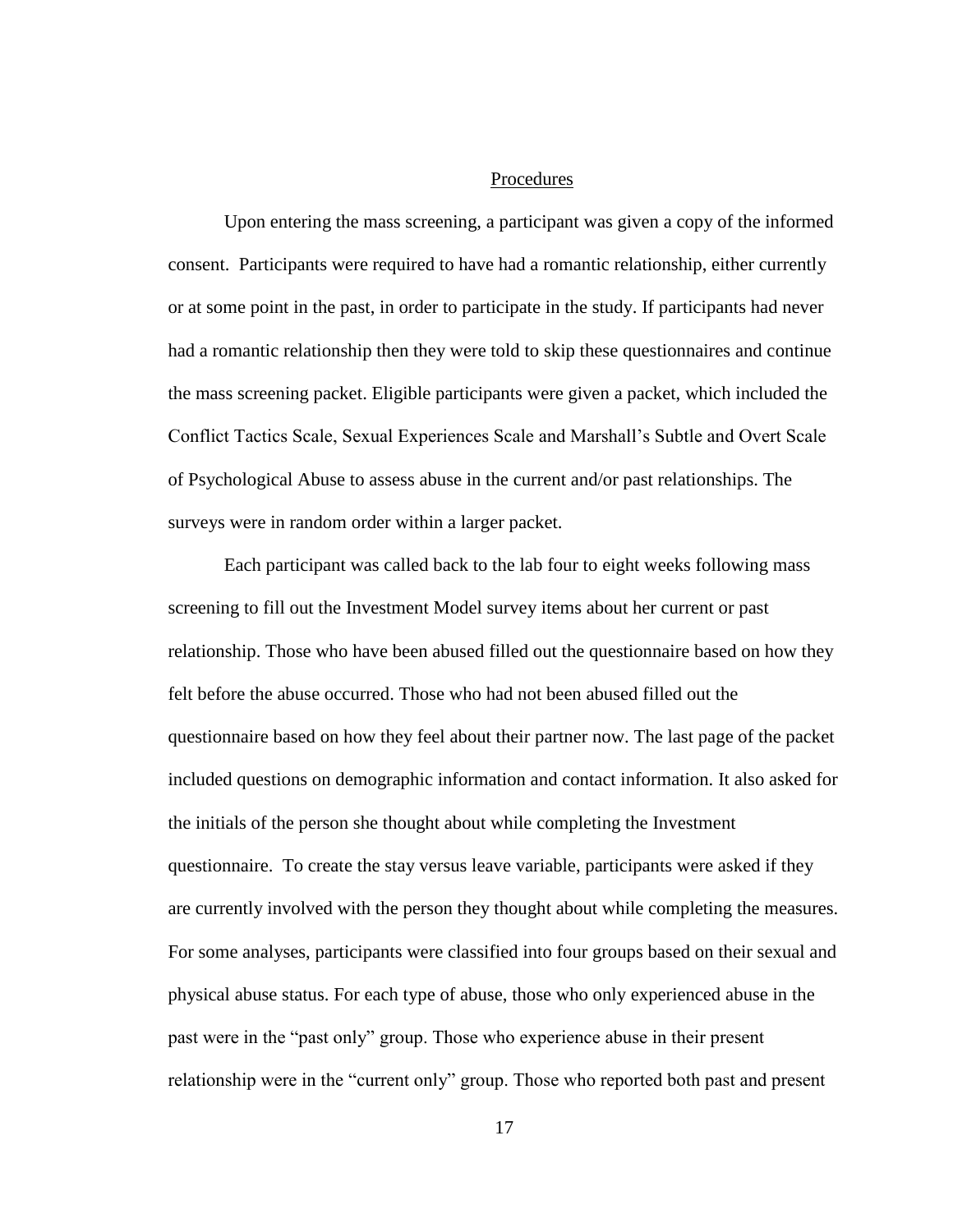abuse were included in the "past + current" group. Those who had never experienced abuse were in the "never" group.

During mass screening all women completed the questionnaires pertaining to abuse. In order to increase statistical power, *all* participants were asked to return to the lab to complete the Investment Model and subjective norms questionnaires. One hundred and eighty-six people returned to the lab at Time 1 but one person had to be dropped because she did not put her ID number on the forms (0.53%).

All participants were debriefed and given a list of community resources in case they have experienced or are currently experiencing abuse in a relationship.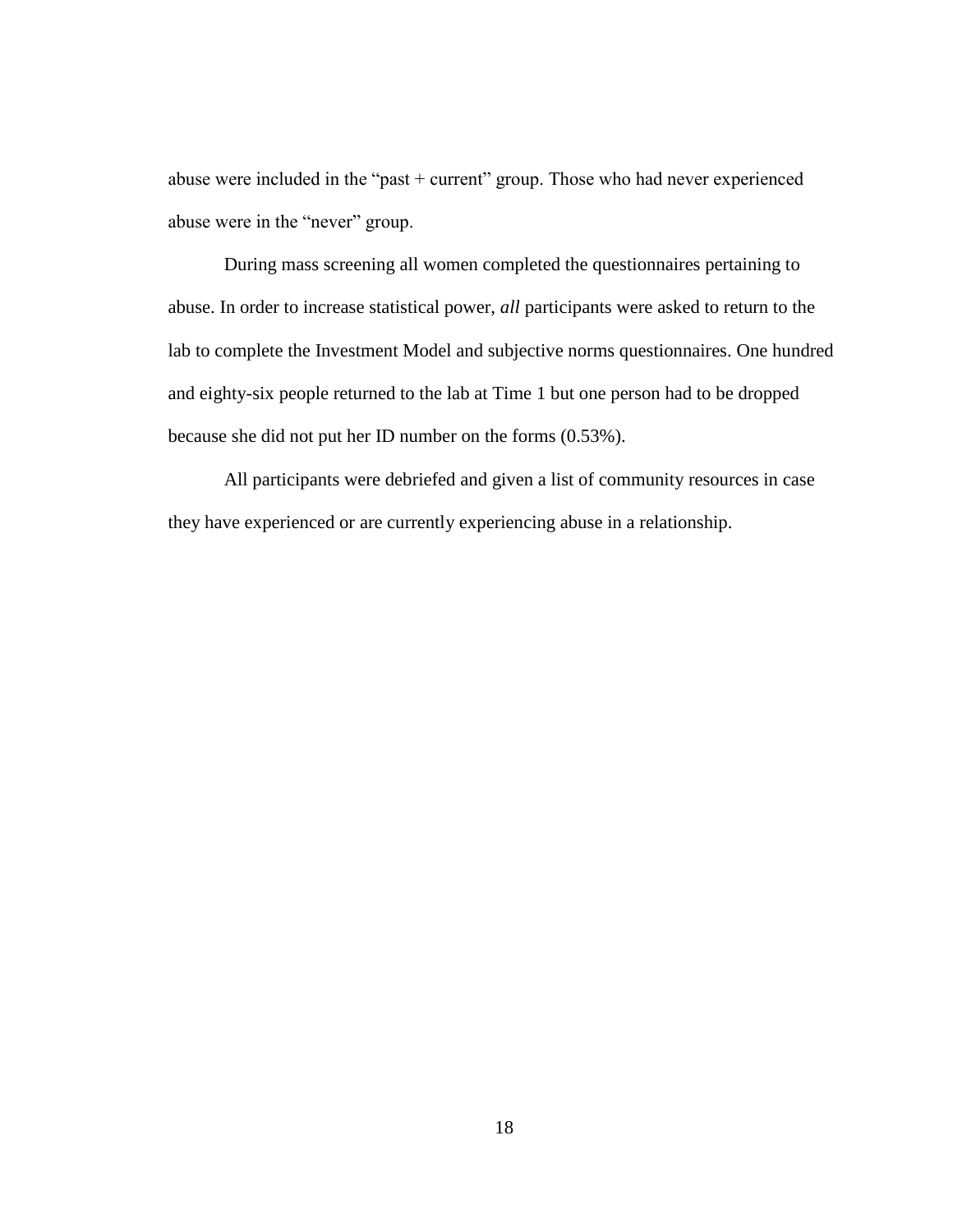#### CHAPTER IV

#### RESULTS

Data from Mass Screening were used to calculate abuse rates. For the CTS ( $\alpha$ = .92), 50% of participants reported experiencing at least one type of physical abuse. The SES ( $\alpha$  = .92) revealed that 41% reported some sexual abuse in a previous or current romantic relationship. Of these people, 13 % experienced only sexual abuse, 21 % experienced only physical abuse and 26% experienced co-victimization. Ninety-six percent of participants reported experiencing some type of emotional abuse. This may be due to poor scaling on the measure. The measure has a low-threshold for abuse; for example, any act of yelling was considered emotional abuse. The emotional abuse variable was dropped from further analysis because there was insufficient variability. *Table 1* shows the percentages of women by sexual and physical abuse status as well as co-victimization and the mean abuse frequency for each abuse group.

In order to use the latent construct commitment in subsequent analyses, it was necessary first to determine that the variables of investment, satisfaction, and quality of alternatives indeed constitute commitment, and to also determine the effect of adding subjective norms into the construct. Structural equation modeling was performed using Mplus version 5.1. Two confirmatory factor of analyses (CFA) were conducted and compared. The first confirmatory factor analysis was run using satisfaction, investment and quality of alternatives as indicators of commitment. As shown in *Figure 2*, the

19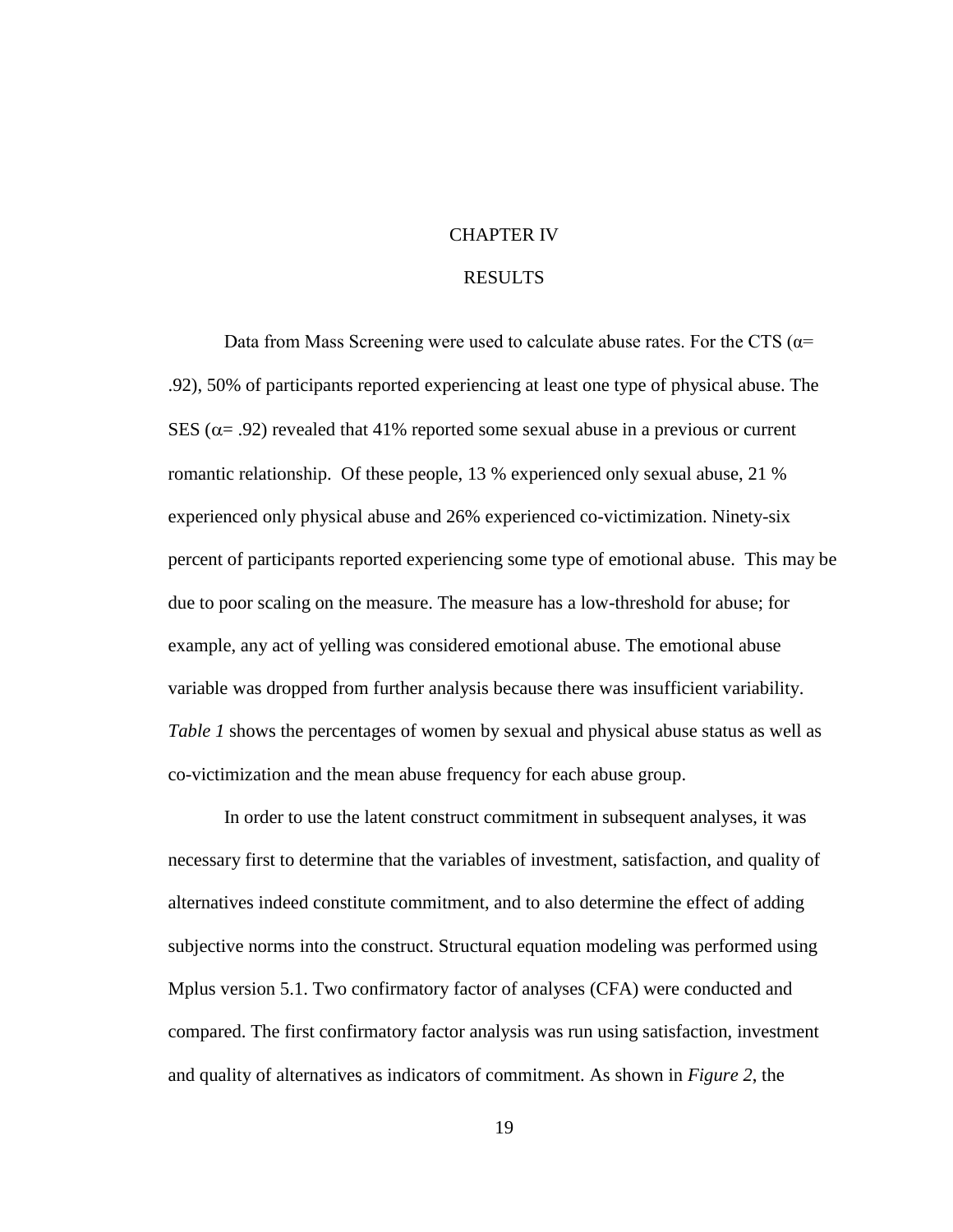loadings of investment were set to one. This allows the latent variable commitment to have the same scale as investment. Previous research has supported that investment is an important indicator of commitment (Le & Agnrew, 2003). This model fit the data well,  $\chi^2$  $=4.493(3)$ ,  $p=.213$ . Bentler comparative fit index (CFI) obtained was 1.0 and thus above the .90 value needed to reject the null model (Hu & Bentler, 1999). The Tucker-Lewis index (TLI) obtained was 1.0, which is above the .95 cut-off for good model fit suggested by Hu (1999). The root mean square error of approximation (RMSEA) was .00, which is below the value of .06 recommended by Hu and Bentler (1999) and thus indicates good model fit. In summary, the specified model fits the data well, indicating a latent variable commitment composed of investment, satisfaction and quality of alternatives.

In a second CFA, subjective norms were added as fourth indicator for commitment. This model also fit the data well,  $\chi^2 = .632(2)$ , *p*=.729, CFI = 1.00, TLI = 1.067, and RMSEA = .00. *Table 3* compares the CFA with and without subjective norms. The fit indices, Akaike"s information criterion (AIC) and Bayes information criterion (BIC), allow comparisons of models that are not hierarchically nested. AIC and BIC both penalize for model complexity (with a greater penalty in the BIC) but do not take sample size into account (but sample size was the same for both CFAs). Smaller values of both AIC and BIC are preferred. For the two conducted CFAs, both AIC and BIC prefer the model without subjective norms. That is, adding subjective norms to the measurement model of commitment increases model complexity without significantly contributing to model fit. Therefore, subjective norms do not significantly contribute to the latent factor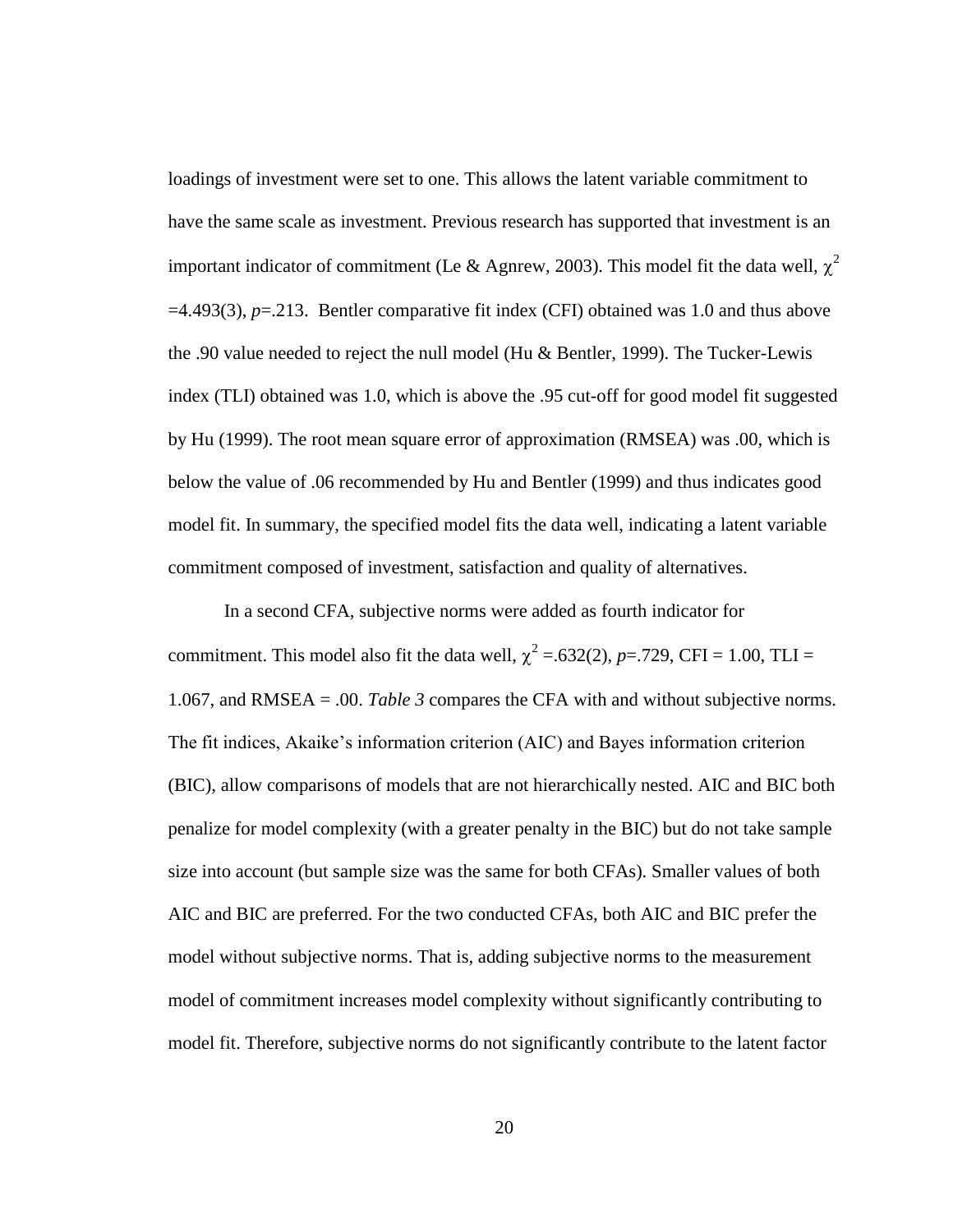of commitment. For the following structural equation model, therefore, the factor loading for subjective norms on commitment was fixed to 0.

In the main structural equation model, as shown in *Figure 3*, the latent factor commitment was composed of the indicators investment, satisfaction, and quality of alternatives. Based on the previous CFA, the loading for subjective norms on commitment was fixed to 0. Commitment was modeled to predict the stay-leave decision. Sexual and physical abuse (composed of the sum of the SES and the sum of the CTS questions, respectively) were allowed to have direct effects on this latent factor commitment. The model was not tested separately for sexual and physical abuse because sexual and physical abuse scores were highly correlated and the pattern of relations between each form of abuse and the other variables was similar. Therefore no empirical or theoretical reason to test the model separately for different types of abuse existed. Sexual abuse and physical abuse were also modeled to have direct effects on the dichotomous stay-leave decision. This model fit the data acceptably,  $\chi^2$  =14.358 (9),  $p=110$ . Bentlers' comparative fit index (CFI) obtained was .80, below the .90 value needed to reject the null model (Hu & Bentler, 1999). The Tucker-Lewis index (TLI) obtained was .68, which is below the .95 cut-off suggested by Hu (1999). The root mean square error of approximation (RMSEA) was .057, which is below the cut-off value of .06 recommended by Hu and Bentler (1999). Therefore, the obtained model fit statistics fit the data acceptably.

In this structural model, commitment was a significant predictor of the stay-leave decision  $(p = .029)$ . Higher committed women were less likely to leave a relationship.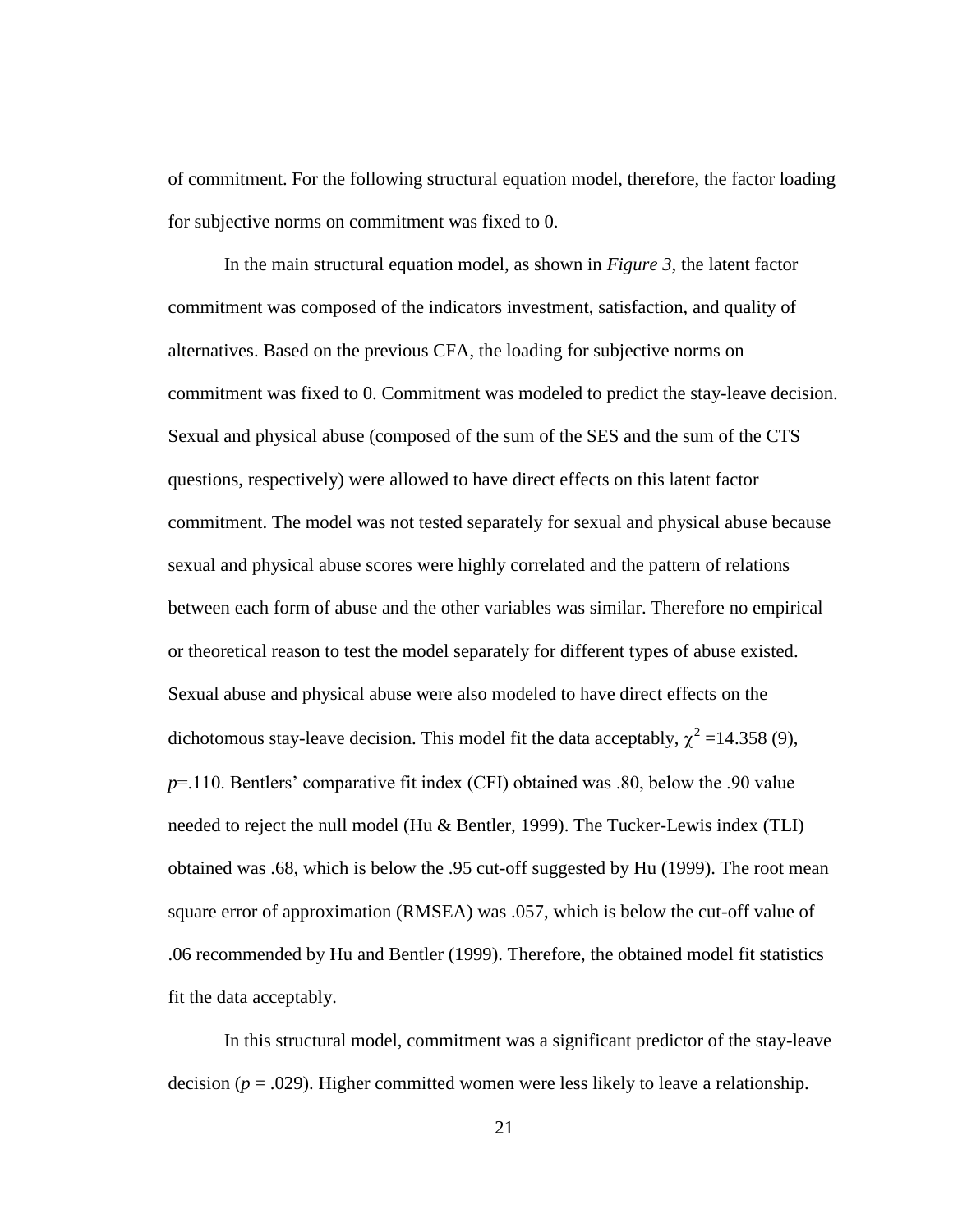Only physical abuse (CTS) was a significant predictor of commitment ( $p = .005$ ) while sexual abuse did not significantly predict commitment. Women who experienced higher rates of physical abuse were more committed to the relationship. The direct effects of physical and sexual abuse on the stay-leave decision were not significant. The fact that commitment significantly predicts the stay-leave decision when sexual and physical abuse are included in the model indicates that commitment predicts stay-leave independent of abuse history.

Several one way ANOVAs were conducted to examine the effects of abuse status on components of commitment. The components of commitment considered were investment ( $\alpha$ =.81), satisfaction ( $\alpha$ =.83), quality of alternatives ( $\alpha$ =.79), and subjective norms  $(\alpha = .71)$ . A one way ANOVA was conducted with physical abuse status (never abused, past abuse, current abuse or past and current abuse) on total investment (*Table 4*). The main effect of physical abuse status was significant,  $F(3,179) = 7.60$ ,  $MS_e = 88.61$ ,  $p <$ .001. Tukey"s HSD post-hoc tests revealed that women who had never been physically abused had significantly lower investment than women who only experienced current physical and those who experienced physical abuse currently and in the past. Numerically, women who had never experienced physical abuse had lower investment than those who had experienced physical abuse in the past, but this difference did not reach statistical significance  $(p=0.06)$ . Investment did not differ between any of the groups who experienced physical abuse.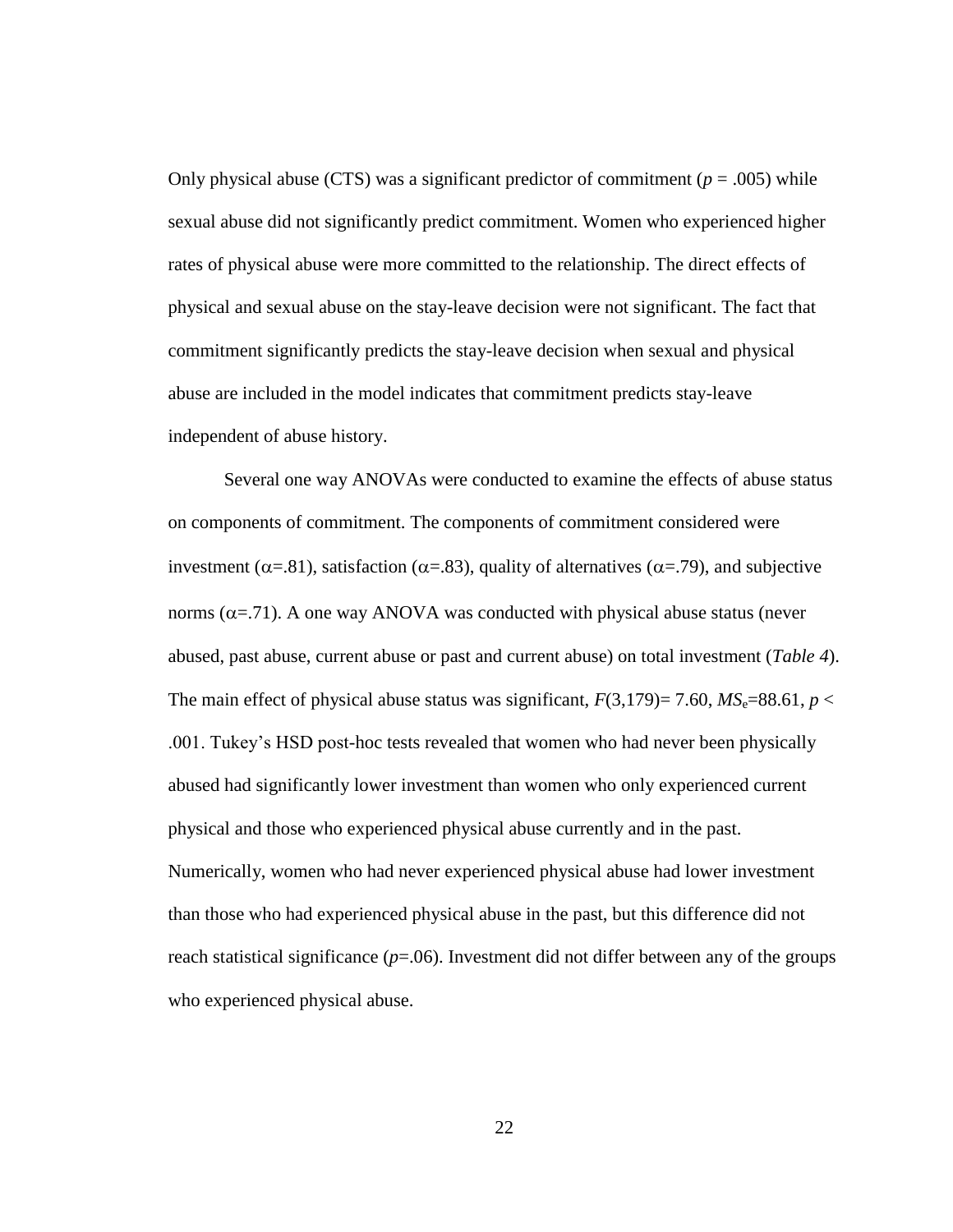Next another ANOVA with physical abuse status was conducted on total satisfaction. There was no effect of abuse status  $(p=.87)$  indicating that none of the groups differed in satisfaction in their relationship. Then a third ANOVA was run with physical abuse status on quality of alternatives. There was no effect of abuse status  $(p=0.60)$ , indicating that none of the groups differed in the quality of alternatives to their relationships. A fourth ANOVA of physical abuse status on subjective norms revealed no significant effect of abuse status  $(p=0.31)$ . The same analyses were conducted for women grouped in terms of sexual abuse (never abused, past abuse, current abuse or past and current abuse). Sexual abuse groups also significantly differed in total investment, *F*   $(3,179)$ = 3.59,  $MS_e$ =94.22,  $p$ = .02. Similar to physically abused women, those who had never been sexually abused had numerically lower investment than those who were sexually abused in the past, present and past and present. However, Tukey"s HSD posthoc tests did not reveal significant differences between sexual abuse groups. The difference in investment between women who had never experienced sexual abuse and those who experienced past and current abuse was marginally significant  $(p=0.06)$ . Again, similar to physical abuse status, there was no effect of sexual abuse on satisfaction  $(p=0.24)$ , quality of alternatives  $(p=0.33)$  and subjective norms  $(p=0.91)$ . The physical and sexual abuse groups only differed in terms of investment in the relationship, such that women who had never experienced abuse showed lower investment than any of the physically abused groups. As seen in *Table 1*, co-victimization was low and therefore mean comparisons between co-victimization groups were not warranted.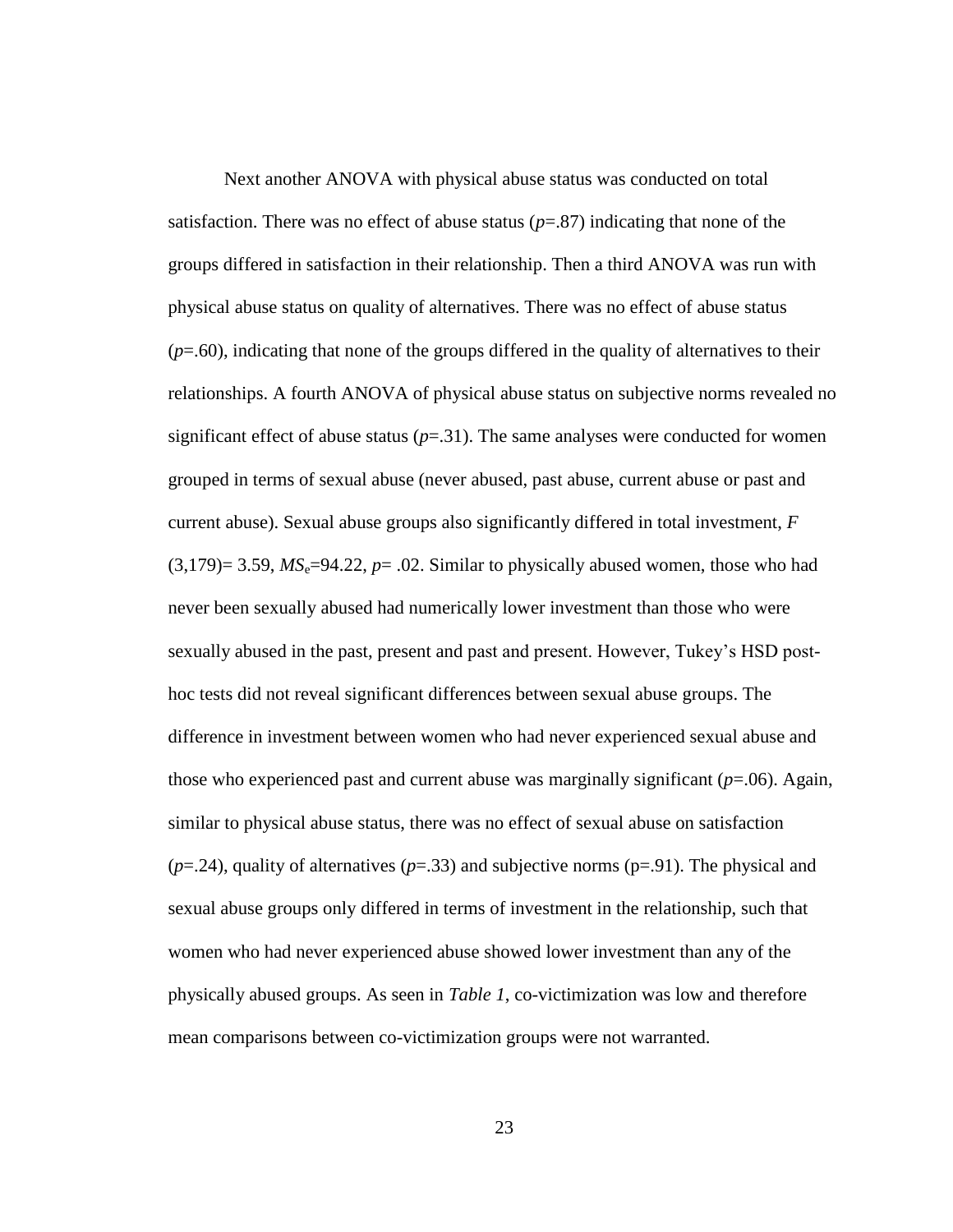Several interesting findings were observed in the correlations between the indicators of commitment and other variables of interest, displayed in *Table 2*. Sexual and physical abuse were highly correlated  $(r=.43)$ . Investment  $(r=.25)$  and satisfaction  $(r=-.17)$  were both related to the stay-leave decision. This correlation supports Rusbult's Investment model that states that as investment and satisfaction increases people are less likely to leave. Satisfaction is negatively correlated with sexual abuse (r=-.18) and covictimization (r=-.16). There was a positive relation between investment and abuse status, physical abuse( $r=0.26$ ), sexual abuse( $r=0.18$ ) and co-victimization ( $r=0.23$ ).

Additional, a structural equation model similar to the first one was run. In this model as shown in *Figure 4*, the latent factor commitment was composed of the indicators investment, satisfaction, quality of alternatives, and subjective norms (fixed to 0). Commitment was allowed to have a direct effect on the stay-leave decision. Sexual and physical abuse (composed of the sum of the SES and the sum of the CTS questions, respectively) were allowed to have direct effects on this latent factor commitment but were not allowed to have direct effects on the stay-leave decision. The model had an acceptable fit to the data,  $\chi^2$  =15.941 (10), *p*=.101. The Bentler comparative fit index (CFI) obtained was .77, below the .90 value needed to reject the null model (Hu  $\&$ Bentler, 1999). The Tucker-Lewis index (TLI) obtained was .68, which is below the .95 cut-off, suggested by Hu (1999). The root mean square error of approximation (RMSEA) was .057, which is below the value of .06 recommended by Hu and Bentler (1999). Therefore, the obtained model fit statistics indicate a reasonable fit to the data.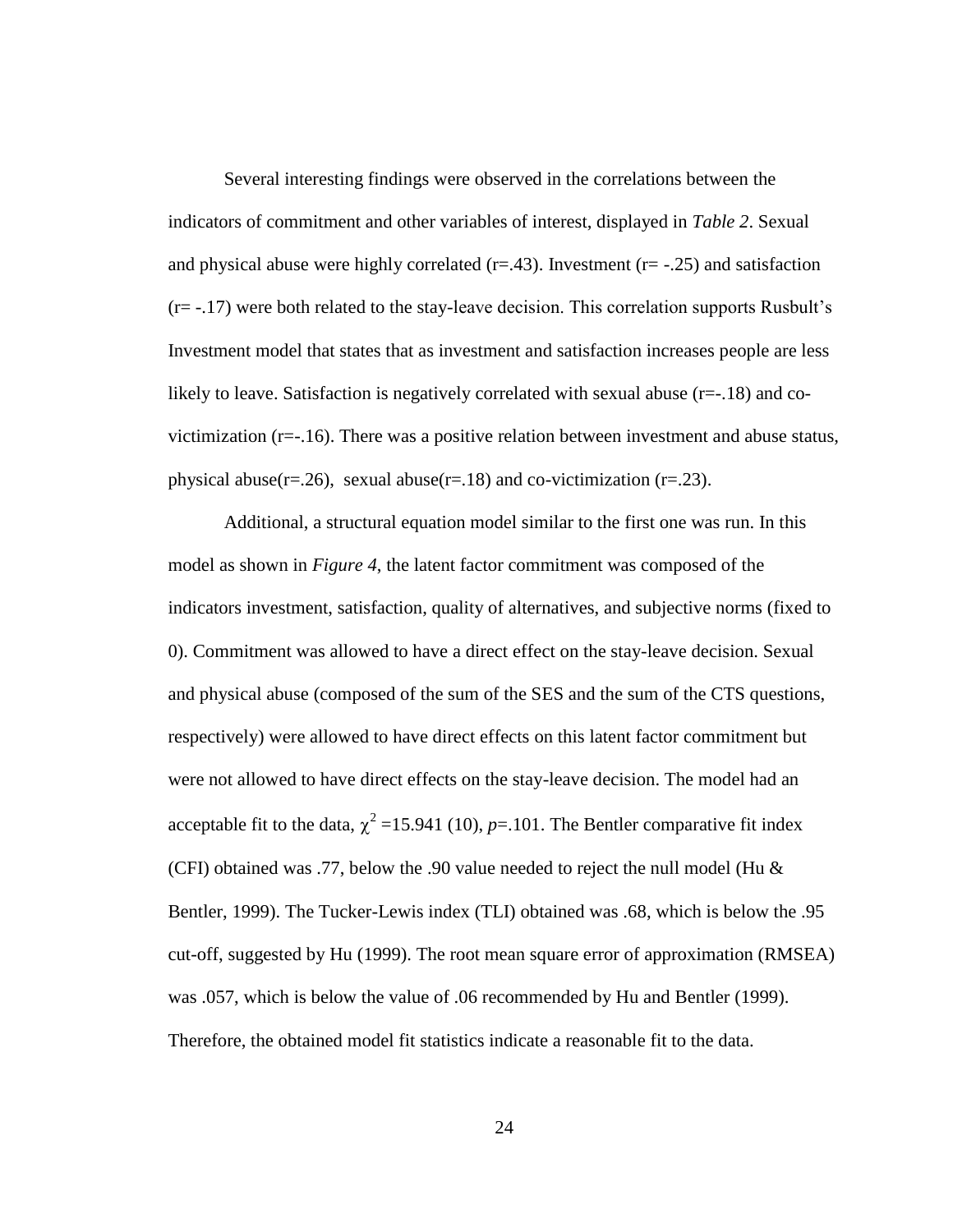Given the acceptable model fit, the estimated parameters can be interpreted. *Figure 4* displays the unstandardized parameter estimates with their standard errors. Neither sexual nor physical abuse had a significant effect on commitment. However, the effect for physical abuse approached significance  $(p = .07)$ , indicating a tendency for women who experience higher rates of physical abuse to be more committed to a relationship. Commitment had a significant negative effect on the decision to stay or leave  $(p = .01)$ . As commitment increased people were less likely to leave the relationship.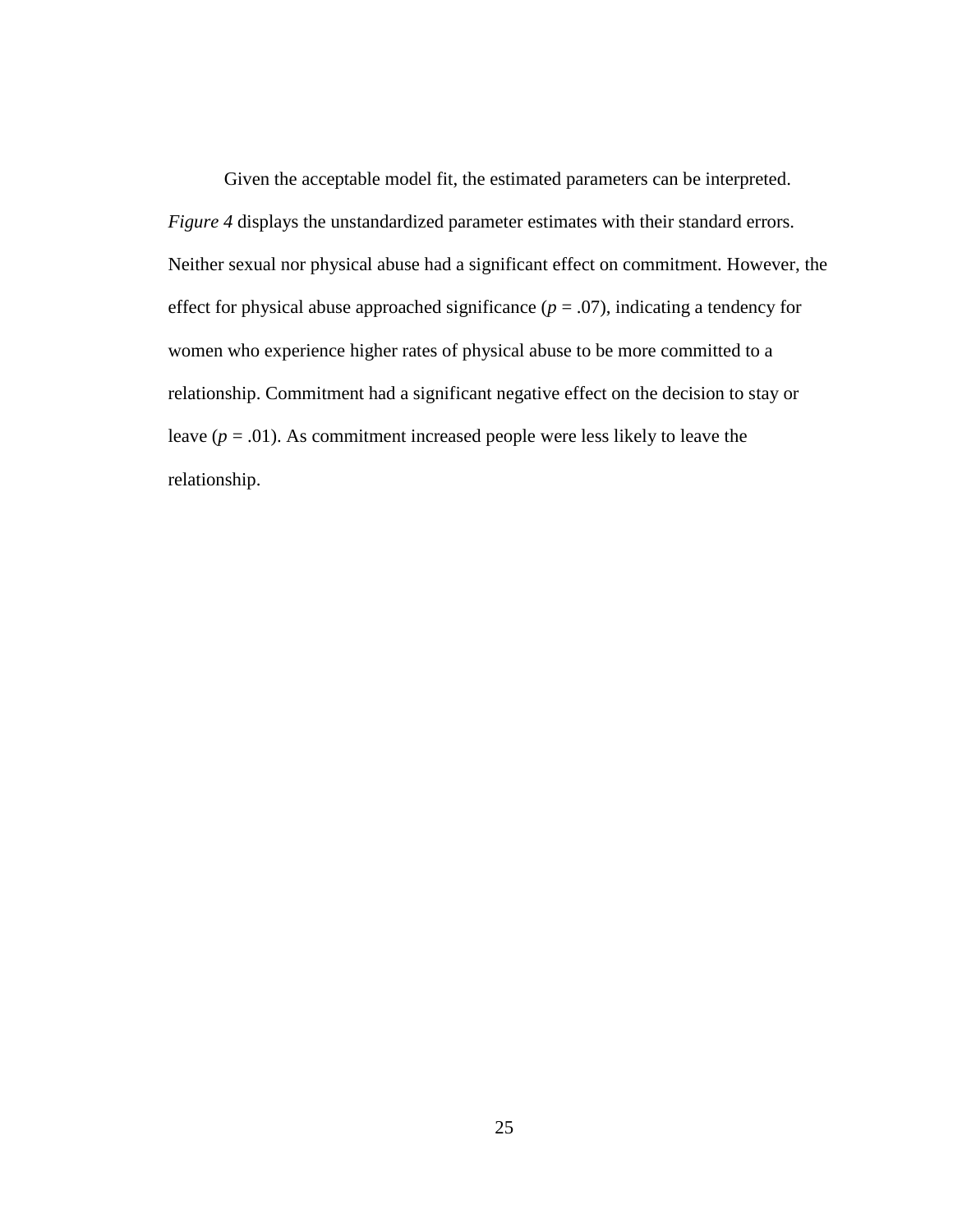## CHAPTER V

#### **DISCUSSION**

The findings support Rusbult's theory (1980) that commitment to a relationship affects the decision to stay in or leave a romantic relationship. The results, however, do not suggest that abuse status affects commitment to a relationship. If at all, physical abuse seems to be a potential positive predictor of commitment, but this effect did not hold in all of the analyses run. This was also evident in the univariate ANOVAs showing that the majority of the components of commitment (satisfaction, quality of alternatives and subjective norms) did not differ between women with different abuse histories. The only consistent effect of physical and sexual abuse was on investment in a romantic relationship, with women experiencing higher rates of abuse being more invested.

The commitment model, which included satisfaction, quality of alternatives, and investment predicted whether or not people chose to stay in a relationship. People who had high commitment (i.e., high satisfaction, high investment, and low quality of alternatives) were less likely to leave a relationship whether or not they experienced abuse in the relationship. Participants who had low commitment (i.e., low satisfaction, low investment, and high quality of alternatives) were more likely to leave the relationship. Commitment was relatively independent of a woman"s physical and sexual abuse status with the exception of investment, which was lower for women who had never been abused. This actually suggests slightly higher commitment for abused women.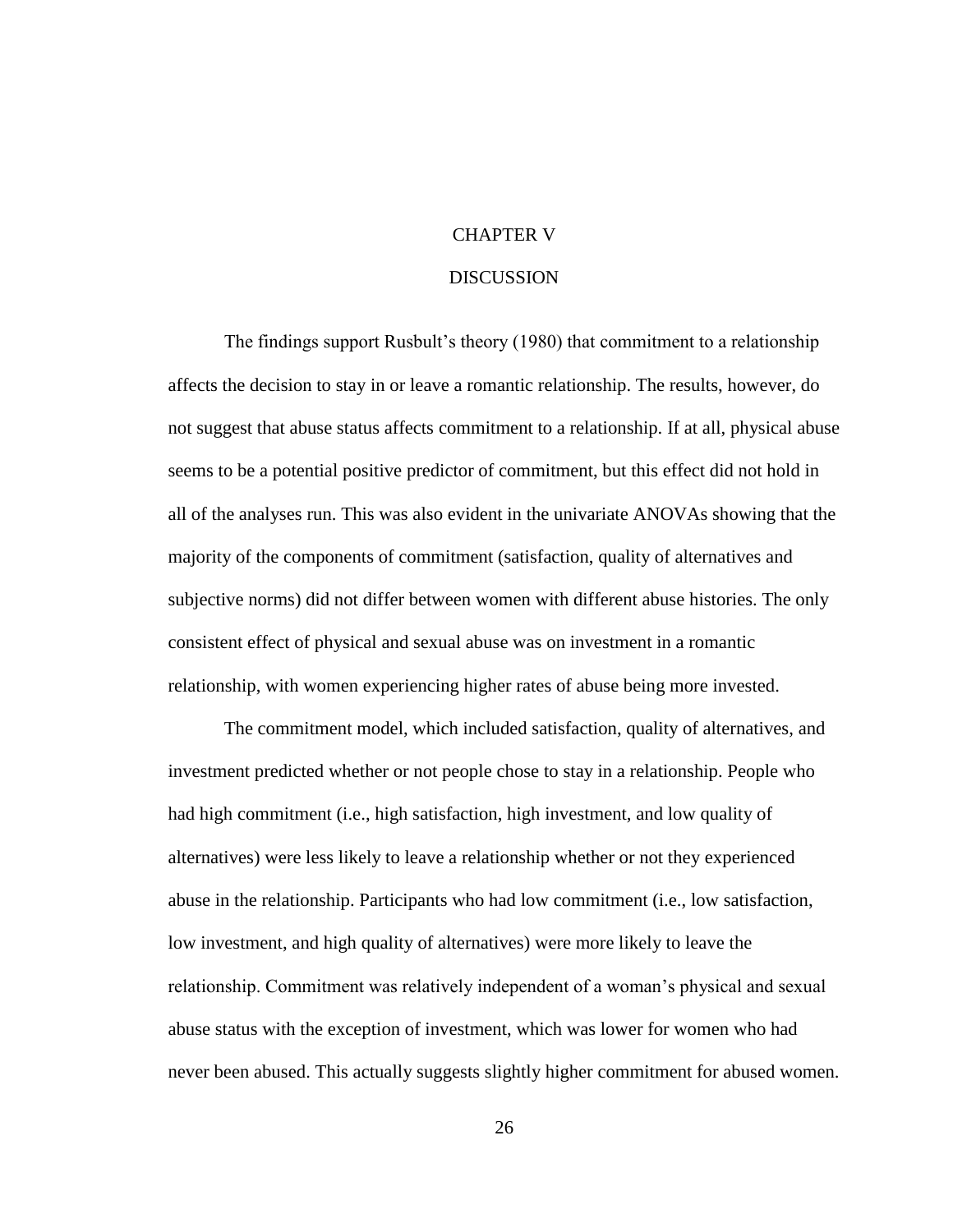This was also suggested by the significant positive effect of physical abuse on the commitment factor in one of the structural equation models. This puzzling finding could be explained by the length of the relationship, which was not assessed in the current study. Abuse is more likely to occur in an advanced relationship and similarly, investment increases with the duration of the relationship. Therefore, women who had never experienced any type of abuse might be less invested because they have not been involved with their partner for a significant amount of time. Another possibility is that women use investment as a way to rationalize staying in an abusive relationship.

People often chose to stay in relationships that are unsatisfying rather than finding an alternative relationship. Even some people who experience physical and sexual abuse continue the relationship. It often takes women several attempts to successfully leave an abusive partner after making the decision to leave (Bell et. al, 2007). Therefore, a major limitation of this study is that the stay-leave decision could not be assessed at a later point in time. It is possible that physical and sexual abuse influences the decision to stay or leave over time and that this influence is mediated by commitment to the relationship. Another possibility is that the dichotomous variable stay-leave was not sensitive to the effects of abuse. A possibly better dependent variable might include intention to leave as well as unsuccessful attempts to leave. Future research should consider these variables.

Another limitation of the study is that participants were asked to recall how they felt about their partner before abuse occurred. Previous research has shown that autobiographical memory is constructed (Botzung, Denkova, Ciuciu, Scheiber &

27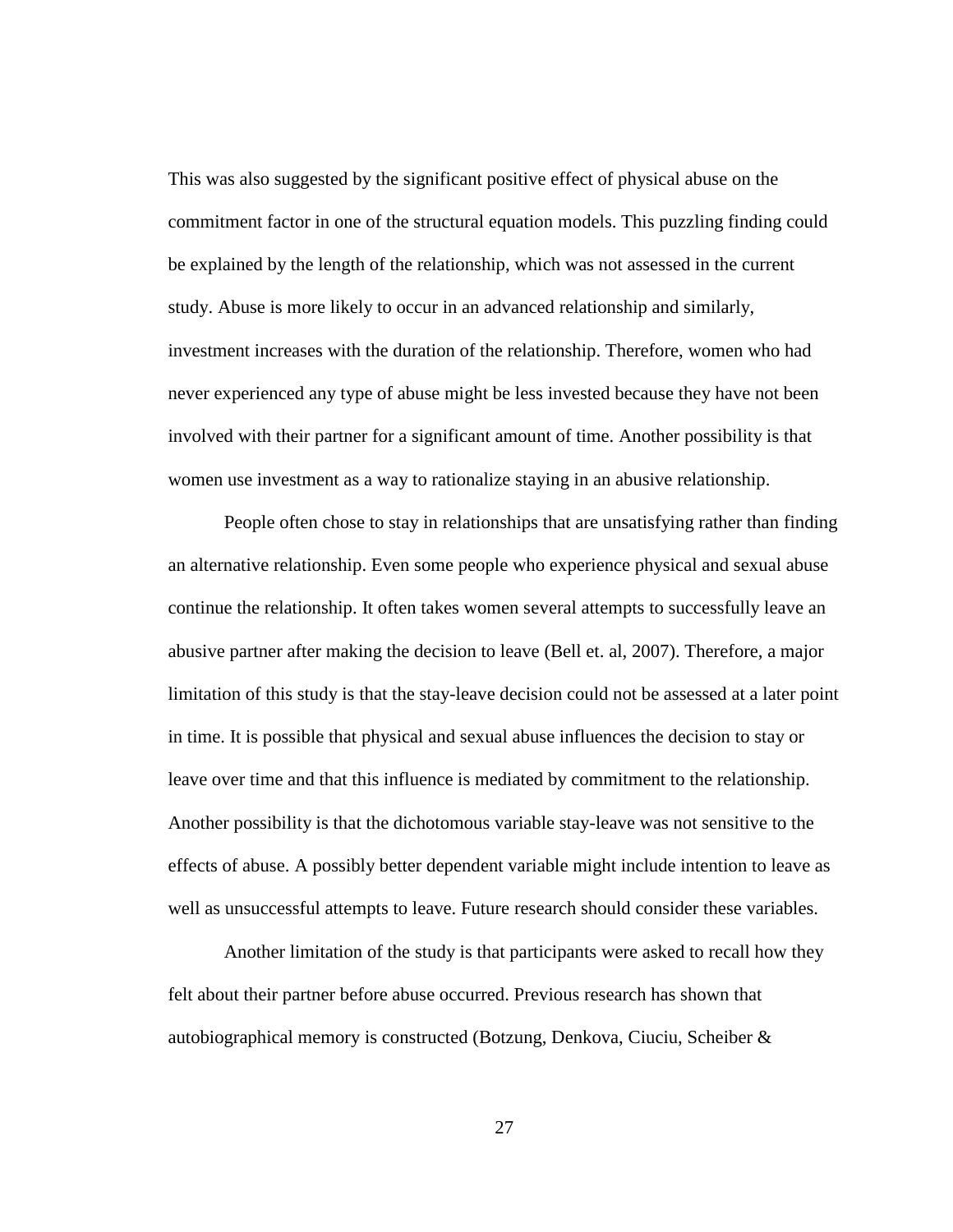Manning, 2008). Participants' retrospective self-report may be inaccurate because of their construction of their personal memories.

A side goal of the current study was to examine whether adding the construct of subjective norms would improve the measurement of commitment, as hypothesized by Choice and Lamke (1999). This did not seem to be the case in the present data. Therefore, it appears that Rusbult's (1980) conceptualization of commitment includes the most relevant dimensions. It is not necessary to assess a woman"s subjective norms in order to get an accurate prediction of her commitment to a relationship. In addition, the current findings suggest that quality of alternatives is not a significant contributor to commitment either. This is in line with previous studies (Le  $\&$  Agnew, 2003). The current study included quality of alternatives in the model because it is part of Rusbult"s classic model of commitment. However, future studies should more closely examine the quality of alternatives component of commitment and determine if it should be retained in the model. Rusbult"s model should be examined more closely to assess whether it has predictive ability in the modern world. Based on the current study, investment and satisfaction are the most important (and possibly only) predictors of commitment.

The findings of this study are important to clinicians who help abused college-age women. Although a woman may have a negative experience associated with abuse in a relationship there are other factors tying her to her partner that must be considered. Clinicians should help women discover healthier alternatives including being single.

28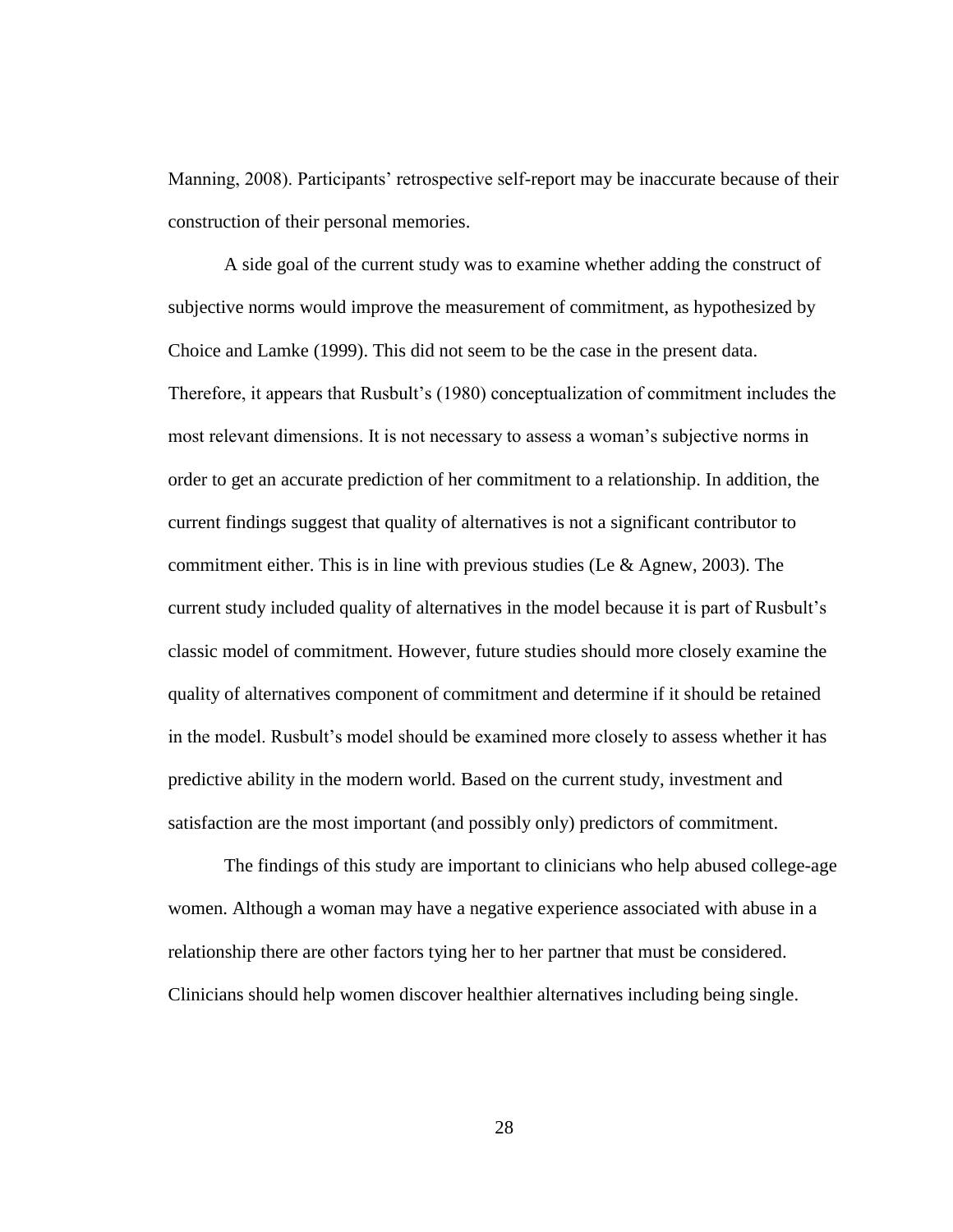#### REFERENCES

- Bell, M. E., Goodman, L. A. & Dutton, M. A. (2007). The dynamics of staying and leaving: Implications for battered women"s emotional well-being and experiences of violence at the end of the year. *Journal of Family Violence*, 22, 413-428.
- Botzung, A., Denkova, E., Ciuciu, P., Scheiber, C. & Manning, L. (2008). The neural bases of the constructive nature of autobiographical memories studied with a selfpaced fMRI design. *Memory*, 16(4), 351-363.
- Caufield, M.B. & Riggs, D.S. (1992). The assessment of dating aggression: empirical evaluation of the conflict tactics scale. *Journal of Interpersonal Violence*, 7, 549- 558.
- Choice, P. & Lamke, L. (1999). Stay-leave decision-making processes in abusive relationships. *Personal Relationships,* 6, 351-367.
- Cohen, J. (1992). A power primer*. Quanitative Methods in Psychology*, 112, 155-159.
- Collins, L., Swartout, A., & White, J.W. (2009, February). *Stay versus leave decisions in victims of sexual abuse.* Poster session presented at the annual meeting of the Southeastern Psychological Association, New Orleans, LA.
- Drigotas, S. M. & Rusbult, C. (1992). Should I stay or should I go? A dependence model of breakups. *Journal of Personality and Social Psychology*, 62, 62-87.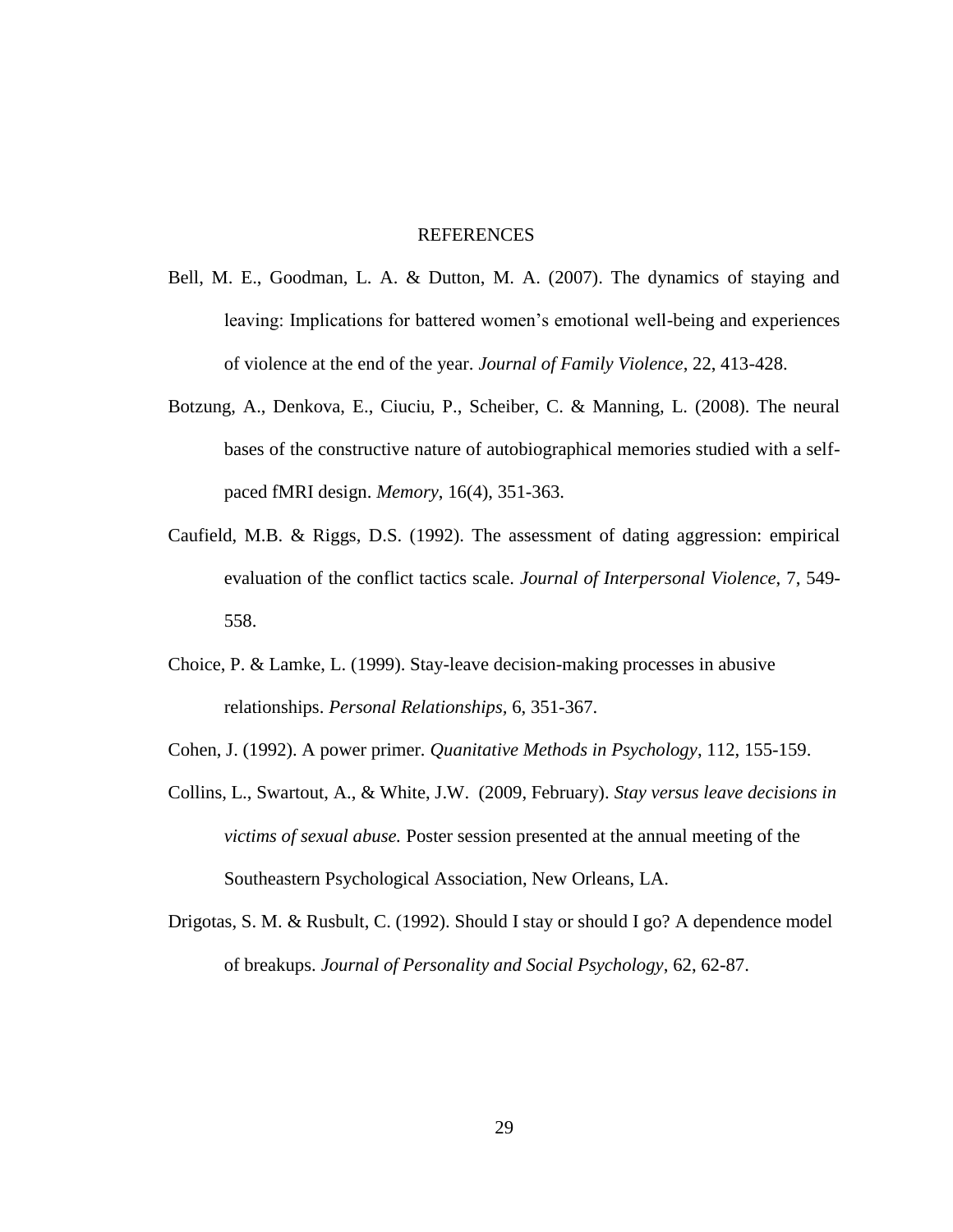- Goodman, L. A, Dutton, M.A., Weinfurt, K., & Cook, S. (2003). The intimate partner violence strategies index: development and application. *Violence Against Women,* 9, 2, 163-186.
- Gondolf, E.W. & Fisher, E.R. (1988). Battered women as survivors: An alternative to learned helplessness. Lexington, MA. Lexington Books.
- Jones, S., Davidson, W.S., Bogat, G.A., Levendosky, A., & Eye, A. V. (2005). Validation of the subtle and overt psychological abuse scale: An examination of construct validity. *Violence and Victims*, 20, 407-416.
- Koss, M.P. & Gidycz, C.A. (1985). The sexual experiences survey: Reliability and validity. *Journal of Consulting and Clinical Psychology*, 53, 442-423.
- Koss, M.P., Gidycz, C.A., & Wisniewski, N. (1987). The scope of rape: incidence and prevalence of sexual aggression and victimization among a national sample of students in higher education. *Journal of Consulting and Clinical Psychology*, 55, 162-170.
- Kosson, D. S., Kelly, J. C. & White, J. W. (1997) Psychopathy-related traits predict self-reported sexual aggression among college men. *Journal of Interpersonal Violence, 12*, 241-254
- Le, B & Agnew, C. (2003). Commitment and its theorized determinants: a metaanalysis of the investment model. *Personal Relationships*. 10,37-57.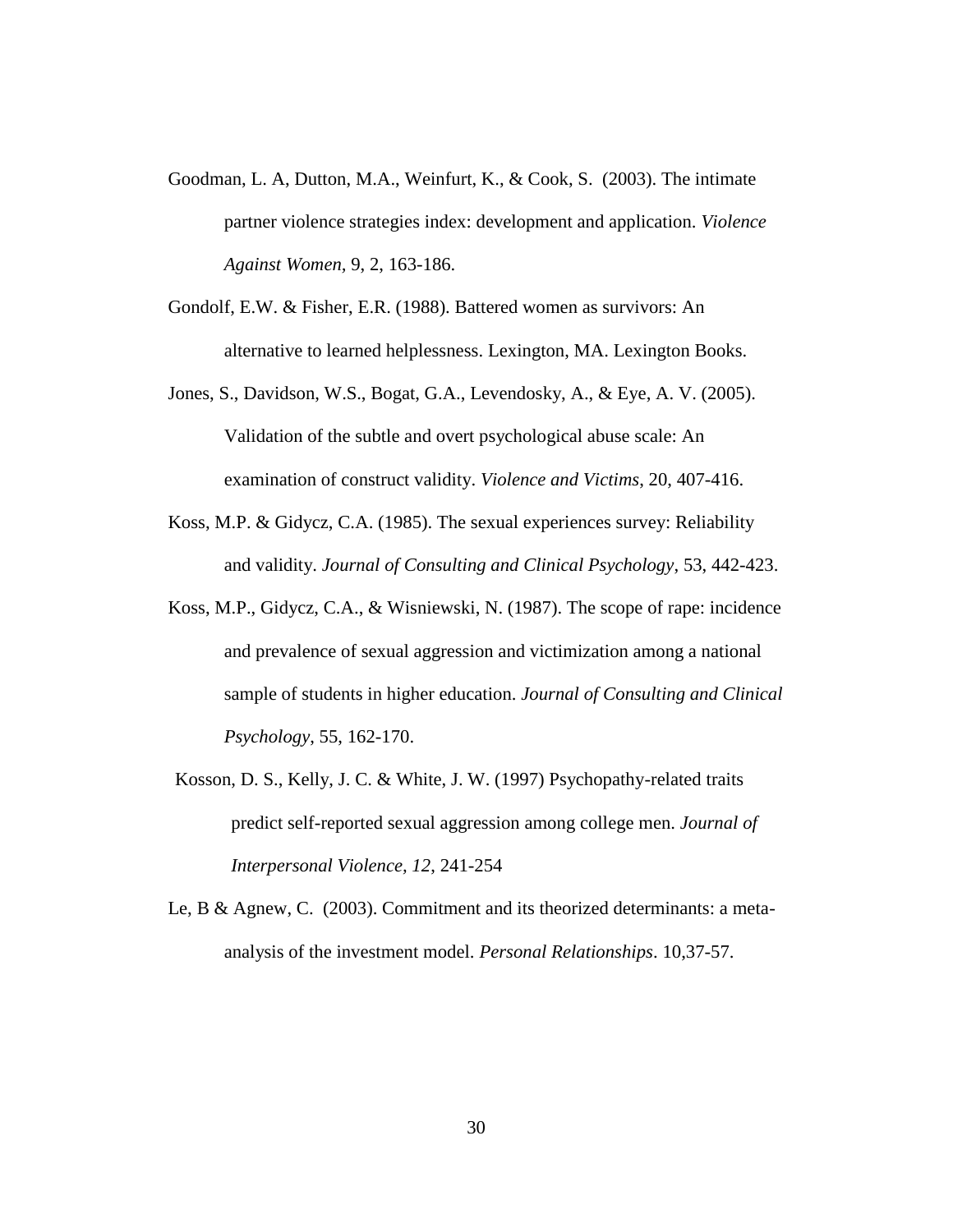- Li-tze, H. & Bentler, P.M (1999). Cutoff criteria for fit indexes in covariance structure analysis: Conventional criteria versus new alternatives. *Structural Equation Modeling,* 6 (1) 1-55.
- Lyndon, A. E., White, J.W., & Kadlec, K.M. (2007). Manipulation and force as sexual coercion tactics: conceptual and empirical difference. *Aggressive Behavior*, 33, 291-303.
- Madden, T.J., Ellen, P.S. & Ajzen, I. (1992) A comparision of the theory of planned behavior and the theory of reasoned action. *Personality and Social Psychology Bulletin*,18, 3-9.
- Marshall, L. L. (1999). Effects of men's subtle and overt psychological abuse on low income women. *Violence and Victims,* 74(1), 69-87
	- .Rusbult, C. & Martz, J. (1995). Remaining in abusive relationship: An investment model analysis on non-voluntary dependence. *Personality and Social Psychology*, 21(6), 558-572
	- Rusbult, C. (1980). Commitment and satisfaction in romantic associations: A test of the investment model. *Journal of Experimental Social Psychology, 16,*   $172 - 186.$
	- Smith, P. H., White, J. W., & Holland, L. J. (2003). A longitudinal perspective on dating violence among adolescent and college aged girls. *American Journal of Public Health*, 93(7), 1104-1109.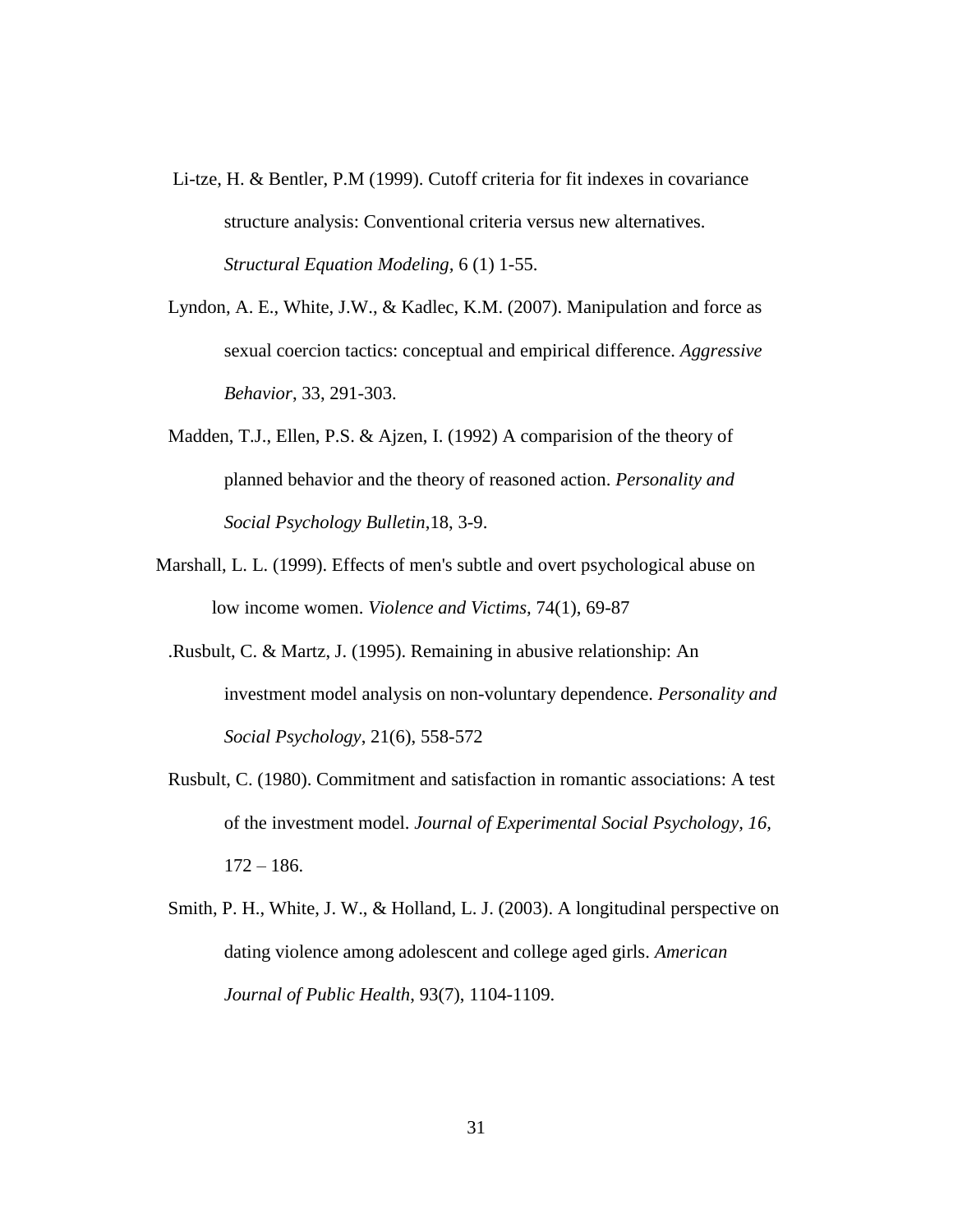- Straus, M. A. (1979). Measuring intrafamily conflict and violence: The conflict tactics scale (CTS). *Journal of Marriage and the Family*, 41, 75-88.
- Tjaden, P., & Thoennes, N. (2006). *Extent, nature and consequences of rape victimization: Findings from the national violence against women survey*. National Institute of Justice NCJ 210346
- Thibaut, J.W., & Kelley, H.H. (1959). The social psychology of groups. New York: Wiley.
- Turrell, S.C. (2000). A descriptive analysis of same-sex relationship violence for a diverse sample. *Journal of Family Violence*, 15 (3), 281-293.

Walker, L.E. (1979) *The battered woman*. New York: Harper & Row.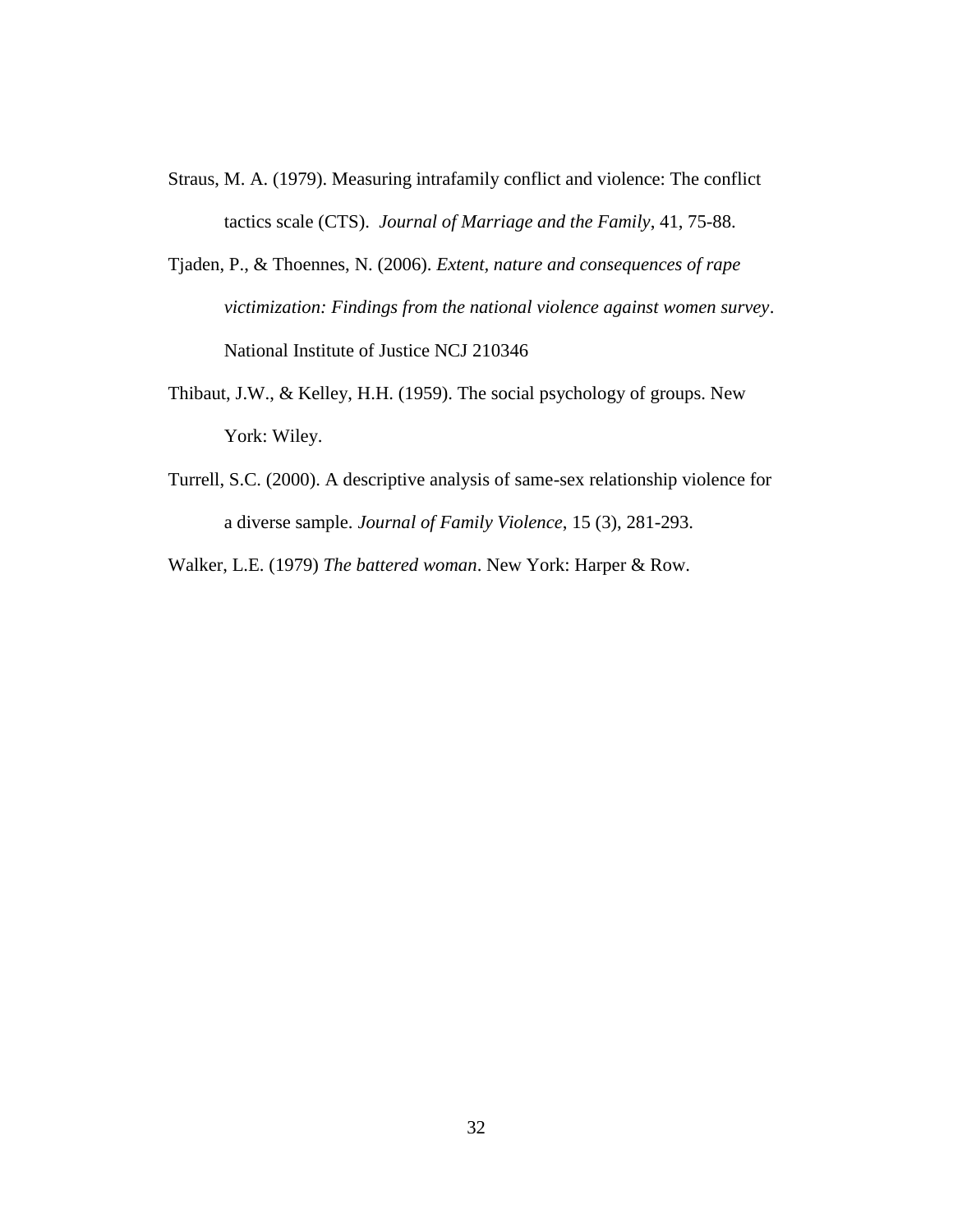# Appendix A. Tables and Figures

Table 1. Abuse Percentages. The percent of participants who reported only physical (CTS), only sexual (SES) and co-victimization in past, present and both past and present romantic relationships. Mean frequencies of abusive acts are presented with standard error values.

| Abuse         | % CTS | Mean           | % SES | Mean           | % Both | Mean           |
|---------------|-------|----------------|-------|----------------|--------|----------------|
| <b>Status</b> | (n)   | Frequency      | (n)   | Frequency      | (n)    | Frequency      |
|               |       | (sd)           |       | (sd)           |        | (sd)           |
| Past          | 30.8  | 3.8            | 24.3  | 7.6            | 14.1   | 6.3            |
| Only          | (57)  | (4.57)         | (45)  | (13.64)        | (26)   | (6.63)         |
| Current       | 9.2   | 2.2            | 1.1   | 3.5            | $.5\,$ | 6.9            |
| Only          | (17)  | (2.19)         | (2)   | (3.54)         | (1)    | (N/A)          |
| Past &        | 9.7   | 8.1            | 4.9   | 8.7            | 2.7    | 7.1            |
| Current       | (18)  | (0.89)         | (9)   | (6.25)         | (5)    | (4.29)         |
| Never         | 50.3  | $\overline{0}$ | 69.7  | $\overline{0}$ | 43.8   | $\overline{0}$ |
|               | (93)  |                | (129) |                | (81)   |                |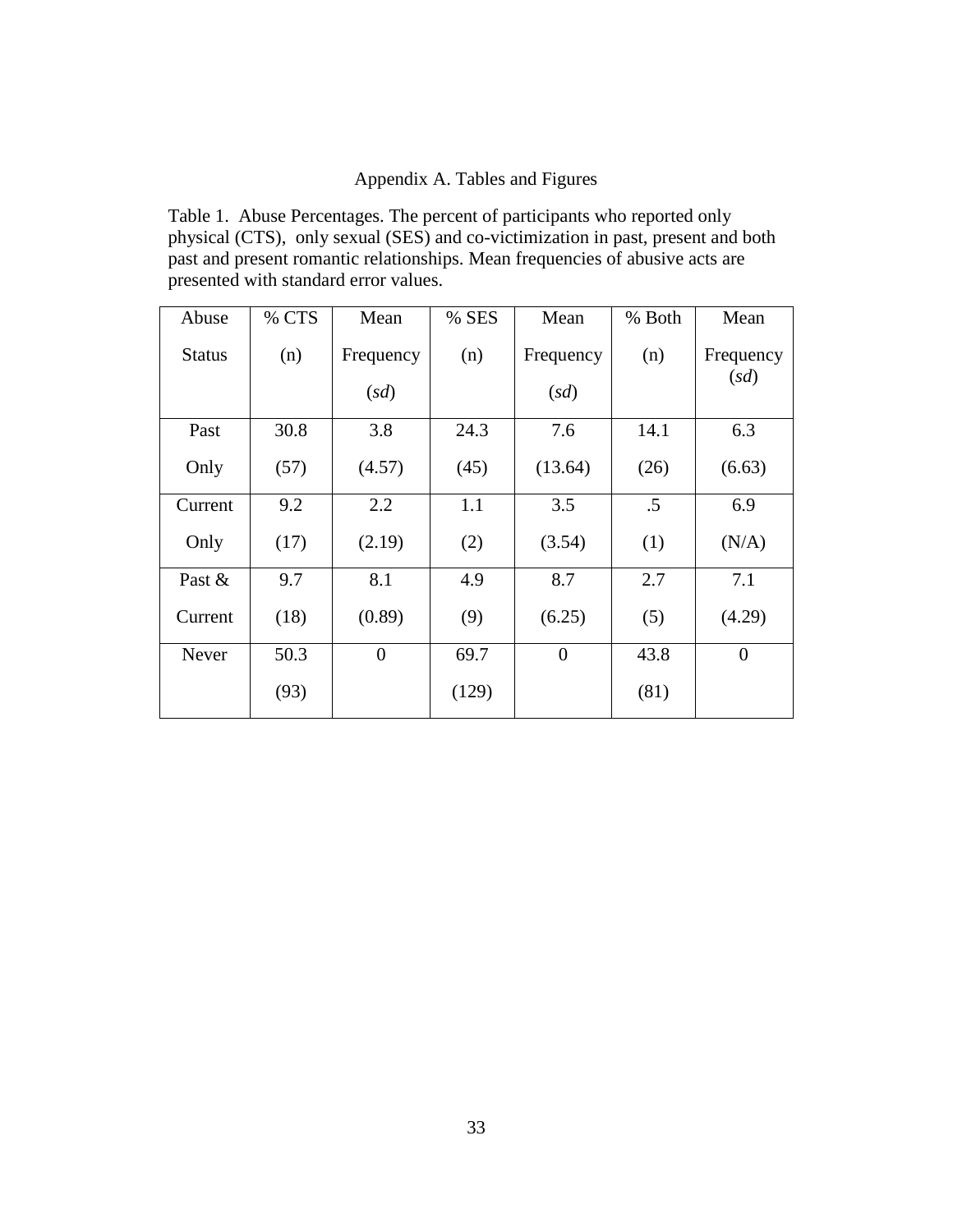|                            | Stay-<br>Leave | Quality of<br>Alternatives | Investment | Satisfaction | Subjective<br><b>Norms</b> | <b>CTS</b> | <b>SES</b> | $Co-$<br>victimizaton |
|----------------------------|----------------|----------------------------|------------|--------------|----------------------------|------------|------------|-----------------------|
| Stay-leave                 |                |                            |            |              |                            |            |            |                       |
| Quality of Alt.            | .061           |                            |            |              |                            |            |            |                       |
| Investment                 | $-.252**$      | .025                       |            |              |                            |            |            |                       |
| Satisfaction               | $-.174*$       | .111                       | .058       |              |                            |            |            |                       |
|                            |                |                            |            |              |                            |            |            |                       |
| Subjective<br><b>Norms</b> | $-.119$        | $-.043$                    | .003       | .128         |                            |            |            |                       |
| <b>CTS</b>                 | .046           | .102                       | $.252**$   | $-.048$      | $-.092$                    | 1          |            |                       |
| <b>SES</b>                 | .106           | .036                       | $.178*$    | $-.181**$    | $-.090$                    | $.431**$   |            |                       |
| Co-victimization           | .097           | .068                       | $.233**$   | $-.152*$     | $-.103$                    | .738**     | .927**     |                       |

Table 2: Correlations between indicators of commitment, abuse and stay-leave.

\*\* Correlation is significant at the 0.01 level (2-tailed).

\* Correlation is significant at the 0.05 level (2-tailed).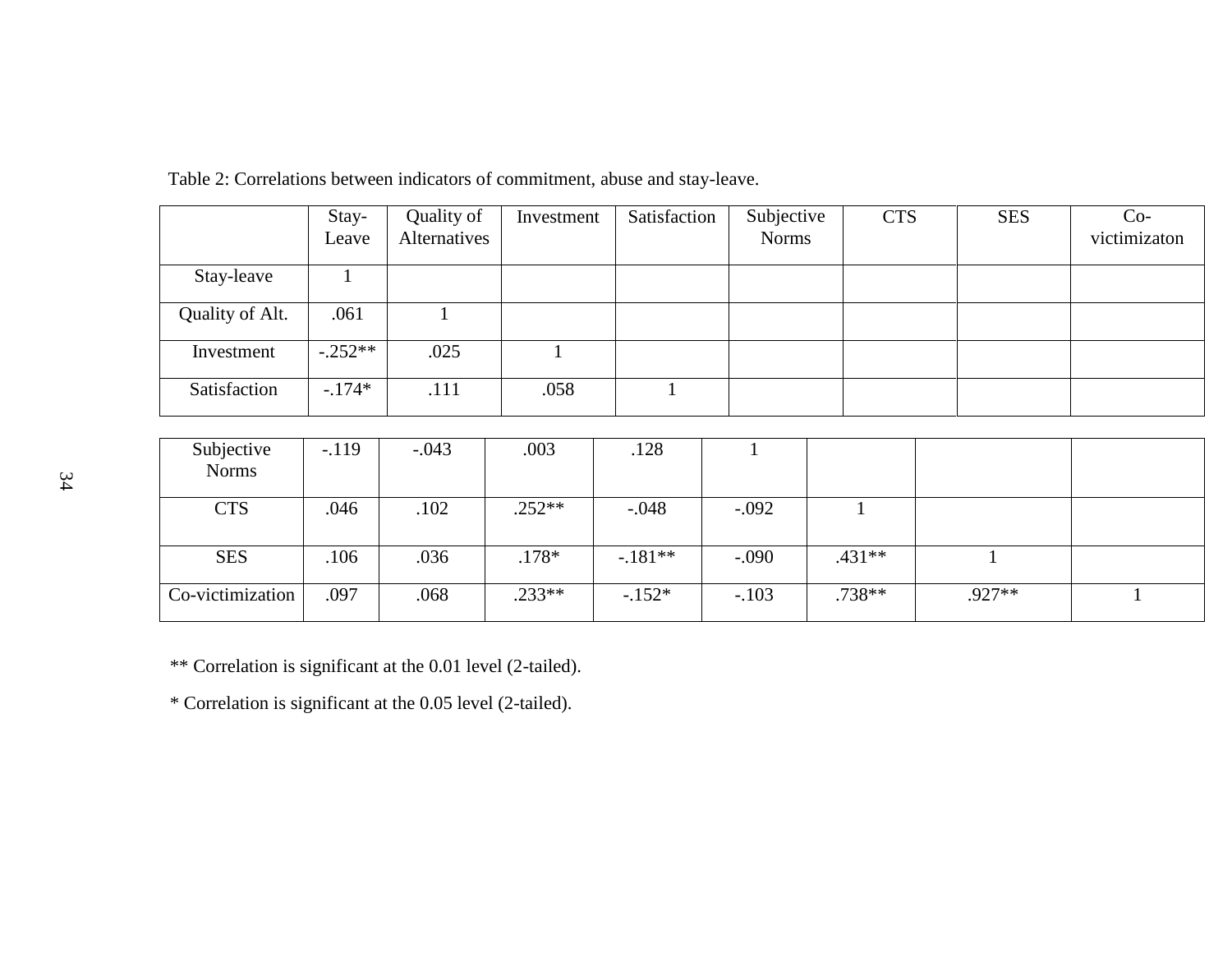Table 3. Confirmatory Factor Analysis of the latent variable commitment with and without subjective norms.

| Indicator  | With Subjective Norms | <b>Without Subjective Norms</b> |
|------------|-----------------------|---------------------------------|
| <b>AIC</b> | 5445.706              | 4143.161                        |
| <b>BIC</b> | 5485.465              | 4172.980                        |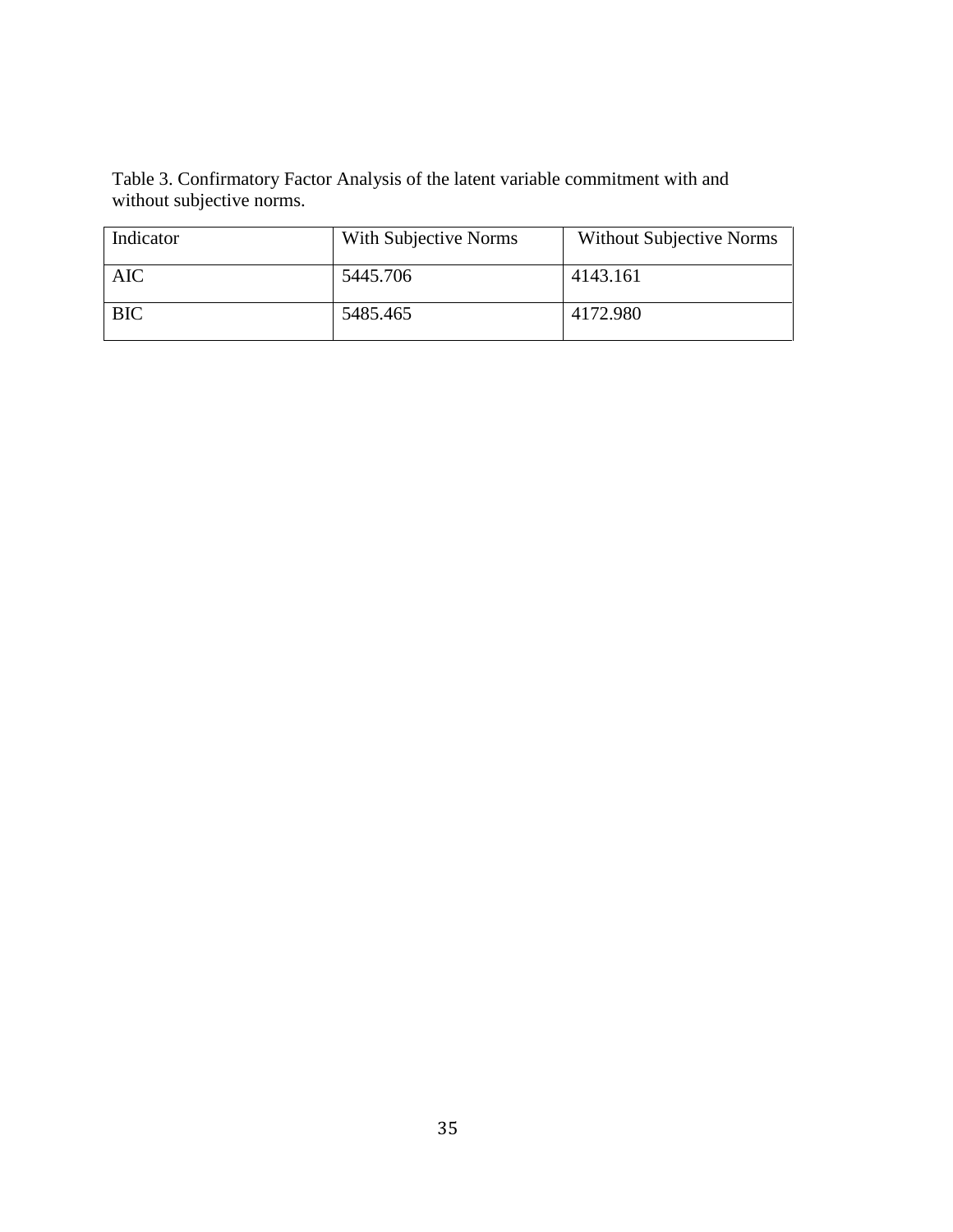|                                   | <b>Physical Abuse Status</b> |               |               |                  |  |  |  |
|-----------------------------------|------------------------------|---------------|---------------|------------------|--|--|--|
|                                   | Never abused                 | Current only  | Past only     | $Current + Past$ |  |  |  |
|                                   | $(n = 92)$                   | $(n = 17)$    | $(n = 56)$    | $(n = 18)$       |  |  |  |
| Investment                        | 24.43 (8.62)                 | 31.53 (11.13) | 28.52 (10.43) | 34.28 (8.14)     |  |  |  |
| Satisfaction                      | 31.90 (13.63)                | 32.71 (13.66) | 30.68 (12.51) | 29.83 (13.44)    |  |  |  |
| Quality of<br><b>Alternatives</b> | 37.17 (8.91)                 | 35.12 (9.97)  | 38.57 (11.45) | 36.39 (10.49)    |  |  |  |
| Subjective<br><b>Norms</b>        | 24.35 (5.24)                 | 22.53(5.43)   | 23.27 (5.42)  | 22.39(5.17)      |  |  |  |
|                                   | <b>Sexual Abuse Status</b>   |               |               |                  |  |  |  |
| Investment                        | 26.22 (9.45)                 | 40.00 (15.56) | 28.41 (10.17) | 34.67 (10.27)    |  |  |  |
| Satisfaction                      | 32.63 (13.43)                | 28.50 (28.99) | 27.93 (12.50) | 31.44 (7.62)     |  |  |  |
| Quality of<br>Alternatives        | 36.69 (9.97)                 | 40.00 (4.24)  | 38.00 (10.55) | 42.67(6.16)      |  |  |  |
| Subjective<br><b>Norms</b>        | 23.84 (5.48)                 | 23.00 (8.49)  | 23.27 (4.56)  | 23.00 (6.56)     |  |  |  |

Table 4. Means for abuse status groups, standard deviations in parentheses.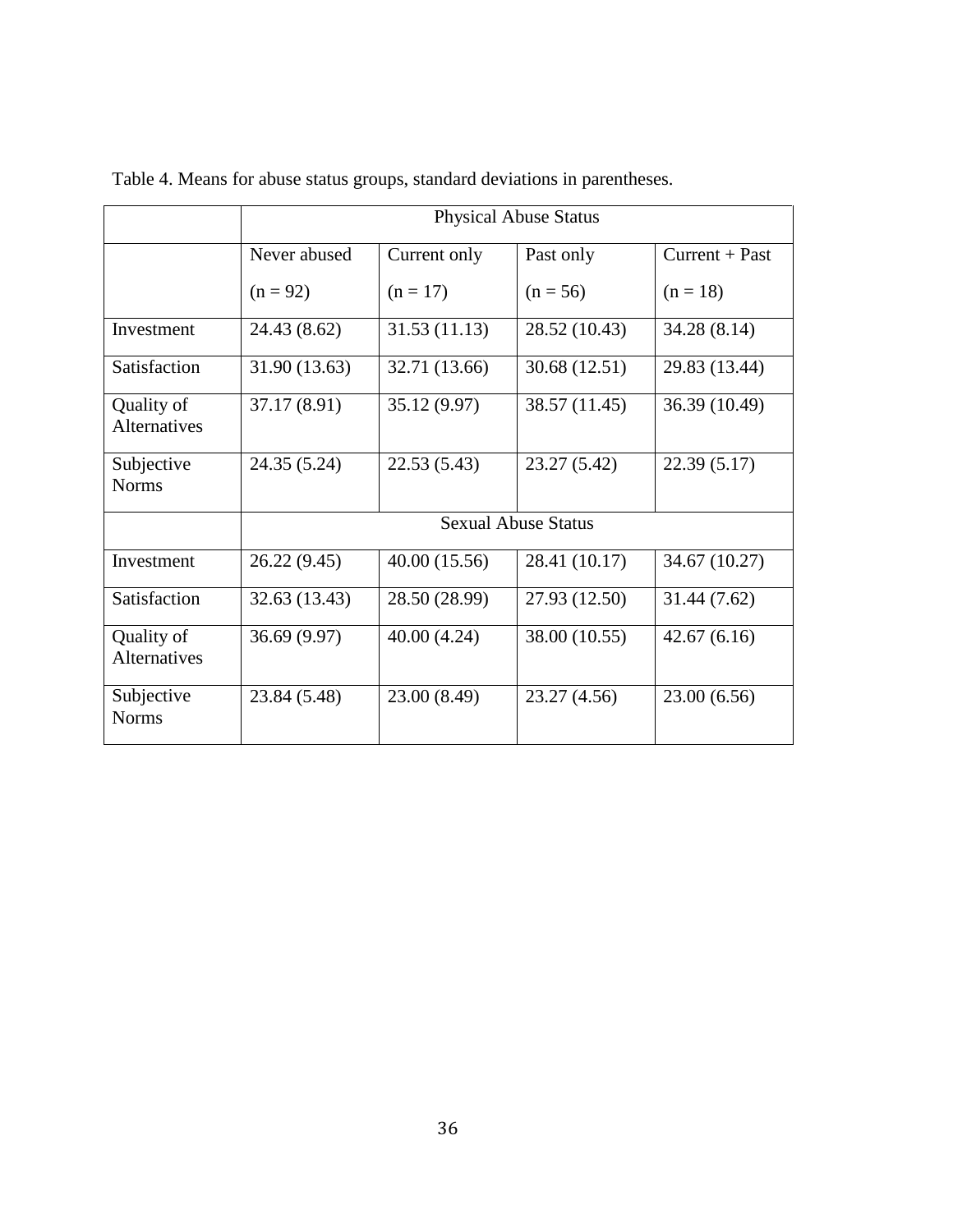

*Figure 1*. Rusbult"s Investment Model.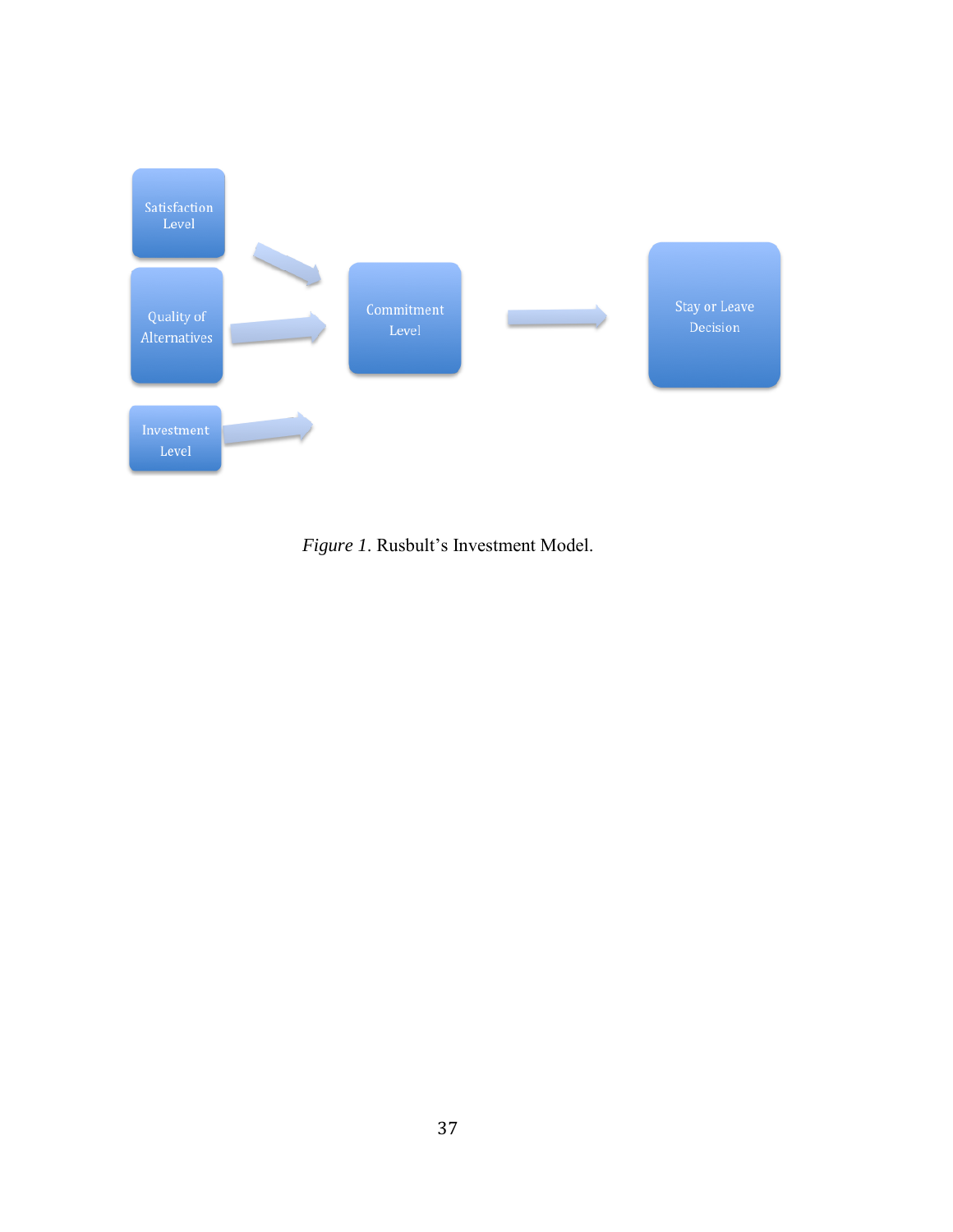

*Figure 2*. CFA without Subjective Norms.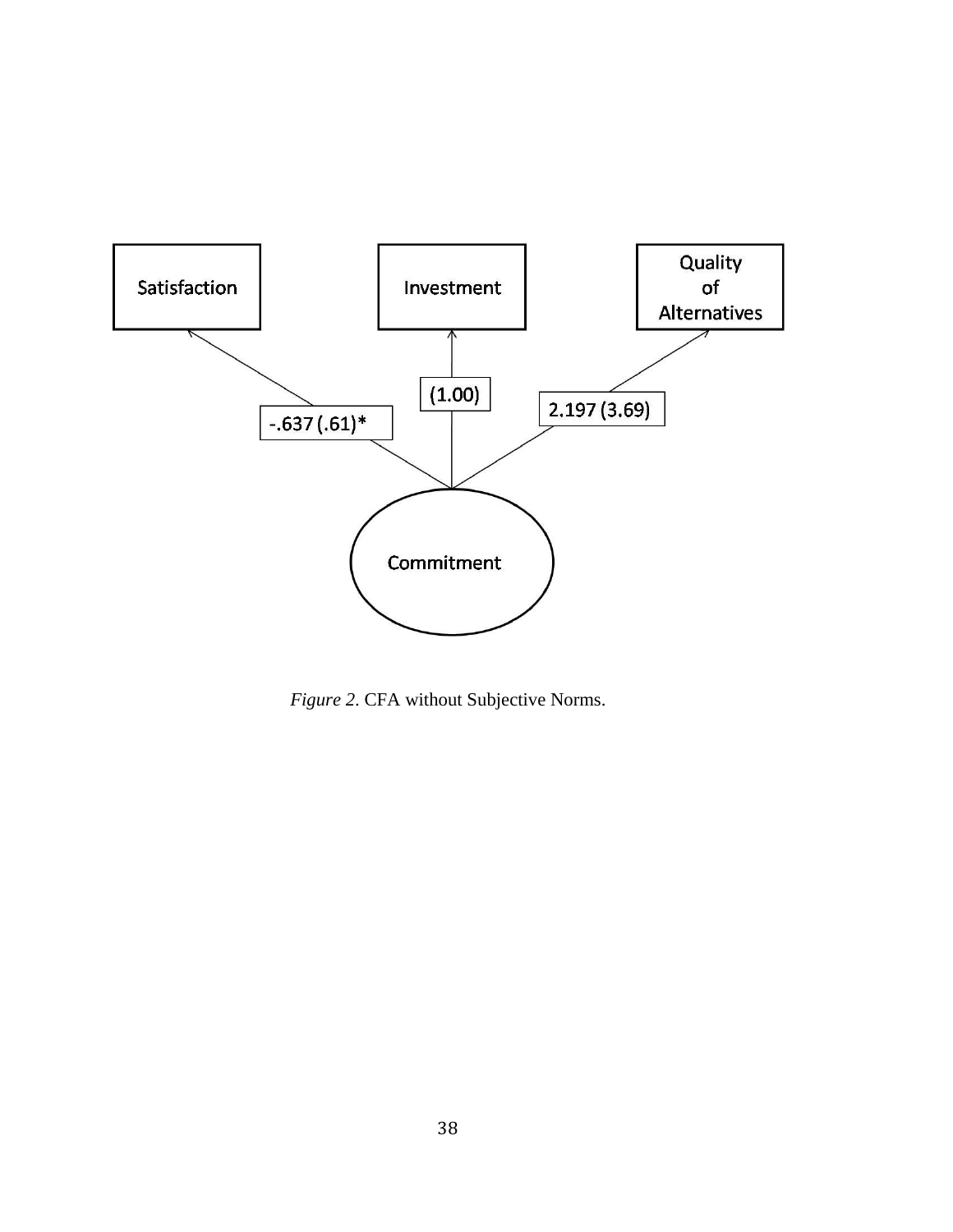

*Figure 3*. Stay-Leave as a Direct Function of Commitment and Abuse.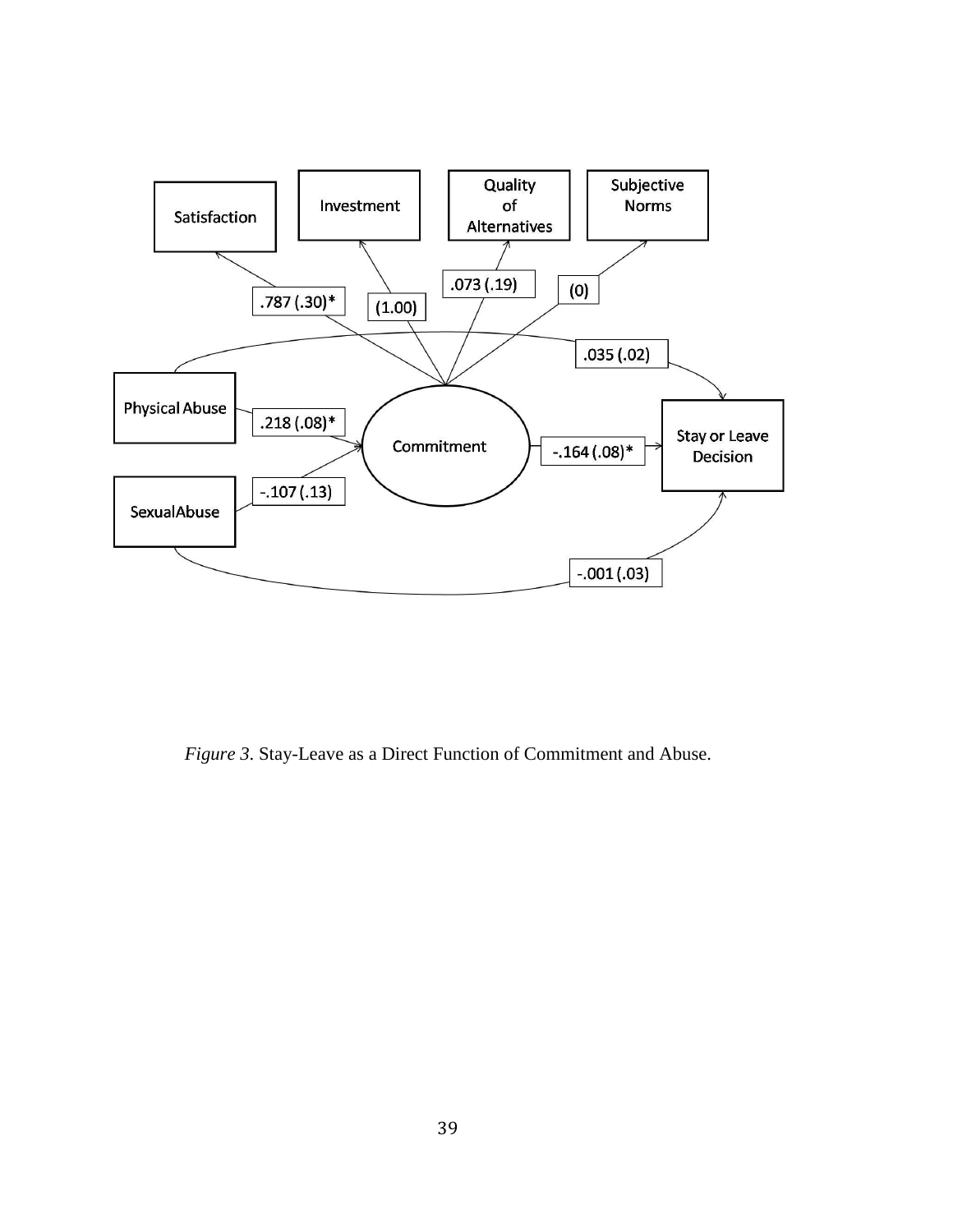

*Figure 4*. Final Model: Stay –Leave as a Function of Commitment and Abuse.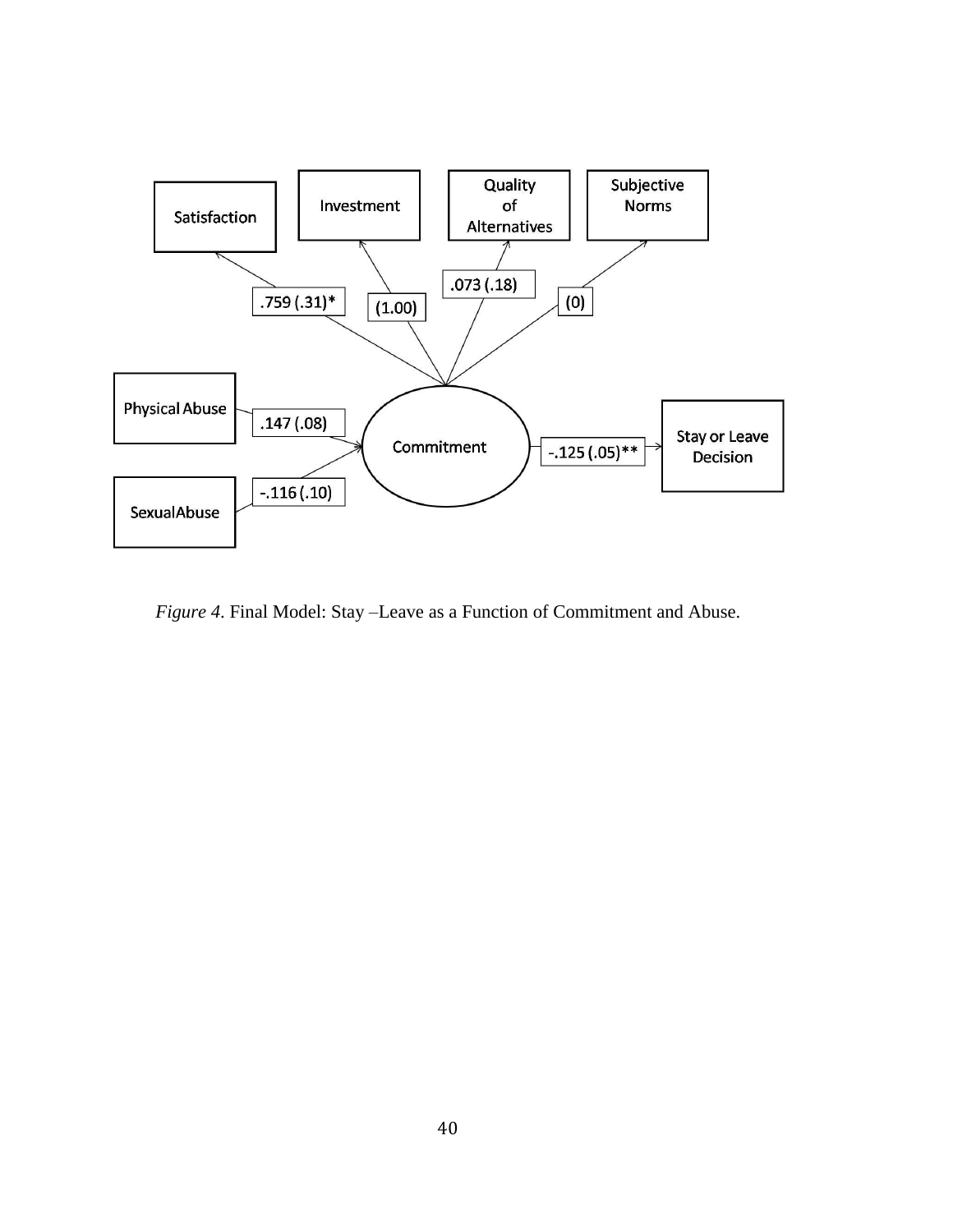### Appendix B. Conflict Tactics Scale

No matter how well a couple gets along, there are times when they disagree on major decisions, get annoyed by something the other person does, or just have spats or fights because they are in a bad mood or tired or for some other reason. They also may use different ways of trying to settle their differences. This is a list of some of the things that your partner may have done when you had a dispute. Please indicate for each item how often this happened to you both in your **current romantic relationship (of at least 1 month)** and in **previous romantic relationships**.

Participants rated how often these things happened in the context of a romantic relationship.

 $A=$  Never

 $B =$  Once

 $C= 2-5$  times

 $D= 6-10$  times

E= More than 10 times

F= Does not apply

- 1. He threatened to hit or throw something at you.
- 2. He threw (but not at you), smashed, hit or kicked something.
- 3. He threw something at you.
- 4. He pushed, grabbed or shoved you.
- 5. He slapped you.
- 6. He kicked, bit, or hit you with his fist
- 7. He hit (or tried to hit) you with something hard
- 8. He beat you up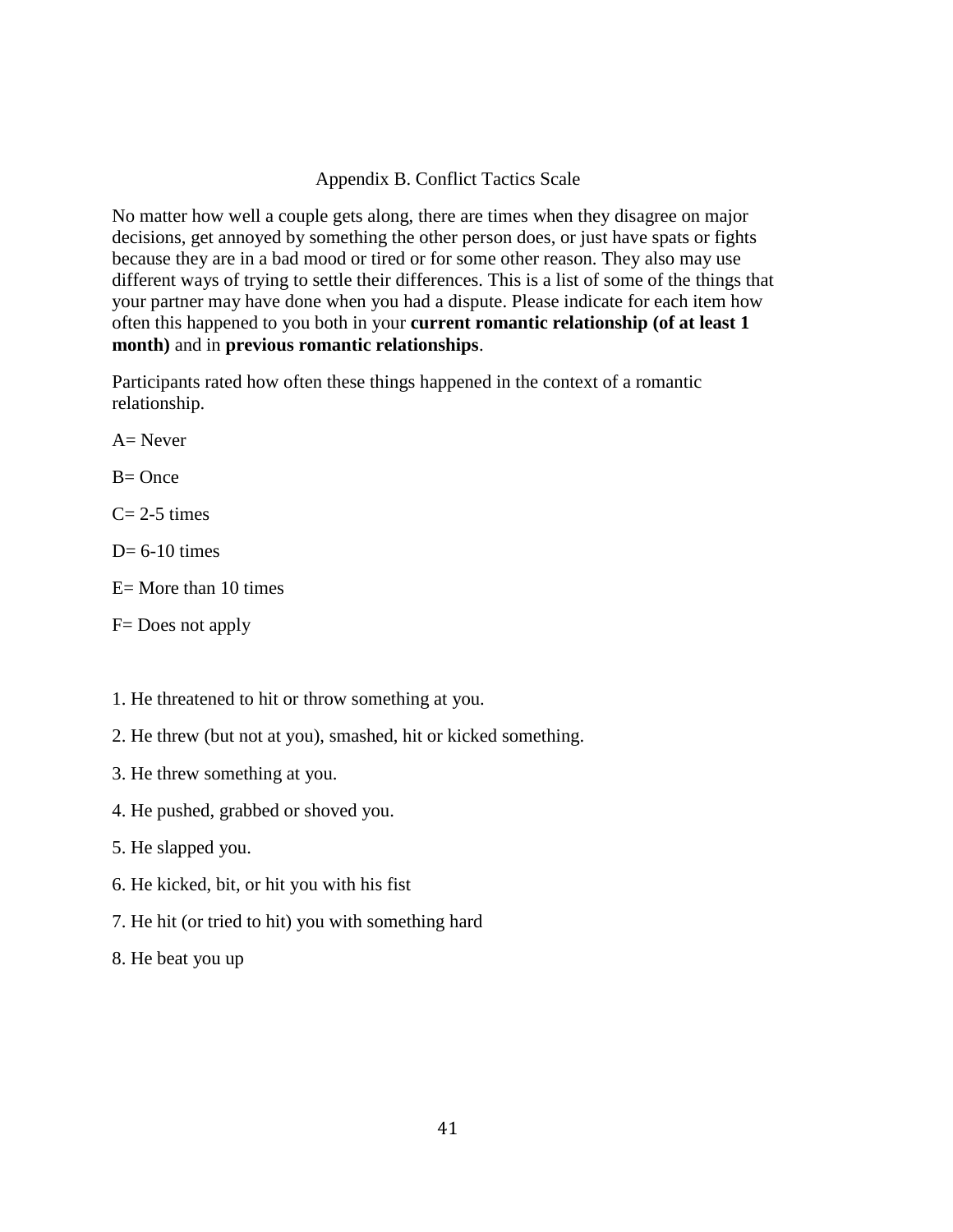### Appendix C. Sexual Experiences Scale

The following questions concern sexual experiences that you may have had that were unwanted.

Participants rated how often each experience occurred as 0, 1, 2, or 3+ times. In one column they indicated how often each behavior occurred for their current romantic relationship and the other column was for previous romantic relationships. **Current romantic relationship** referred to a relationship that the participant is in right now and that she has been involved in for at least 1 month. If a participant was not currently involved in a romantic relationship then she was instructed to leave that column blank. **Previous romantic relationship** referred to all relationships prior to the current relationship since the age of 14 that lasted at least 1 month.

## **1. Someone fondled, kissed, or rubbed up against the private areas of my body (lips, breast/chest, crotch or butt) or removed some of my clothes without my consent (***but did not attempt sexual penetration***) by**:

a. Telling lies, threatening to end the relationship, threatening to spread rumors about me, making promises that I knew were untrue, or continually verbally pressuring me after I said I didn't want to.

b. Showing displeasure, criticizing my sexuality or attractiveness, getting angry but not using physical force, after I said I didn"t want to.

c. Taking advantage of me when I was too drunk or out of it to stop what was happening.

d. Threatening to physically harm me or someone close to me.

e. Using force, for example holding me down with his body weight, pinning my arms, or having a weapon.

## **2. Someone had oral sex with me or made me have oral sex with them without my consent by:**

a. Telling lies, threatening to end the relationship, threatening to spread rumors about me, making promises that I knew were untrue, or continually verbally pressuring me after I said I didn"t want to.

b. Showing displeasure, criticizing my sexuality or attractiveness, getting angry but not using physical force, after I said I didn"t want to.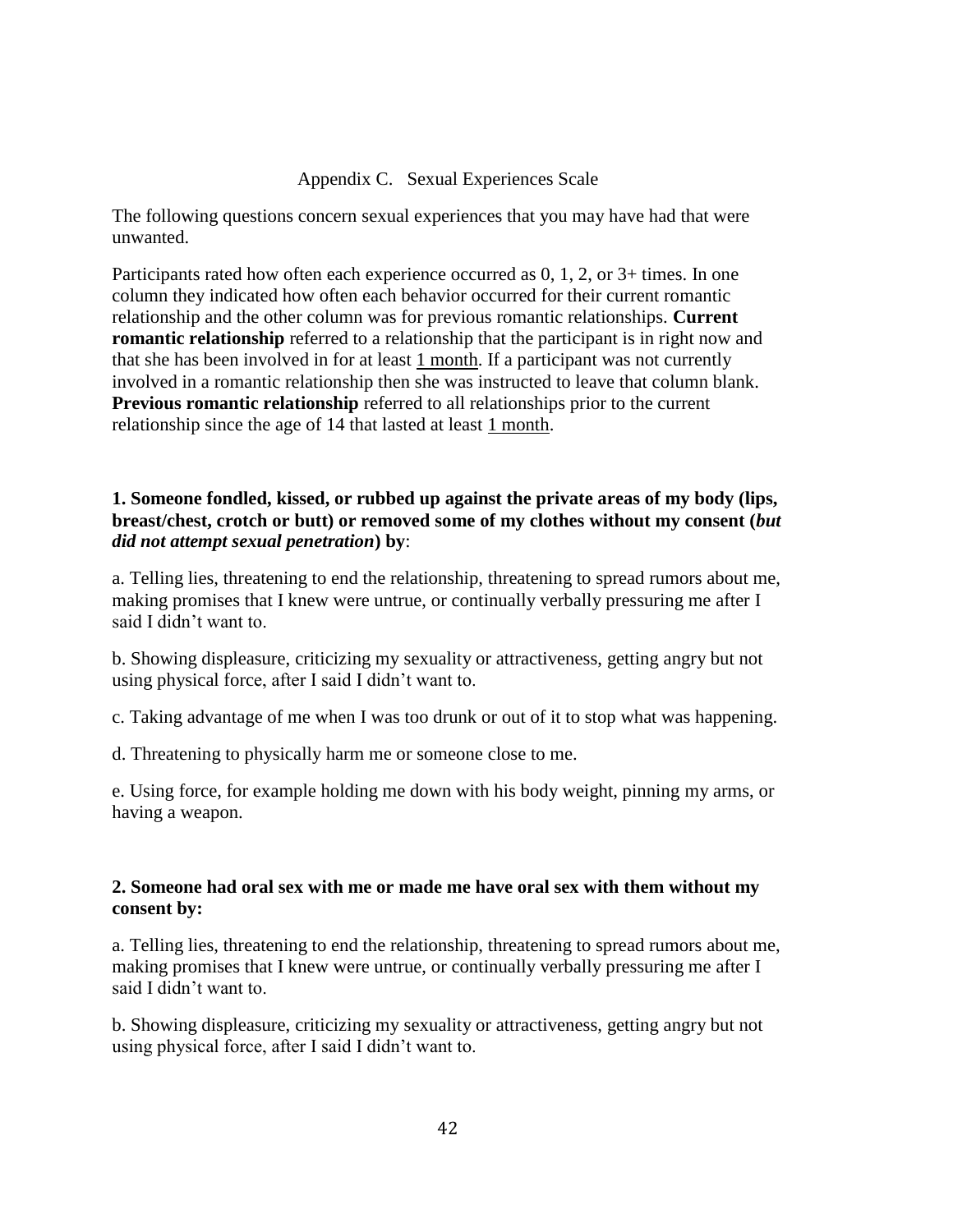c. Taking advantage of me when I was too drunk or out of it to stop what was happening.

d. Threatening to physically harm me or someone close to me.

e. Using force, for example holding me down with his body weight, pinning my arms, or having a weapon.

# **3. A man put his penis into my vagina or butt, or someone inserted fingers or objects without my consent by:**

a. Telling lies, threatening to end the relationship, threatening to spread rumors about me, making promises that I knew were untrue, or continually verbally pressuring me after I said I didn"t want to.

b. Showing displeasure, criticizing my sexuality or attractiveness, getting angry but not using physical force, after I said I didn"t want to.

c. Taking advantage of me when I was too drunk or out of it to stop what was happening.

d. Threatening to physically harm me or someone close to me.

e. Using force, for example holding me down with his body weight, pinning my arms, or having a weapon.

## **4. Even though it did not happen, someone TRIED to have oral sex with me, or make me have oral sex with them without my consent by:**

a. Telling lies, threatening to end the relationship, threatening to spread rumors about me, making promises that I knew were untrue, or continually verbally pressuring me after I said I didn"t want to.

b. Showing displeasure, criticizing my sexuality or attractiveness, getting angry but not using physical force, after I said I didn"t want to.

c. Taking advantage of me when I was too drunk or out of it to stop what was happening.

d. Threatening to physically harm me or someone close to me.

e. Using force, for example holding me down with his body weight, pinning my arms, or having a weapon.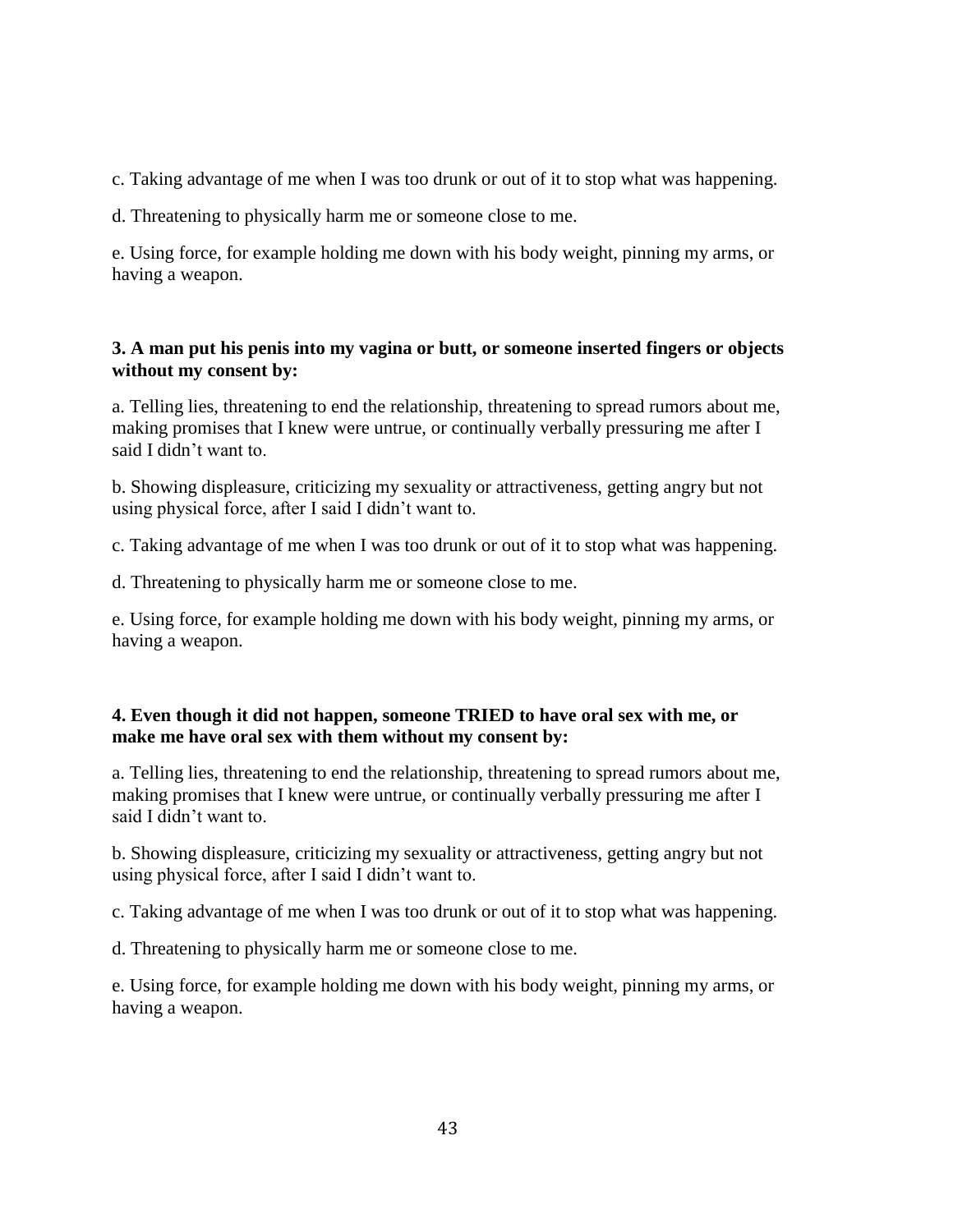### **5. Even though it did not happen, a man TRIED to put his penis into my vagina or butt, or someone tried to stick in fingers or objects without my consent by:**

a. Telling lies, threatening to end the relationship, threatening to spread rumors about me, making promises that I knew were untrue, or continually verbally pressuring me after I said I didn"t want to.

b. Showing displeasure, criticizing my sexuality or attractiveness, getting angry but not using physical force, after I said I didn"t want to.

c. Taking advantage of me when I was too drunk or out of it to stop what was happening.

d. Threatening to physically harm me or someone close to me.

e. Using force, for example holding me down with his body weight, pinning my arms, or having a weapon.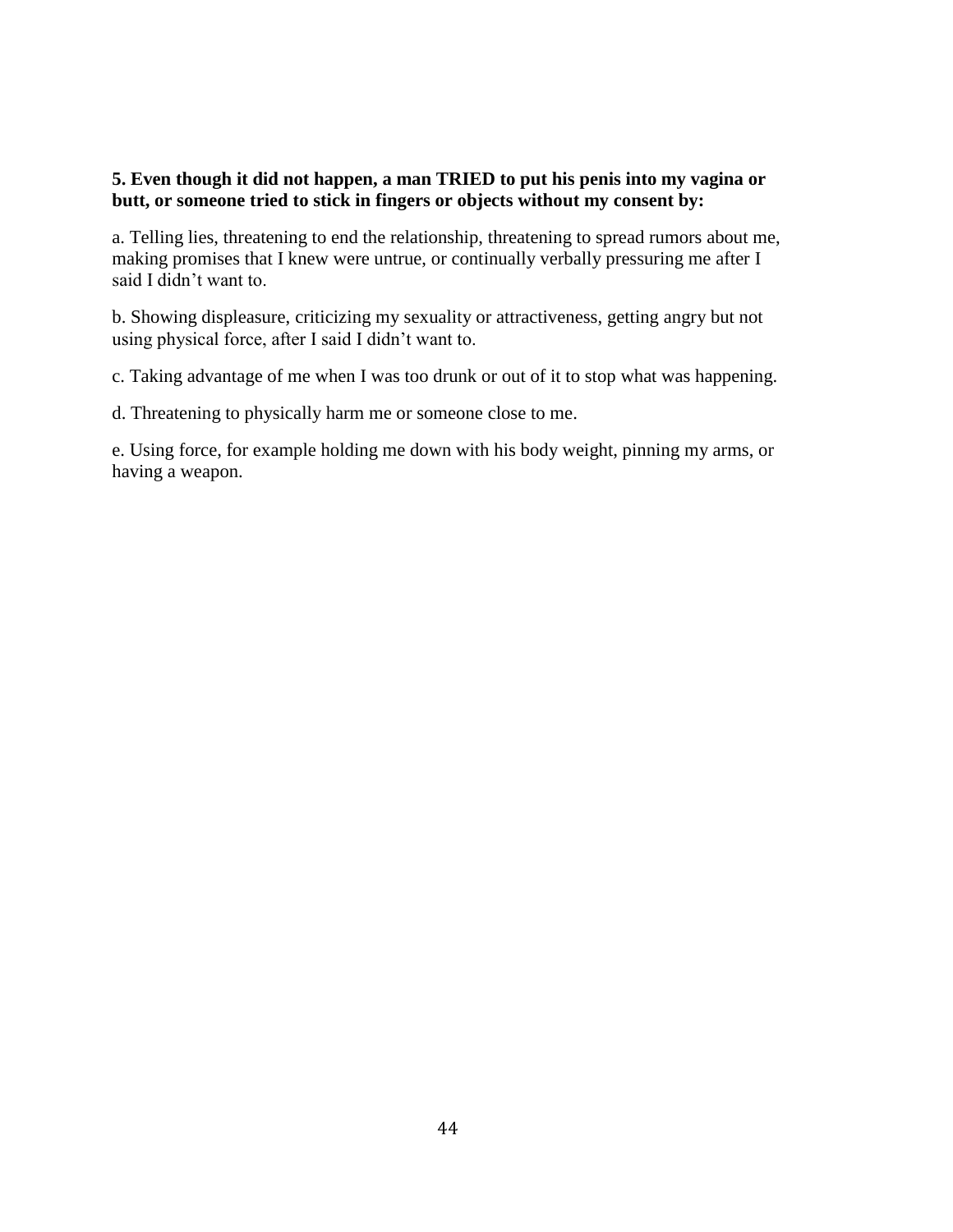### Appendix D. Rusbult Investment Scale

Participants were given explicit instructions about which partner they should think about while filling out all three Rusbult scales. For each scale they were to report about their most recent abusive partner (current or past). If they had never experienced abuse they were to report about their most recent relationship.

For each scale participants indicated the degree to which they agreed with each of the following statements regarding their partner. They rated each statement as: a) don't agree at all, b) agree slightly, c) agree moderately, d) agree completely.

1. I had disclosed my private thoughts and feelings to him.

2. He and I shared nearly all the same friends.

3. There were many activities and pastimes linked to my relationship.

4. He and I shared many material possessions (car, furniture, house).

5. I had put a great deal of time and effort in to our relationship.

6. He and I shared a family (children, in-laws, etc.)

7. My sense of personal identity (who I was) was linked to him and the relationship.

8. He and I shared many memories (vacations, special times together)

9.Had you put things in to the relationship that you had in some sense lost when the relationship ended or would lose if the relationship ended (e.g. time spent together, secrets disclosed to one another)?

Rated 0 (put nothing in to the relationship) to 8 (put everything in to the relationship)

10. Were there things "tied" to your relationship that you lost when the relationship ended or would lose if the relationship ended [e.g. material possessions (furniture, car, housing)<sup>?</sup>

Rated 0 (nothing tied to relationship) to 8 (everything tied to the relationship)

11. Were there special activities associate with your relationship that you in some sense would have lost or they would become more difficult when or if the relationship ended (e.g. shared friends, recreational activities, job)?

Rated 0 (no activities associated) to 8 (many activities associated)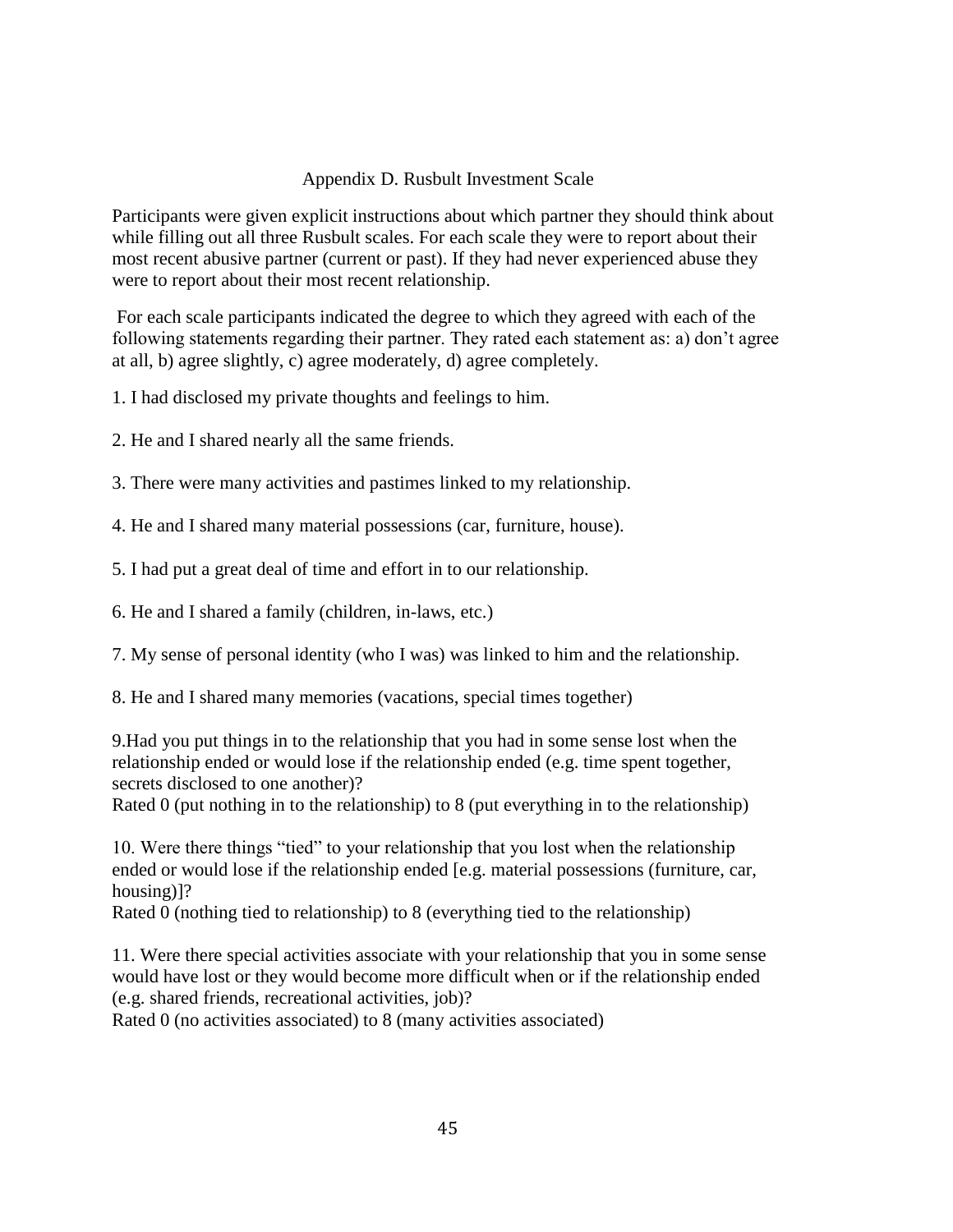12. How much have you invested in the relationship- things that you put into it, things that were tied to it, activities that were connected to it, etc.? 0(nothing) to 8 (a great deal)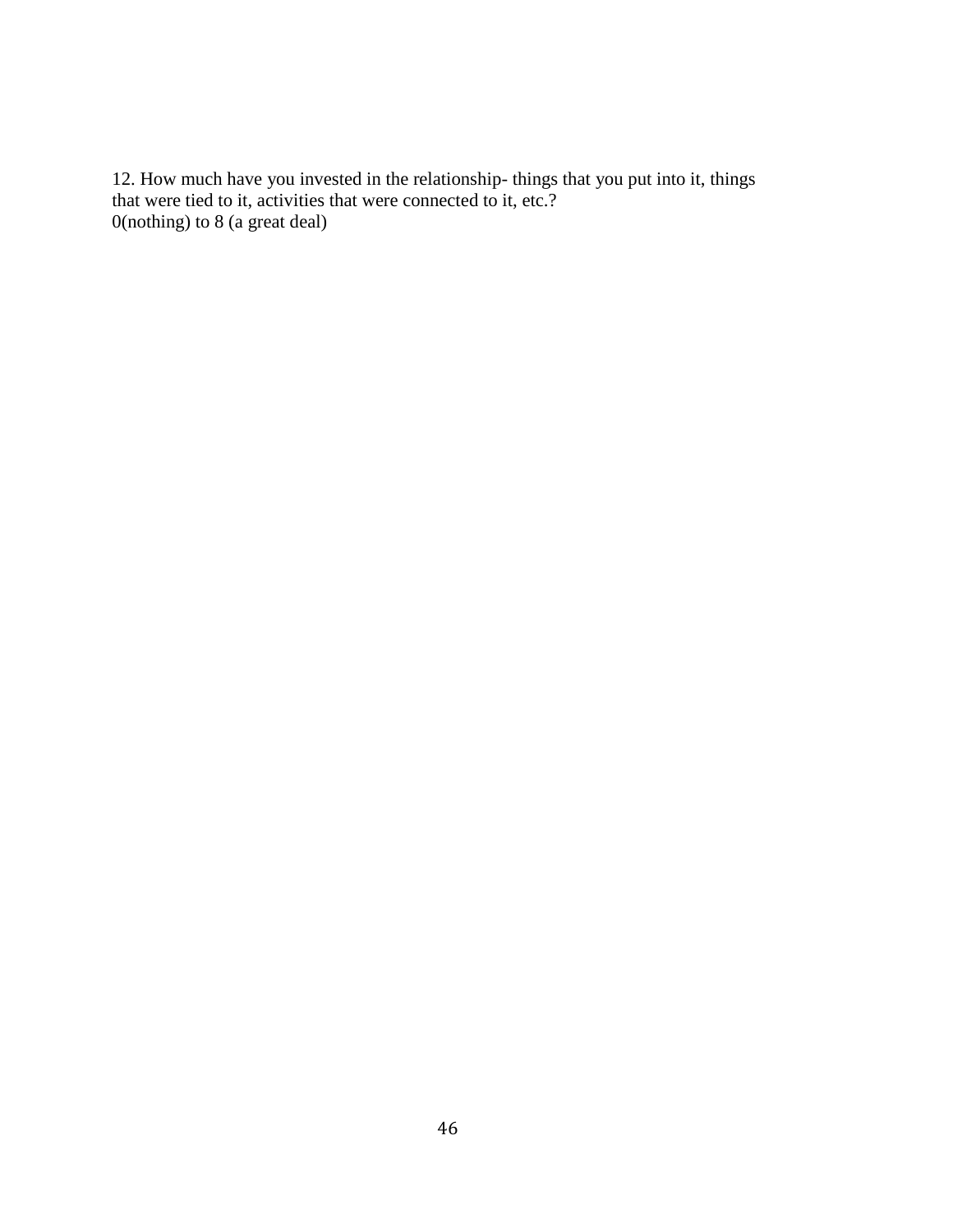### Appendix E. Rusbult Satisfaction Scale

Same instructions as Rusbult Investment scale.

- 1. He was physically attractive.
- 2. He had a number of very disagreeable qualities. (reverse-coded)
- 3. Our physical relationship was very satisfying.
- 4. He and I got along very well.
- 5. He had many irritating habits. (reverse-coded)
- 6. He and I wanted the same things in life.
- 7. He and I had very similar attitudes.
- 8. He had a very good sense of humor.
- 9. He and I supported each other.
- 10. He was very interesting.
- 11. He made me feel good about myself.
- 12. To what degree were you satisfied with your relationship?

13. How much did you love him? Rated 0(not at all) to 8 (completely)

14. How did your relationship compare to other people"s? Rated 0 (not at all) to 8 (completely)

15. How did your relationship compare to your ideal? Rated 0(not at all) to 8 (completely)